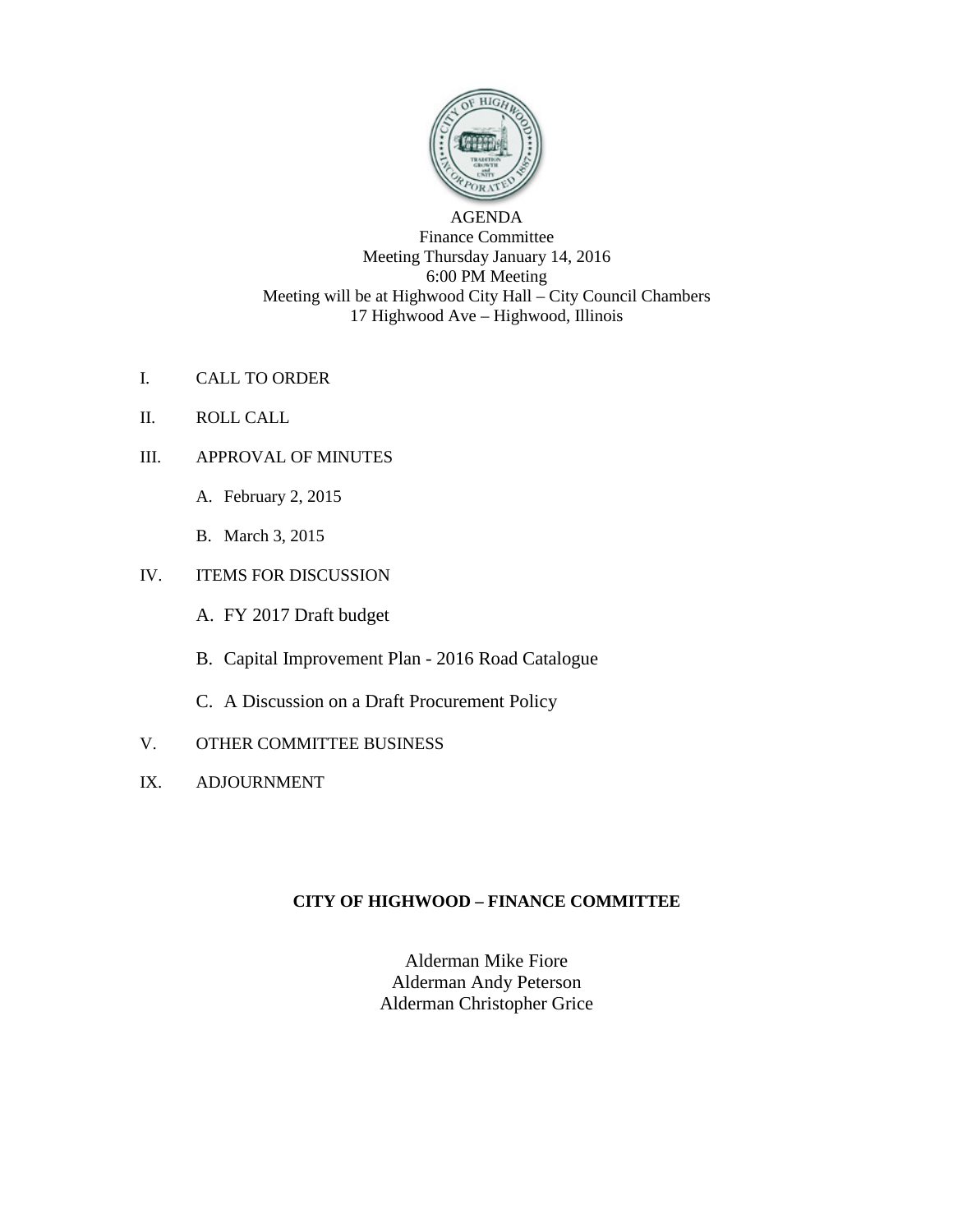# City of Highwood Minutes of the Finance Committee January 23, 2015

The Meeting was called to order by Alderman Chris Grice at 4:38 pm. Committee members Alderman Chris Grice and Mike Fiore were present. Alderman Andy Peterson was absent. Also present were City Manager Scott Coren, Assistant to the City Manager Adrian Marquez and Assistant Molly Keane.

# **Discussion on Parking Fines**

Manager Coren mentioned the parking ticket software platform and collections system would be on the February  $3<sup>rd</sup>$  City Council meeting agenda. He said he would also recommend increasing the fine from \$20 to \$30, which would also be on the agenda. The committee agreed with this assessment.

# **Draft Budget**

Manager Coren brought the updated draft budget to the committee. The department heads had been asked to cut their budgets by 12%, but most came nowhere near this level of cuts. With few options and a deficit of approximately \$350,000, Coren said the options included increasing revenues through taxes and fees or outsourcing some services to try to save on costs. The committee discussed the financial costs and benefits of outsourcing public works functions and the necessary number of workers for the department. The committee also discussed the Fire Department and the costs and benefits of full time employees vs. part time employees. The committee agreed that all departments must be examined closely and nothing was off the table, including staffing cuts.

# **Adjournment**

There being no further business Alderman Fiore made a motion to adjourn, with a second by Alderman Grice. The motion carried 2-0 at 7:30 pm.

| Approved:             |  |
|-----------------------|--|
| Mike Fiore, Member    |  |
| Chris Grice, Member   |  |
| Andy Peterson, Member |  |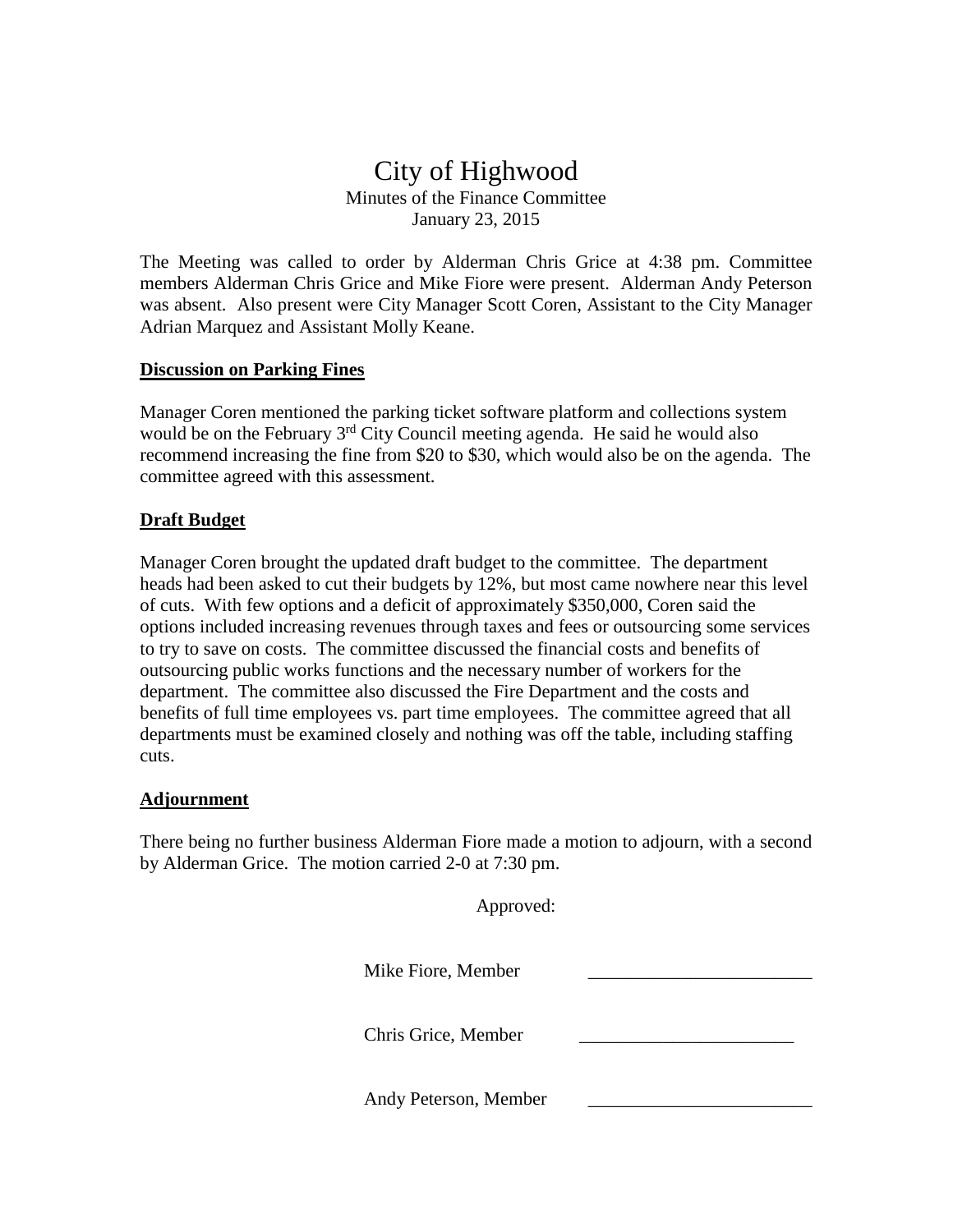# **Finance Committee January 14, 2016**

# **Draft Budget Discussion**

Staff has completed a first draft of the FYE 2017 budget for the Finance Committee's review. While each year presents its own complications and uncertainties, this budget is especially tough to forecast with two unknowns: the resolution of the fire department referendum and the uncertainty with the State of Illinois budget. With these outstanding items in mind, Staff put together the following budget and will offer a recommended contingency for each variable.

The proposed draft budget includes:

- No new loans or debt
- Total operational expenditures anticipated to decrease in each of the next three years
- \$125,000 dedicated annually to street and sidewalk repairs (\$25,000 spent in FYE 2014)
- An additional \$35,000 to replace sewers that collapse in roadways
- \$14,000 in the legal fund and \$25,000 in the building fund to allow the City to comprehensively review and address the residential zoning in the community
- Planned funding of police body cameras
- Funding of strategic assistance for managing and advising on public works projects
- Staff and Command management training for the Police Lieutenant
- \$10,000 for replacement of the carpet in City Hall
- \$10,000 in Parks & Recreation to replace old garbage cans
- \$50,000 for new and replacement signage in the community
- Additional funding of community service officers to enforce codes, inventory housing stock and be more proactive on property maintenance

The draft budget includes a sufficient reserve so that if the fire department referendum does not pass, the City will be able to operate through FYE 2017 with a 90 day reserve. However, if the referendum does not pass and the State of Illinois reduces the Local Government Distributive Fund by 50%, as has been proposed in the past, the City of Highwood would drop below the desired reserve. Additionally, if the referendum passes but the State of Illinois reduces the Local Government Distributive Fund by 50%, the City of Highwood would be approximately at its reserve requirement at the end of FYE 2019.

With this budget discussion, Staff would like to work with the City Council to prioritize additional projects and expenditures in the event the referendum passes and the State of Illinois finds a compromise that does not jeopardize local funding to this great degree. Some projects could include advancing infrastructure projects and maintenance, strategic land purchase, or reducing taxes.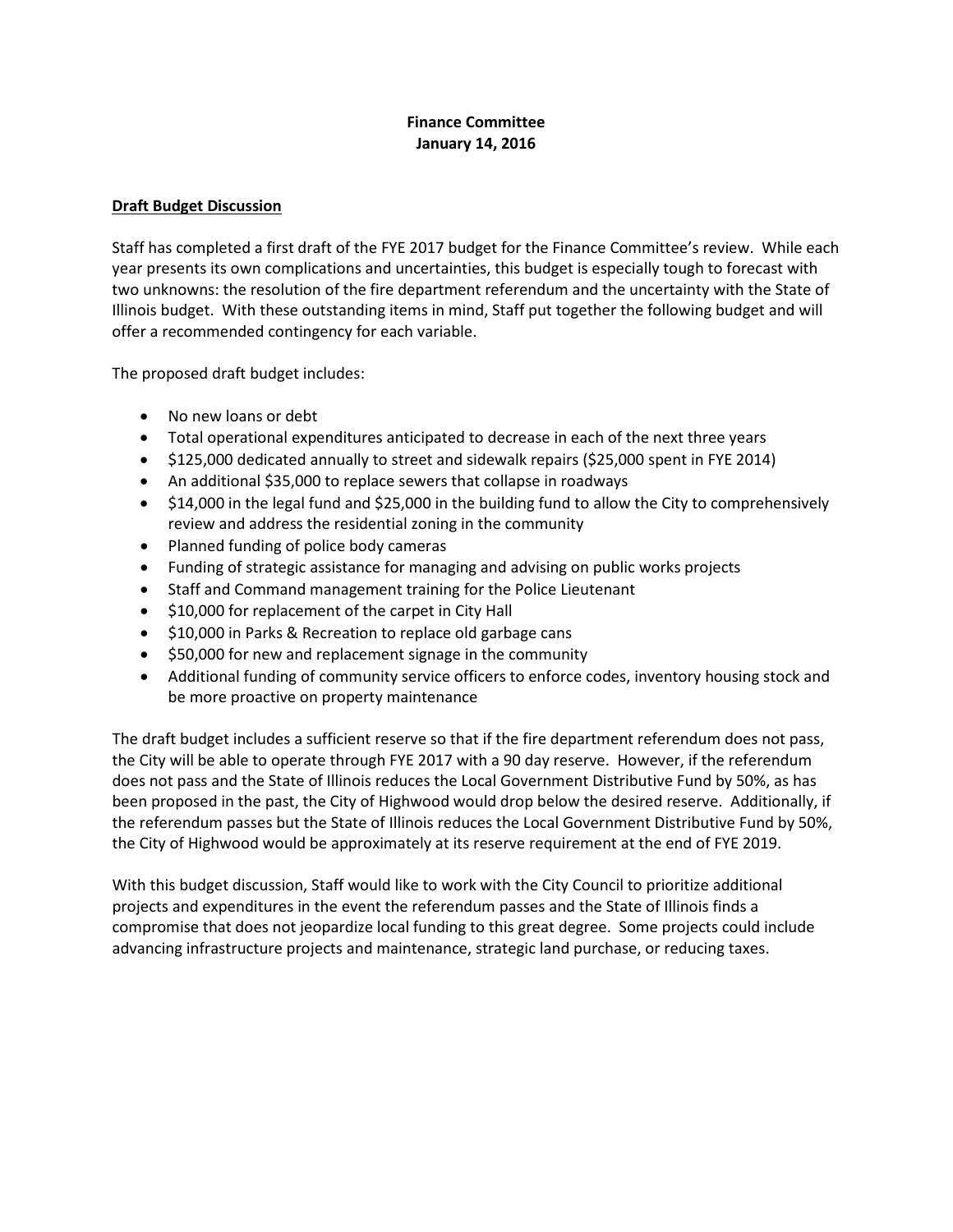**FY16 DEPT MAINT FY15 FY16 ESTIMATED FY17 BUDGET COUNCIL FY18 FY19ACCOUNT ACTUAL BUDGET ACTUAL REQUEST REQUEST DISCRETIONARY FORECAST FORECAST GENERAL FUND REVENUE \$ 5,000,512 \$ 4,899,096 \$ 4,869,777 4,693,552 4,793,552 \$ \$ 100,000 \$ 4,701,832 \$ 4,728,882 TOTAL REVENUE 5,000,512 \$ 4,899,096 \$ 4,869,777 \$ 4,793,552 \$ 4,693,552 \$ 100,000 \$ 4,701,832 \$ 4,728,882 \$ DEPARTMENTEXPENDITURESADMIN/FINANCE 419,397 475,540 478,544 490,616 490,616 - 524,419 507,916 LEGAL 107,101 194,600 175,600 194,600 180,600 14,000 190,600 190,600 POLICE 1,853,703 1,876,701 1,843,463 1,960,643 1,960,643 - 2,227,477 2,058,399 FIRE 1,282,326 1,292,534 1,265,421 1,059,414 1,059,414 - 723,750 751,063 FIRE ALARM (DEPT. 23) 54,861 36,029 54,861 54,861 54,861 - 54,861 54,861** STREETS | 675,467 | 617,354 | 643,421 | 686,614 | 586,614 | 100,000 | 622,210 | 615,185 BUILDING | 45,148 | 109,750 | 121,870 | 134,750 | 109,750 | 25,000 | 109,750 | 109,750 **PARKS & RECREATION 143,790 140,508 128,931 152,143 142,143 10,000 147,793 153,743 NARCOTICS - - - - - - - -DUI 2,206 4,500 2,800 4,500 4,500 - 4,500 4,500 2% FIRE INSURANCE 2,327 10,000 6,500 7,500 7,500 - 7,500 7,500** PARKING | 9,982 | - | 2,139 | - | <del>-</del> | <mark>- | -</mark> **TOTAL EXPENDITURES \$ 4,766,140 4,587,684 \$ 4,723,550 \$ 4,745,640 \$ 4,596,640 \$ 149,000 \$ 4,612,859 \$ 4,453,517 \$ REVENUE OVER (UNDER) EXPENDITURES 132,956 412,829 146,227 47,912 96,912 (49,000) 88,973 275,365 BEGINNING FUND BALANCE 925,991 1,338,820 1,338,820 1,485,047 1,485,047 - 1,532,959 1,621,932 ENDING FUND BALANCE\$ 1,471,776 1,338,820 1,485,047 \$ 1,532,959 \$ 1,581,959 \$ (49,000) \$ 1,621,932 \$ 1,897,297 \$** 

| <b>FY19</b><br><b>ORECAST</b>                  |
|------------------------------------------------|
| <u>4,728,882</u>                               |
| 4,728,882                                      |
|                                                |
| <mark>507,916</mark><br>190,600                |
| <mark>2,058,399</mark><br><mark>751,063</mark> |
| 54,861<br><mark>615,185</mark>                 |
| <mark>109,750</mark><br><mark>153,743</mark>   |
| 4,500<br>7,500                                 |
|                                                |
| <u>4,453,517</u>                               |
| <u>275,365</u>                                 |
| <mark>1,621,932</mark>                         |
| <mark>1,897,297</mark>                         |

# *City of Highwood*

**GENERAL FUND FY17 BUDGET SUMMARY**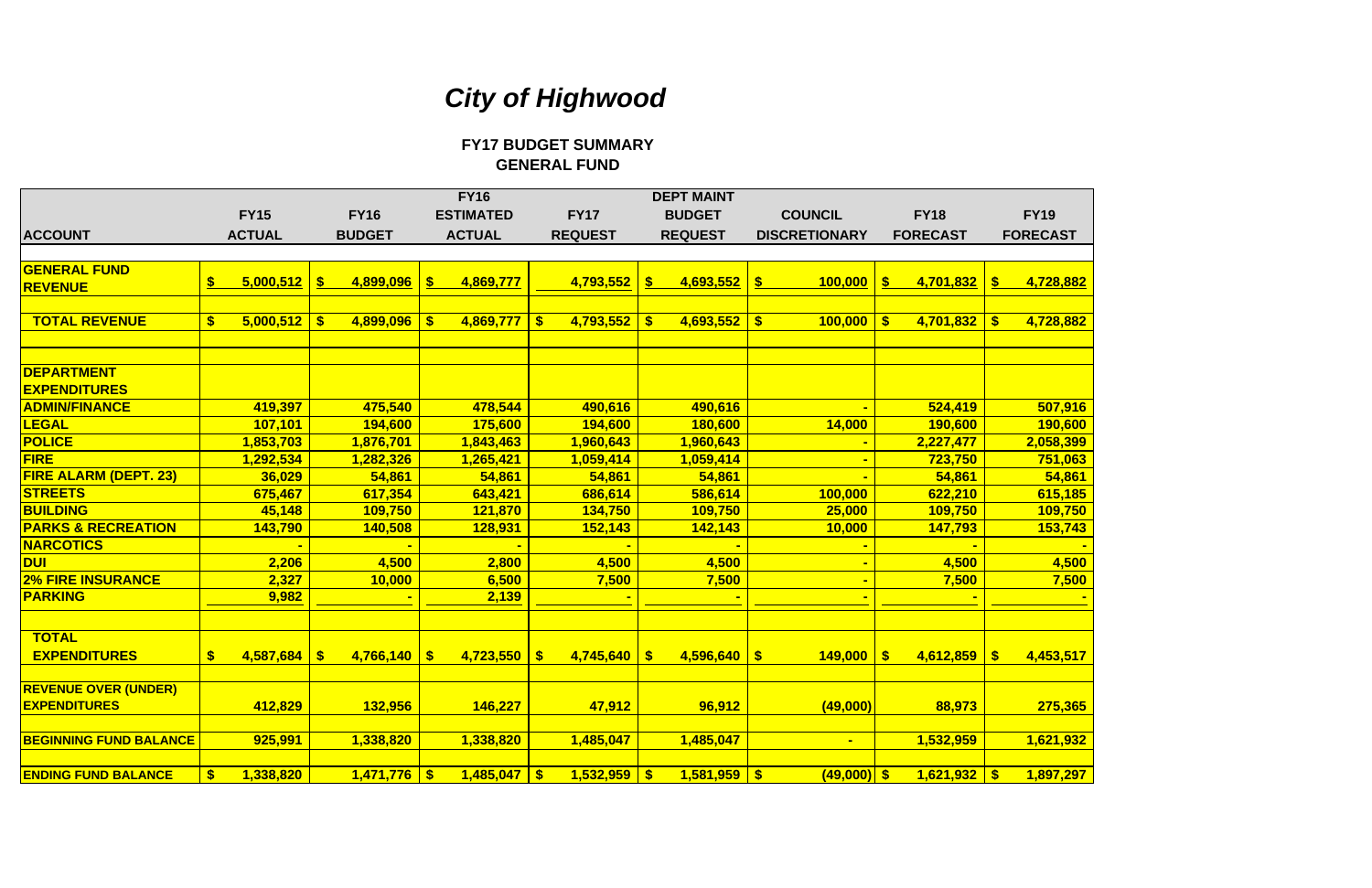**pg 1 of 2**

# **FY17 BUDGET SUMMARY GENERAL FUND - REVENUE**

|                                     |               |               | <b>FY16</b>      |                | <b>DEPT MAINT</b> |                          |                    |                 |                                                                                   |
|-------------------------------------|---------------|---------------|------------------|----------------|-------------------|--------------------------|--------------------|-----------------|-----------------------------------------------------------------------------------|
|                                     | <b>FY15</b>   | <b>FY16</b>   | <b>ESTIMATED</b> | <b>FY17</b>    | <b>BUDGET</b>     | <b>COUNCIL</b>           | <b>FY18</b>        | <b>FY19</b>     |                                                                                   |
| <b>ACCOUNT</b>                      | <b>ACTUAL</b> | <b>BUDGET</b> | <b>ACTUAL</b>    | <b>REQUEST</b> | <b>REQUEST</b>    | <b>DISCRETIONARY</b>     | <b>FORECAST</b>    | <b>FORECAST</b> |                                                                                   |
|                                     |               |               |                  |                |                   |                          |                    |                 |                                                                                   |
| <b>REVENUE</b>                      |               |               |                  |                |                   |                          |                    |                 |                                                                                   |
| <b>LOCAL TAXES</b>                  |               |               |                  |                |                   |                          |                    |                 |                                                                                   |
| <b>REAL ESTATE TAX - CORPORATE</b>  | $693.461$ S   | 755.000       | 755.000<br>l S   | $832.452$ \$   | 832.452           |                          | s.<br>$832.452$ \$ | 832.452         |                                                                                   |
| <b>REAL ESTATE TAX - PD PENSION</b> | 249.579       | 268.154       | 268.154          | 268.533        | 268,533           |                          | 287.330            | 307,443         |                                                                                   |
| <b>REAL ESTATE TAX - FD PENSION</b> | 138.721       | 120.346       | 120.346          | 92.615         | 92,615            |                          | 99.098             | 106,035         |                                                                                   |
| <b>REAL ESTATE TAX - NSSRA</b>      | 39,515        | 45,000        | 45,000           | 45,000         | 45,000            |                          | 45,000             | 45,000          |                                                                                   |
| UTILITY TAX - TELECOM               | 131.280       | 130.000       | 120.000          | 115.000        | 115.000           |                          | 110.000            | 110.000         | Continued reduction in landlines anticipated.                                     |
| <b>UTILITY TAX - ELECTRIC</b>       | 158.155       | 131.000       | 130.000          | 130.000        | 130.000           | ÷                        | 130.000            | 130,000         |                                                                                   |
| UTILITY TAX - NATURAL GAS           | 129.990       | 95.000        | 95,000           | 95,000         | 95,000            |                          | 95.000             | 95,000          |                                                                                   |
| <b>2% FOREIGN FIRE TAX</b>          | 7.192         | 7.400         | 7.400            | 2.000          | 2.000             |                          |                    |                 |                                                                                   |
| <b>GASOLINE TAX</b>                 | 21.169        | 112,500       | 100,000          | 100.000        | 100.000           |                          | 100.000            | 100.000         |                                                                                   |
| <b>SUB-TOTAL</b>                    | 1,569,063     | 1,664,400     | 1,640,900        | 1,680,600      | 1,680,600         | $\blacksquare$           | 1,698,880          | 1,725,930       |                                                                                   |
|                                     |               |               |                  |                |                   |                          |                    |                 |                                                                                   |
| <b>LICENSE REVENUE</b>              |               |               |                  |                |                   |                          |                    |                 |                                                                                   |
| <b>LIQUOR LICENSES</b>              | 128.053       | 110.000       | 110.000          | 110.000        | 110.000           | $\sim$                   | 110.000            | 110.000         |                                                                                   |
| <b>VEHICLE LICENSES</b>             | 142,055       | 140,000       | 140,000          | 140,000        | 140,000           | $\blacksquare$           | 140,000            |                 | <b>140,000</b> Eliminating the vehicle stickers with the fire department savings? |
| <b>BUSINESS LICENSES</b>            | 7.475         | 7.500         | 7.500            | 7.500          | 7.500             | $\sim$                   | 7.500              | 7.500           |                                                                                   |
| <b>GREASE TRAP FEES</b>             | 1,750         | 2.500         | 1.500            | 1,500          | 1,500             | $\blacksquare$           | 1.500              | 1,500           |                                                                                   |
| <b>OTHER LICENSES</b>               | 42.801        | 30.000        | 30,000           | 30,000         | 30,000            | $\sim$                   | 30.000             | 30,000          | Includes restaurant licenses, dog licenses, electrical contracor licenses         |
| <b>SUB-TOTAL</b>                    | 322,133       | 290.000       | 289.000          | 289.000        | 289,000           | $\sim$                   | 289.000            | 289,000         |                                                                                   |
|                                     |               |               |                  |                |                   |                          |                    |                 |                                                                                   |
| <b>PERMIT REVENUE</b>               |               |               |                  |                |                   |                          |                    |                 |                                                                                   |
| <b>BUILDING PERMITS</b>             | 48.967        | 92.400        | 110.000          | 90.000         | 90.000            | $\blacksquare$           | 90.000             | 90.000          |                                                                                   |
| <b>PARKING REVENUES</b>             | 49.016        | 45.000        | 45.000           | 35,000         | 35,000            | $\overline{\phantom{a}}$ | 35,000             | 35,000          | Reduced permit fees                                                               |
| <b>CABLE FRANCHISE FEES</b>         | 48.769        | 46.000        | 46,000           | 46.000         | 46,000            | $\mathbf{u}$             | 46.000             | 46,000          |                                                                                   |
| <b>VALET PARKING PERMITS</b>        | 3.500         | 3,000         | 3.000            | 3.000          | 3,000             | $\sim$                   | 3.000              | 3,000           |                                                                                   |
| <b>MISC PERMITS</b>                 | 5,950         | 2.000         | 3,725            | 2.000          | 2.000             | $\blacksquare$           | 2.000              |                 | 2,000 Garage sale permits, overweight vehicle permits                             |
| <b>SUB-TOTAL</b>                    | 156.201       | 188.400       | 207.725          | 176.000        | 176.000           | $\sim$                   | 176.000            | 176.000         |                                                                                   |
|                                     |               |               |                  |                |                   |                          |                    |                 |                                                                                   |
| <b>INTERGOVERNMENTAL REVENUE</b>    |               |               |                  |                |                   |                          |                    |                 |                                                                                   |
| <b>STATE INCOME TAX</b>             | 554.338       | 535.095       | 535.095          | 535.095        | 535,095           | $\sim$                   | 535.095            | 535,095         |                                                                                   |
| PERSONAL PROPERTY REPL TAX          | 5.990         | 7.000         | 7,500            | 7.000          | 7.000             | $\sim$                   | 7.000              | 7,000           |                                                                                   |
| <b>GRANTS</b>                       |               |               |                  |                |                   | $\sim$                   |                    |                 |                                                                                   |
| <b>SALES TAX - REGULAR</b>          | 515.509       | 518.000       | 518.000          | 518.000        | 518.000           | $\blacksquare$           | 518000             | 518000          |                                                                                   |
| <b>SALES TAX - HOME RULE</b>        | 628.755       | 704.444       | 660.000          | 660.000        | 660.000           |                          | 660000             | 660000          |                                                                                   |
| <b>LOCAL USE TAX</b>                | 117,571       | 104,857       | 104,857          | 104,857        | 104,857           | $\blacksquare$           | 104857             | 104857          |                                                                                   |
| <b>SUB-TOTAL</b>                    | 1,822,163     | 1,869,396     | 1.825.452        | 1.824.952      | 1.824.952         |                          | 1.824.952          | 1,824,952       |                                                                                   |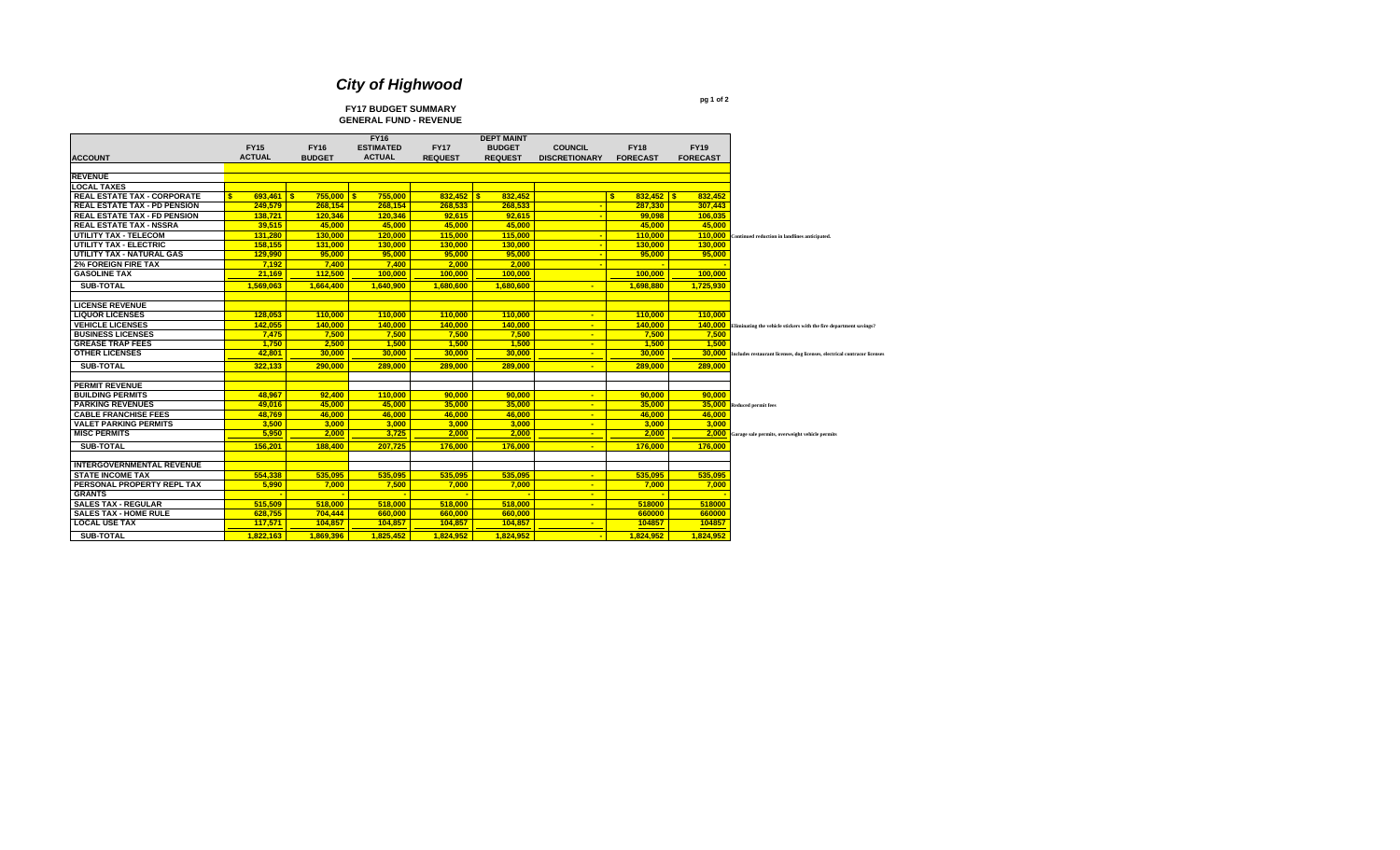# **FY17 BUDGET SUMMARY GENERAL FUND - REVENUE**

|                                           |                                |                          | <b>FY16</b>               |                           | <b>DEPT MAINT</b>        |                                 |                 |                                                                                                                                                                                                                                |
|-------------------------------------------|--------------------------------|--------------------------|---------------------------|---------------------------|--------------------------|---------------------------------|-----------------|--------------------------------------------------------------------------------------------------------------------------------------------------------------------------------------------------------------------------------|
|                                           | <b>FY15</b>                    | <b>FY16</b>              | <b>ESTIMATED</b>          | <b>FY17</b>               | <b>BUDGET</b>            | <b>COUNCIL</b>                  | <b>FY18</b>     | <b>FY19</b>                                                                                                                                                                                                                    |
| <b>ACCOUNT</b>                            | <b>ACTUAL</b>                  | <b>BUDGET</b>            | <b>ACTUAL</b>             | <b>REQUEST</b>            | <b>REQUEST</b>           | <b>DISCRETIONARY</b>            | <b>FORECAST</b> | <b>FORECAST</b>                                                                                                                                                                                                                |
|                                           |                                |                          |                           |                           |                          |                                 |                 |                                                                                                                                                                                                                                |
| <b>FINES &amp; FORFEITURES</b>            |                                |                          |                           |                           |                          |                                 |                 |                                                                                                                                                                                                                                |
| <b>COURT FINES</b>                        | 52.624                         | 75,000                   | 55,000                    | 55,000                    | 55.000                   | <b>Contract</b>                 | 55.000          | 55,000                                                                                                                                                                                                                         |
| <b>POLICE FINES</b>                       | 28,226                         | 38.500                   | 30,000                    | 30,000                    | 30,000                   | $\sim$                          | 30,000          | 30,000                                                                                                                                                                                                                         |
| PD BOOT, ADMIN, VEHICLE STORAGE           | 1.750                          | 2.000                    | 2.000                     | 2.000                     | 2.000                    | <b>Contract</b>                 | 2.000           | 2.000                                                                                                                                                                                                                          |
| PD SEIZED VEHICLES                        | 24,750                         | 40,000                   | 25,000                    | 25,000                    | 25,000                   | $\sim$ $\sim$                   | 25,000          | 25,000                                                                                                                                                                                                                         |
| <b>DUI FINES</b>                          | 35                             | 5,300                    | $\sim$                    | $\sim$                    | $\sim$                   | $\sim$                          | $\sim 10^{-10}$ | $\sim$ $\sim$                                                                                                                                                                                                                  |
| <b>ZONING/PLANNING FEES</b>               | 3,900                          | 2,500                    | 2,500                     | 2,500                     | 2,500                    | $\sim$ $ \sim$                  | 2,500           | 2,500                                                                                                                                                                                                                          |
| <b>BUILDING FEES &amp; REIMBURSEMENTS</b> | 6,808                          | 6.000                    | 7.000                     | 6.000                     | 6.000                    | <b>Contract</b>                 | 6.000           | 6,000                                                                                                                                                                                                                          |
| <b>RENTAL INSPECTION FEES</b>             | 68,240                         | 50,000                   | 60,000                    | 60,000                    | 60,000                   | $\sim$                          | 60,000          | 60,000                                                                                                                                                                                                                         |
| <b>MISC FEES &amp; FINES</b>              | 9,887                          | 5,000                    | 5,500                     | 5,000                     | 5,000                    | $\sim$ $\sim$                   | 5,000           | 5,000                                                                                                                                                                                                                          |
|                                           |                                |                          |                           |                           |                          |                                 |                 |                                                                                                                                                                                                                                |
| <b>NORDSTROM FUND</b>                     | 13.014                         | $\sim$ $\sim$            | <b>Contract</b>           | $\sim$ $\sim$             | <b>Contract</b>          | <b>Contract</b>                 | $\sim$          | $\sim$                                                                                                                                                                                                                         |
| <b>AMBULANCE SERVICE</b>                  | 59,967                         | 66,000                   | 60,000                    | 10,000                    | 10,000                   | <b>Contract</b>                 | $\sim$          | $\sim$                                                                                                                                                                                                                         |
| <b>SUB-TOTAL</b>                          | 269,200                        | 290.300                  | 247.000                   | 195.500                   | 195.500                  | $\sim$                          | 185.500         | 185,500                                                                                                                                                                                                                        |
|                                           |                                |                          |                           |                           |                          |                                 |                 |                                                                                                                                                                                                                                |
| <b>CHARGES FOR SERVICES</b>               |                                |                          |                           |                           |                          |                                 |                 |                                                                                                                                                                                                                                |
| <b>TFSC 2H AGREEMENT</b>                  | $\sim$ $\sim$                  | <b>Contract</b>          | $\sim$                    | $\sim$                    | <b>Contract</b>          | <b>College</b>                  | $\sim$          | <b>College</b>                                                                                                                                                                                                                 |
| <b>SALE OF PROPERTY</b>                   | 106,310                        | $\sim$                   | 65,000                    | 100,000                   | $\sim$                   | 100,000                         | $\sim$          | $\sim$<br>Sale of Fire Engines, PW Vehicles                                                                                                                                                                                    |
| <b>TESTING FEES</b>                       | 920                            | 500                      | $\sim$                    | $\sim$                    | $\sim$                   | $\sim$                          | $\sim$          | $\sim$ $\sim$<br>Police/Fire Testing Fees ELIMINATE LINE ITEM                                                                                                                                                                  |
| <b>ALARM SYSTEMS &amp; CALLS</b>          | 115,225                        | 105,600                  | 100,000                   | 100,000                   | 100,000                  | $\sim$ $\sim$                   | 100,000         | 100,000                                                                                                                                                                                                                        |
| <b>FIRE ALARM INSPECTIONS</b>             | $\sim$                         | $\sim$ $\sim$            | <b>Contract</b>           | $\sim$ $\sim$             | <b>College</b>           | <b>Contract</b>                 | $\sim$          | <b>College</b>                                                                                                                                                                                                                 |
| <b>RECYCLING REBATE</b>                   | 1,027                          | 7,500                    | 1,500                     | 1,500                     | 1,500                    |                                 | 1,500           |                                                                                                                                                                                                                                |
| <b>MISC CHARGES FOR SERVICE</b>           |                                | <b>College</b>           |                           | <b><i><u>ALCO</u></i></b> | <b><i><u>ALC</u></i></b> | $\sim$ $\sim$<br><b>College</b> | <b>College</b>  | 1,500 Over the past two years this has historically been lower<br><b>Card</b>                                                                                                                                                  |
|                                           | 250                            |                          | 200                       |                           |                          |                                 |                 |                                                                                                                                                                                                                                |
| <b>SUB-TOTAL</b>                          | 223,732                        | 113,600                  | 166,700                   | 201,500                   | 101,500                  | 100,000                         | 101,500         | 101,500                                                                                                                                                                                                                        |
|                                           |                                |                          |                           |                           |                          |                                 |                 |                                                                                                                                                                                                                                |
|                                           |                                |                          |                           |                           |                          |                                 |                 |                                                                                                                                                                                                                                |
| <b>MISCELLANEOUS INCOME</b>               |                                |                          |                           |                           |                          |                                 |                 |                                                                                                                                                                                                                                |
| <b>INTEREST ON INVESTMENTS</b>            | 1,485                          | 1,000                    | 1,000                     | 1,000                     | 1,000                    | $\sim$                          | 1,000           | 1,000                                                                                                                                                                                                                          |
| <b>LEASE PROCEEDS</b>                     | <b>Card</b>                    |                          |                           | <b><i><u>ALC</u></i></b>  | <b><i><u>ALC</u></i></b> | $\sim$                          | $\sim$          | <b>College</b>                                                                                                                                                                                                                 |
| <b>ANTENNA RENTALS</b>                    | 363,104                        | 316.000                  | 316.000                   | 259.000                   | 259.000                  | $\sim$ $ \sim$                  | 259,000         | 259.000                                                                                                                                                                                                                        |
| <b>MISC PROPERTY RENTAL</b>               | 5,500                          | 6.000                    | 6,000                     | 6.000                     | 6,000                    | $\sim$ $\sim$                   | 6.000           | 6,000 Bocce Club Lease                                                                                                                                                                                                         |
| <b>REFUNDS &amp; REIMBURSEMENTS</b>       | 58,278                         |                          |                           |                           | 10,000                   | <b>Contract</b>                 | 10,000          | 10,000                                                                                                                                                                                                                         |
|                                           |                                | 10,000                   | 10,000                    | 10,000                    |                          |                                 |                 |                                                                                                                                                                                                                                |
| <b>PARK/REC RENTALS</b>                   | 176.935                        | 140.000                  | 150,000                   | 140.000                   | 140.000                  | <b>Contract</b>                 | 140.000         | 140.000                                                                                                                                                                                                                        |
| <b>SPECIAL RECREATION DONATION</b>        | 13,472                         | 8,000                    | 8,000                     | 8,000                     | 8,000                    | $\sim$                          | 8.000           | 8,000                                                                                                                                                                                                                          |
| <b>SPECIAL EVENT</b>                      | 1.775                          |                          |                           |                           |                          |                                 |                 |                                                                                                                                                                                                                                |
| <b>MISCELLANEOUS INCOME</b>               | 17.471                         | 2.000                    | 2.000                     | 2.000                     | 2.000                    | $\sim$ $\sim$                   | 2.000           | 2.000                                                                                                                                                                                                                          |
| <b>SUB-TOTAL</b>                          | 638.021                        | 483.000                  | 493.000                   | 426.000                   | 426.000                  | $\sim$                          | 426.000         | 426.000                                                                                                                                                                                                                        |
|                                           |                                |                          |                           |                           |                          |                                 |                 |                                                                                                                                                                                                                                |
| OTHER FINANCING SOURCES/(USES)            |                                |                          |                           |                           |                          |                                 |                 |                                                                                                                                                                                                                                |
| <b>TRANSFERS IN</b>                       | <b>COL</b>                     | <b><i><u>ALC</u></i></b> | <b><i><u>ALCO</u></i></b> | <b><i><u>ALCO</u></i></b> | <b>Section</b>           | <b><i><u>ALCO</u></i></b>       | <b>College</b>  | <b>FAX</b>                                                                                                                                                                                                                     |
| <b>PROCEEDS FROM LOAN</b>                 | $\sim$                         | $\sim$                   | $\sim$                    | $\sim$                    | $\sim$                   | $\sim$                          | $\sim$          | $\sim$                                                                                                                                                                                                                         |
|                                           |                                |                          |                           |                           |                          |                                 |                 |                                                                                                                                                                                                                                |
| <b>SUB-TOTAL</b>                          | <b>Section</b>                 | $\sim$                   | $\sim$                    | $\sim$                    | $\sim$                   | $\sim$                          | $\sim$          | $\sim$                                                                                                                                                                                                                         |
|                                           |                                |                          |                           |                           |                          |                                 |                 |                                                                                                                                                                                                                                |
| <b>TOTAL REVENUE</b>                      | $\mathbf{s}$<br>$5,000,512$ \$ | $4,899,096$ \$           | $4,869,777$ \$            | $4,793,552$ \$            | $4,693,552$ \$           | $100.000$ S                     | $4,701,832$ \$  | 4,728,882 The reductions in revenue in the two future years are primarily from antenna rentals and a reduction in ambulance service fees, along with less generated from the sale of equipment used in the fire and PW departm |

**pg 2 of 2**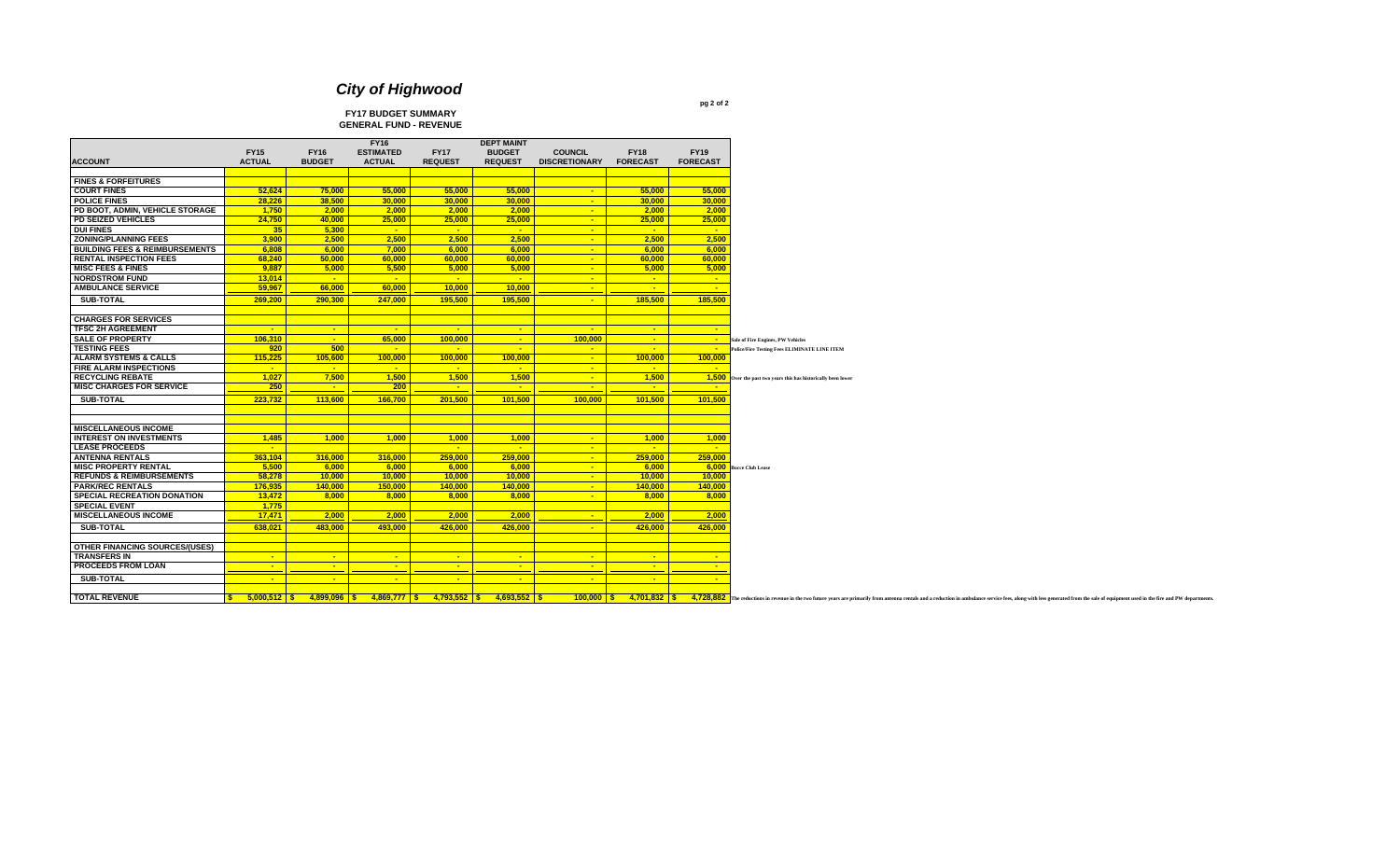|                                            | <b>FY15</b>                   | <b>FY16</b>   | <b>FY16</b><br><b>ESTIMATED</b> | <b>FY17</b>                      | <b>DEPT MAINT</b><br><b>BUDGET</b> | <b>COUNCIL</b><br><b>DISCRETIONARY</b> | <b>FY18</b>                 | <b>FY19</b>      |
|--------------------------------------------|-------------------------------|---------------|---------------------------------|----------------------------------|------------------------------------|----------------------------------------|-----------------------------|------------------|
| <b>ACCOUNT</b>                             | <b>ACTUAL</b>                 | <b>BUDGET</b> | <b>ACTUAL</b>                   | <b>REQUEST</b>                   | <b>REQUEST</b>                     | <b>EXPENDITURES</b>                    | <b>FORECAST</b>             | <b>FORECAST</b>  |
|                                            |                               |               |                                 |                                  |                                    |                                        |                             |                  |
| <b>PERSONNEL</b>                           |                               | $163.465$ \$  |                                 |                                  |                                    |                                        |                             |                  |
| <b>SALARIES</b><br><b>OVERTIME</b>         | $151,392$ \$<br>\$<br>178     | 5,000         | $168,000$ \$<br>2,000           | $171,496$ $\frac{8}{5}$<br>5,000 | $171,496$ \$<br>5,000              | $\blacksquare$                         | $177,715$ \$<br>\$<br>5,000 | 182,885<br>5,000 |
|                                            |                               |               |                                 |                                  |                                    |                                        |                             |                  |
| <b>SUB-TOTAL</b>                           | 151,570                       | 168,465       | 170,000                         | 176,496                          | 176,496                            |                                        | 182,715                     | 187,885          |
|                                            |                               |               |                                 |                                  |                                    |                                        |                             |                  |
| <b>BENEFITS</b><br><b>HEALTH INSURANCE</b> |                               | 25,632        |                                 |                                  |                                    |                                        |                             |                  |
| <b>LIFE INSURANCE</b>                      | 37,882<br>585                 | 510           | 35,000<br>510                   | 24,697<br>510                    | 24,697<br>510                      | $\overline{\phantom{a}}$               | 28,402<br>510               | 32,662           |
| <b>UNEMPLOYMENT INSURANCE</b>              | 1,541                         | 3,300         | 3,300                           | 3,300                            | 3,300                              | ٠<br>÷                                 | 3,400                       | 510<br>3,500     |
| <b>FICA</b>                                | 9,214                         | 10,135        | 10,135                          | 10,633                           | 10,633                             | $\blacksquare$                         | 11,018                      | 11,339           |
| <b>MEDICARE</b>                            | 2,387                         | 2,370         | 2,370                           | 2,487                            | 2,487                              | ÷                                      | 2,577                       | 2,652            |
| <b>IMRF</b>                                | 18,740                        | 18,252        | 18,252                          | 20,076                           | 20,076                             | $\overline{\phantom{a}}$               | 20,678                      | 21,298           |
| <b>WORKERS COMP</b>                        | 407                           | 1,477         | 1,477                           | 8,017                            | 8,017                              | ٠                                      | 8,819                       | 9,701            |
| <b>AUTOMOTIVE ALLOWANCE</b>                | 1,128                         | 500           | 2,000                           | 2,000                            | 2,000                              | $\overline{\phantom{a}}$               | 2,000                       | 2,000            |
|                                            |                               |               |                                 |                                  |                                    |                                        |                             |                  |
| <b>SUB-TOTAL</b>                           | 71,886                        | 62,176        | 73,044                          | 71,719                           | 71,719                             |                                        | 77,404                      | 83,662           |
| <b>OPERATING COSTS</b>                     |                               |               |                                 |                                  |                                    |                                        |                             |                  |
| <b>BUILDING MAINTENANCE</b>                | 9,184                         | 12,500        | 15,000                          | 14,500                           | 14,500                             | ÷                                      | 14,500                      | 14,500           |
| <b>EQUIPMENT MAINTENANCE</b>               | 10,000                        | 5,000         | 2,500                           | 5,000                            | 5,000                              | $\overline{\phantom{a}}$               | 5,000                       | 5,000            |
| <b>OTHER MAINTENANCE</b>                   |                               |               |                                 |                                  |                                    | ÷                                      |                             |                  |
| <b>ACCOUNTING</b>                          | 39,306                        | 48,300        | 48,300                          | 48,300                           | 48,300                             | $\blacksquare$                         | 48,300                      | 48,300           |
| <b>AUDITING</b>                            | 28,975                        | 39,000        | 39,000                          | 39,000                           | 39,000                             | ÷                                      | 39,000                      | 39,000           |
| <b>PAYROLL SERVICE</b>                     | 4,283                         | 4,300         | 4,300                           | 4,300                            | 4,300                              | $\blacksquare$                         | 4,300                       | 4,300            |
| <b>COMPUTER SUPPORT</b>                    | 16,576                        | 12,000        | 15,000                          | 15,000                           | 15,000                             | ÷                                      | 15,000                      | 15,000           |
| OTHER PROFESSIONAL SERVICES                | 2,458                         | 4,000         | 4,000                           | 4,000                            | 4,000                              | $\blacksquare$                         | 4,000                       | 4,000            |
| <b>POSTAGE</b>                             | 1,320                         | 5,000         | 4,000                           | 5,000                            | 5,000                              | $\overline{\phantom{a}}$               | 5,000                       | 5,000            |
| <b>TELEPHONE</b>                           | 4,168                         | 5,000         | 5,000                           | 5,000                            | 5,000                              | ÷                                      | 5,000                       | 5,000            |
| PUBLISHING/ADV/PROMO                       | 1,384                         | 10,000        | 4,000                           | 5,000                            | 5,000                              | ÷                                      | 5,000                       | 5,000            |
| <b>PRINTING</b>                            | 3,593                         | 2,000         | 2,000                           | 2,000                            | 2,000                              | $\blacksquare$                         | 2,000                       | 2,000            |
| <b>DUES</b>                                | 6,712                         | 14,500        | 12,000                          | 14,500                           | 14,500                             | $\blacksquare$                         | 14,500                      | 14,500           |
| <b>TRAVEL EXPENSE</b>                      | 116                           | 1,000         | 1,000                           | 1,000                            | 1,000                              | ÷                                      | 1,000                       | 1,000            |
| <b>TRAINING</b>                            | 125                           | 6,000         | 2,000                           | 6,000                            | 6,000                              | $\blacksquare$                         | 6,000                       | 6,000            |
| <b>MEALS</b>                               | 67                            | 300           | 300                             | 300                              | 300                                | ÷                                      | 300                         | 300              |
| <b>UTILITIES</b>                           | 2,050                         | 2,200         | 2,000                           | 2,200                            | 2,200                              | $\blacksquare$                         | 2,400                       | 2,600            |
| <b>MISC SERVICES CONTRACTS</b>             | 26,826                        | 26,000        | 23,500                          | 23,500                           | 23,500                             | $\blacksquare$                         | 23,500                      | 23,500           |
| <b>LIABILITY INSURANCE</b>                 | 7,065                         | 17,000        | 16,000                          | 17,000                           | 17,000                             | ÷                                      | 18,700                      | 20,570           |
| <b>OFFICE SUPPLIES</b>                     | 2,199                         | 3,000         | 2,500                           | 3,000                            | 3,000                              | $\overline{\phantom{0}}$               | 3,000                       | 3,000            |
| <b>OPERATING SUPPLIES</b>                  | 3,112                         | 2,500         | 2,500                           | 2,500                            | 2,500                              |                                        | 2,500                       | 2,500            |
| <b>EQUIPMENT LEASE EXPENSE</b>             | $\blacksquare$                | 3,000         | 3,000                           | 3,000                            | 3,000                              | $\blacksquare$                         | 3,000                       | 3,000            |
| <b>AUTOMOTIVE FUEL/OIL</b>                 | $\blacksquare$                |               |                                 |                                  |                                    |                                        |                             |                  |
| <b>BANK CHARGES</b>                        | 202                           | 500           | 500                             | 500                              | 500                                | $\blacksquare$                         | 500                         | 500              |
| <b>CREDIT CARD FEES</b>                    | 1,071                         | 1,500         | 1,500                           | 1,500                            | 1,500                              |                                        | 1,500                       | 1,500            |
| <b>SPECIAL EVENT FUND</b>                  | 4,122                         | 4,500         | 4,500                           | 4,500                            | 4,500                              |                                        | 4,500                       | 4,500            |
| <b>REIMBURSABLE EXPENSES</b>               | 163                           | 100           | 100                             | 100                              | 100                                | ٠                                      | 100                         | 100              |
| <b>REFUNDS</b>                             | 500                           | 100           | 100                             | 100                              | 100                                |                                        | 100                         | 100              |
| <b>MISCELLANEOUS EXPENSE</b>               | 5,252                         | 5,600         | 4,600                           | 5,600                            | 5,600                              |                                        | 5,600                       | 5,600            |
| <b>SUB-TOTAL</b>                           | 180,829                       | 234,900       | 219,200                         | 232,400                          | 232,400                            | $\blacksquare$                         | 234,300                     | 236,370          |
|                                            |                               |               |                                 |                                  |                                    |                                        |                             |                  |
| <b>CAPITAL</b>                             |                               |               |                                 |                                  |                                    |                                        |                             |                  |
| THREE YEAR CAPITAL PLAN                    |                               | 10,000        | 10,000                          | 10,000                           | 10,000                             |                                        | 30,000                      |                  |
| <b>DEBT</b>                                | $\sim$                        |               |                                 |                                  |                                    | $\blacksquare$                         |                             |                  |
| <b>VEHICLE</b>                             |                               |               |                                 |                                  |                                    |                                        |                             |                  |
| <b>EQUIPMENT</b>                           | 15,112                        |               | 6,300                           |                                  |                                    |                                        |                             |                  |
| <b>SUB-TOTAL</b>                           | 15,112                        | 10,000        | 16,300                          | 10,000                           | 10,000                             | $\blacksquare$                         | 30,000                      |                  |
|                                            |                               |               |                                 |                                  |                                    |                                        |                             |                  |
| <b>TOTAL EXPENDITURES</b>                  | $\frac{1}{2}$<br>$419,397$ \$ | $475,540$ \$  | $478,544$ \$                    | $490,616$ \$                     | $490,616$ \$                       |                                        | \$<br>$524,419$ \$          | 507,916          |

# **FY17 BUDGET SUMMARY GENERAL FUND - ADMINISTRATIVE DEPARTMENT**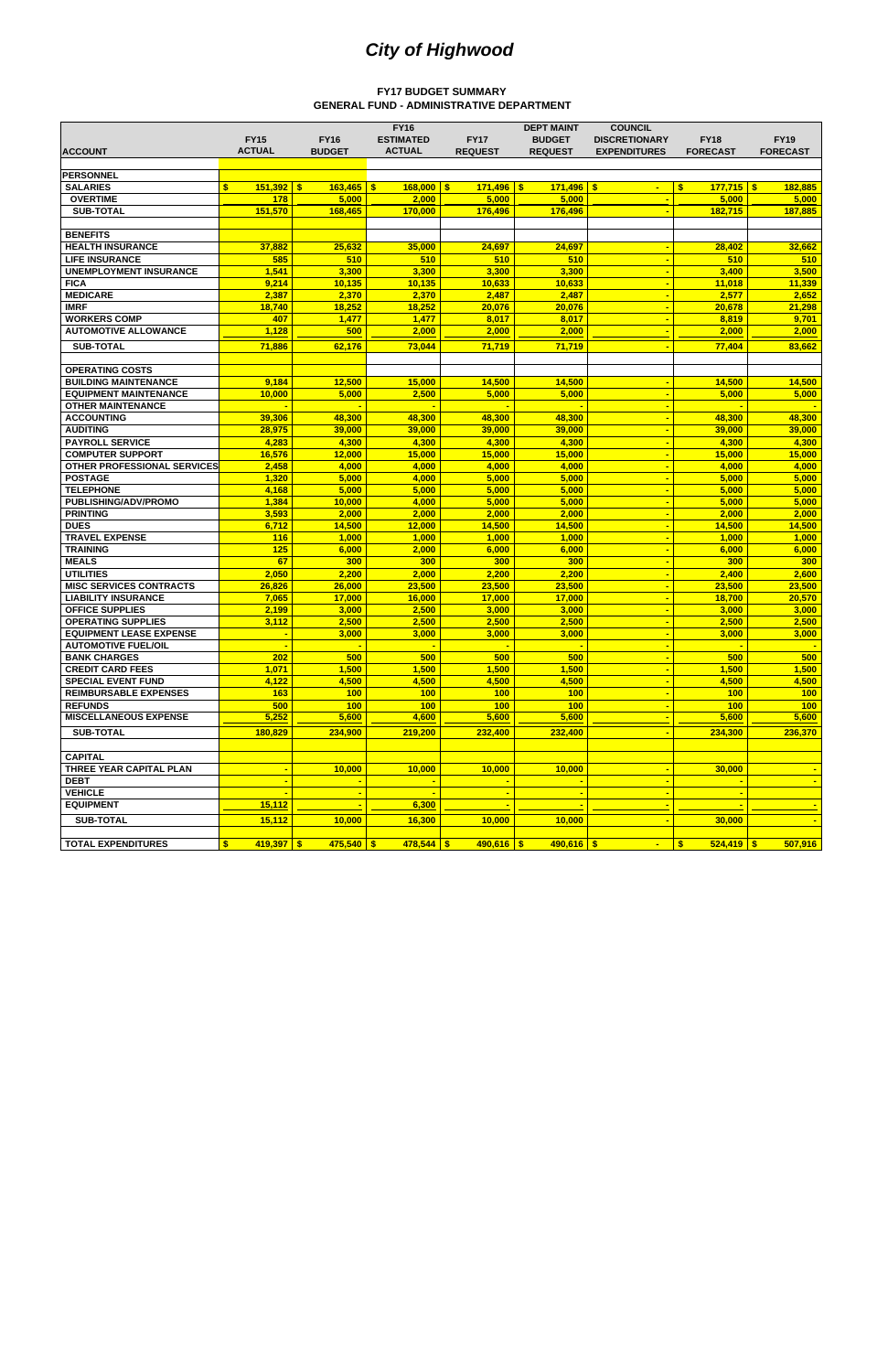# **FY17 BUDGET SUMMARYGENERAL FUND - LEGAL DEPARTMENT**

|                                         |               |               | <b>FY16</b>          |                | <b>DEPT MAINT</b> | <b>COUNCIL</b>       |                 |                 |
|-----------------------------------------|---------------|---------------|----------------------|----------------|-------------------|----------------------|-----------------|-----------------|
|                                         | <b>FY15</b>   | <b>FY16</b>   | <b>ESTIMATED</b>     | <b>FY17</b>    | <b>BUDGET</b>     | <b>DISCRETIONARY</b> | <b>FY18</b>     | <b>FY19</b>     |
| <b>ACCOUNT</b>                          | <b>ACTUAL</b> | <b>BUDGET</b> | <b>ACTUAL</b>        | <b>REQUEST</b> | <b>REQUEST</b>    | <b>EXPENDITURES</b>  | <b>FORECAST</b> | <b>FORECAST</b> |
|                                         |               |               |                      |                |                   |                      |                 |                 |
| <b>LEGAL</b>                            |               |               |                      |                |                   |                      |                 |                 |
| <b>CITY ATTORNEY - GEN CORP MATTERS</b> | 33,671        | 144,000       | $130.000$ S<br>S.    | $130.000$ S    | $130,000$   \$    |                      | $140,000$ \ \$  | 140,000         |
| <b>CITY ATTORNEY - RETAINER</b>         |               |               |                      |                |                   |                      |                 |                 |
| <b>CITY ATTORNEY - PERSONNEL</b>        | 46,975        |               |                      |                |                   |                      |                 |                 |
| <b>CITY PROSECUTOR - PROSECUTION</b>    | 26.455        | 35,000        | 30,000               | 35,000         | 35,000            | $\blacksquare$       | 35,000          | 35,000          |
| <b>CITY PROSECUTOR - RETAINER</b>       |               | 9,600         | 9,600                | 9,600          | 9,600             |                      | 9,600           | 9,600           |
| <b>LEGAL ZONING</b>                     |               | 6,000         | 6,000                | 20,000         | 6,000             | 14,000               | 6,000           | 6,000           |
| <b>LAWSUIT SETTLEMENT</b>               |               |               |                      |                |                   |                      |                 |                 |
|                                         |               |               |                      |                |                   |                      |                 |                 |
| <b>TOTAL EXPENDITURES</b>               | 107,101       | 194.600       | $175,600$   \$<br>\$ | $194.600$ S    | $180,600$ \$      | 14,000               | $190.600$ S     | 190,600         |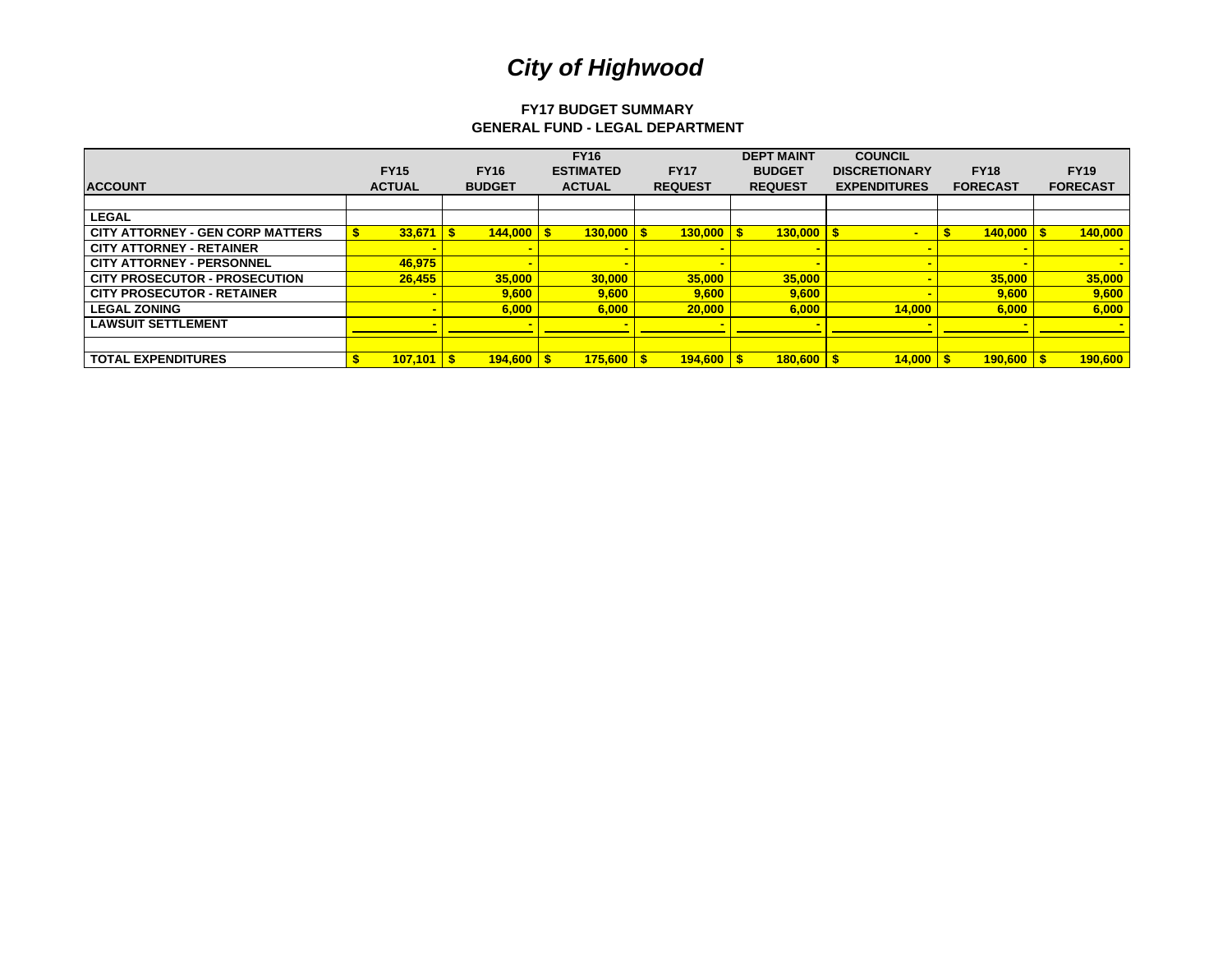#### **FY17 BUDGET SUMMARY GENERAL FUND - POLICE DEPARTMENT**

|                                       |                     |               | <b>FY16</b>              |                  | <b>DEPT MAINT</b>  | <b>COUNCIL</b>       |                                  |                          |
|---------------------------------------|---------------------|---------------|--------------------------|------------------|--------------------|----------------------|----------------------------------|--------------------------|
|                                       | <b>FY15</b>         | <b>FY16</b>   | <b>ESTIMATED</b>         | <b>FY17</b>      | <b>BUDGET</b>      | <b>DISCRETIONARY</b> | <b>FY18</b>                      | <b>FY19</b>              |
| <b>ACCOUNT</b>                        | <b>ACTUAL</b>       | <b>BUDGET</b> | <b>ACTUAL</b>            | <b>REQUEST</b>   | <b>REQUEST</b>     | <b>EXPENDITURES</b>  | <b>FORECAST</b>                  | <b>FORECAST</b>          |
|                                       |                     |               |                          |                  |                    |                      |                                  |                          |
| <b>PERSONNEL</b>                      |                     |               |                          |                  |                    |                      |                                  |                          |
| <b>SALARIES - FULL TIME</b>           | $776,066$ \$<br>\$  | 841.000       | $717.794$ \$<br><b>S</b> | 881,968          | $881.968$ S<br>-\$ | ٠                    | $907.732$ \$<br>\$.              | 934.964                  |
| <b>SALARIES - PART-TIME</b>           | 94.747              | 65.000        | 150,000                  | 75.000           | 75,000             | ٠                    | 75,000                           | 75,000                   |
| <b>OVERTIME</b>                       | 120,347             | 75,000        | 65,000                   | 85,000           | 85,000             |                      | 85,000                           | 85,000                   |
| <b>SUB-TOTAL</b>                      | 991.160             | 981.000       | 932,794                  | 1,041,968        | 1.041.968          | ٠                    | 1,067,732                        | 1,094,964                |
|                                       |                     |               |                          |                  |                    |                      |                                  |                          |
| <b>BENEFITS</b>                       |                     |               |                          |                  |                    |                      |                                  |                          |
| <b>HEALTH INSURANCE</b>               | 157.576             | 152.498       | 170.000                  | 186.702          | 186.702            | ٠                    | 205.372                          | 225.909                  |
| <b>LIFE INSURANCE</b>                 | 3,377               | 3.000         | 3,200                    | 3,000            | 3,000              | ٠                    | 3.000                            | 3,000                    |
| <b>UNEMPLOYMENT INSURANCE</b>         | 6,951               | 11,500        | 8,000                    | 11,500           | 11,500             | ÷                    | 11,500                           | 11,500                   |
| <b>FICA - POLICE</b>                  | 9,942               | 4,195         | 12,000                   | 12,000           |                    |                      |                                  |                          |
| POLICE PENSION CONTRIBUTION           | 249,579             | 268,154       | 268,154                  | 268,553          | 12,000<br>268,553  | $\blacksquare$<br>Ξ  | 12,000<br>287,352                | 12,000<br>307,466        |
| <b>MEDICARE - POLICE</b>              | 13.073              | 11.847        | 12.003                   | 12.789           | 12.789             | $\blacksquare$       |                                  | 13,557                   |
| <b>IMRF - POLICE</b>                  | 4.782               | 4.746         | 4.799                    | 5.094            | 5.094              | $\blacksquare$       | 13,162<br>5.404                  | 5,566                    |
|                                       |                     |               |                          |                  |                    | ٠                    |                                  |                          |
| <b>WORKERS COMP - POLICE</b>          | 24,276              | 42,524        | 42,000                   | 45,198           | 45,198             |                      | 49,718                           | 54,690                   |
| <b>SUB-TOTAL</b>                      | 469,556             | 498,464       | 520,156                  | 544,835          | 544,835            | ٠                    | 587,508                          | 633,689                  |
|                                       |                     |               |                          |                  |                    |                      |                                  |                          |
| <b>OPERATING COSTS</b>                |                     |               |                          |                  |                    |                      |                                  |                          |
| <b>BUILDING MAINTENANCE</b>           | 4.361               | 5.000         | 9.000                    | 5.000            | 5.000              | $\blacksquare$       | 5.000                            | 5.000                    |
| <b>EQUIPMENT MAINTENANCE</b>          | 520                 | 1,750         | 5,600                    | 3,000            | 3,000              | $\blacksquare$       | 3.000                            | 3,000                    |
| <b>VEHICLE MAINTENANCE</b>            | 9,766               | 10,000        | 15,000                   | 20,000           | 20,000             | $\blacksquare$       | 5,000                            | 7,000                    |
| <b>OTHER MAINTENANCE</b>              |                     |               | ٠                        | ٠                | ÷                  | ÷                    |                                  | $\overline{\phantom{a}}$ |
| <b>LEGAL SERVICE</b>                  | 3,556               |               | ٠                        | ÷                | $\blacksquare$     | $\blacksquare$       | ÷                                | $\overline{\phantom{a}}$ |
| <b>ADMINISTRATIVE HEARING SERVICE</b> |                     | 1.000         | 1.000                    | 1.000            | 1.000              | ٠                    | 1.000                            | 1.000                    |
| OTHER PROFESSIONAL SERVICES           | 5,052               | 7,000         | 7,000                    | 7,000            | 7,000              | $\blacksquare$       | 7,000                            | 7,000                    |
| <b>POSTAGE</b>                        | 193                 | 700           | 500                      | 500              | 500                | ٠                    | 500                              | 500                      |
| <b>TELEPHONE</b>                      | 7,912               | 6.000         | 6,500                    | 6.000            | 6.000              | ä,                   | 6.000                            | 6,000                    |
| <b>PUBLISHING/ADV/PROMO</b>           | 687                 | 400           | 400                      | 400              | 400                | $\blacksquare$       | 400                              | 400                      |
| <b>PRINTING</b>                       | 633                 | 1,000         | 700                      | 700              | 700                | ÷                    | 700                              | 700                      |
| <b>DISPATCHING</b>                    | 171,601             | 143,000       | 160,000                  | 167,677          | 167,677            | $\blacksquare$       | 174,637                          | 180,397                  |
| <b>DUES</b>                           | 17,446              | 15,000        | 15,000                   | 15,000           | 15,000             | Ξ                    | 15,000                           | 15,000                   |
| <b>TRAVEL</b>                         |                     | 500           | 500                      | 500              | 500                | $\blacksquare$       | 500                              | 500                      |
| <b>TRAINING</b>                       | 5.526               | 14.000        | 10.000                   | 14.000           | 14.000             | ÷                    | 10,000                           | 10.000                   |
| <b>UTILITIES</b>                      | 1,857               | 600           | 1,500                    | 1,500            | 1,500              | ٠                    | 1,500                            | 1,500                    |
| <b>MISC SERVICE CONTRACTS</b>         | 16,016              | 14,500        | 11,000                   | 14,500           | 14,500             | ٠                    | 14,500                           | 14,500                   |
| <b>INSURANCE DEDUCTIBLE</b>           | ٠                   |               | ٠                        |                  | ÷                  | $\blacksquare$       | ÷                                |                          |
| <b>LIABILITY INSURANCE</b>            | 13.452              | 24.374        | 18,000                   | 25,000           | 25.000             | $\blacksquare$       | 27.500                           | 30.250                   |
| <b>OFFICE SUPPLIES</b>                | 1.492               | 2.100         | 2.000                    | 2.000            | 2.000              | ٠                    | 2.000                            | 2.000                    |
| <b>OPERATING SUPPLIES</b>             | 5,709               | 5,000         | 6,500                    | 5,000            | 5,000              | ÷                    | 5,000                            | 5,000                    |
| <b>UNIFORMS</b>                       | 9,029               | 10,000        | 10,000                   | 10,000           | 10,000             | ٠                    | 10,000                           | 10,000                   |
| <b>AUTO FUEL/OIL</b>                  | 24,729              | 30,000        | 23,000                   | 30,000           | 30,000             | $\blacksquare$       | 30,000                           | 30,000                   |
| <b>MISCELLANEOUS</b>                  |                     |               |                          |                  |                    | $\blacksquare$       |                                  |                          |
| <b>SUB-TOTAL</b>                      | 299,537             | 291,924       | 303,200                  | 328,777          | 328,777            | ٠                    | 319,237                          | 329,747                  |
|                                       |                     |               |                          |                  |                    |                      |                                  |                          |
| <b>CAPITAL</b>                        |                     |               |                          |                  |                    |                      |                                  |                          |
| THREE YEAR CAPITAL PLAN               |                     | 30,000        | 12,000                   | 5,000            | 5,000              |                      | 55,000                           |                          |
| <b>DEBT</b>                           | 75,313              | 75,313        | 75,313                   | 40.063           | 40,063             | п                    |                                  |                          |
| <b>VEHICLE</b>                        |                     |               |                          |                  | ÷                  | $\blacksquare$       | 198,000                          | ۰.                       |
| <b>EQUIPMENT</b>                      | 18,137              |               |                          |                  | ۰.                 |                      |                                  |                          |
|                                       |                     |               |                          |                  |                    |                      |                                  |                          |
| <b>SUB-TOTAL</b>                      | 93.450              | 105.313       | 87,313                   | 45.063           | 45.063             |                      | 253,000                          | $\overline{\phantom{a}}$ |
|                                       |                     |               |                          |                  |                    |                      |                                  |                          |
| <b>TOTAL EXPENDITURES</b>             | $1.853.703$ S<br>s. | $1.876.701$ S | $1.843.463$ \$           | $1.960.643$ \ \$ | $1.960.643$ \$     | a.                   | $2.227.477$ \ \$<br>$\mathbf{s}$ | 2.058.399                |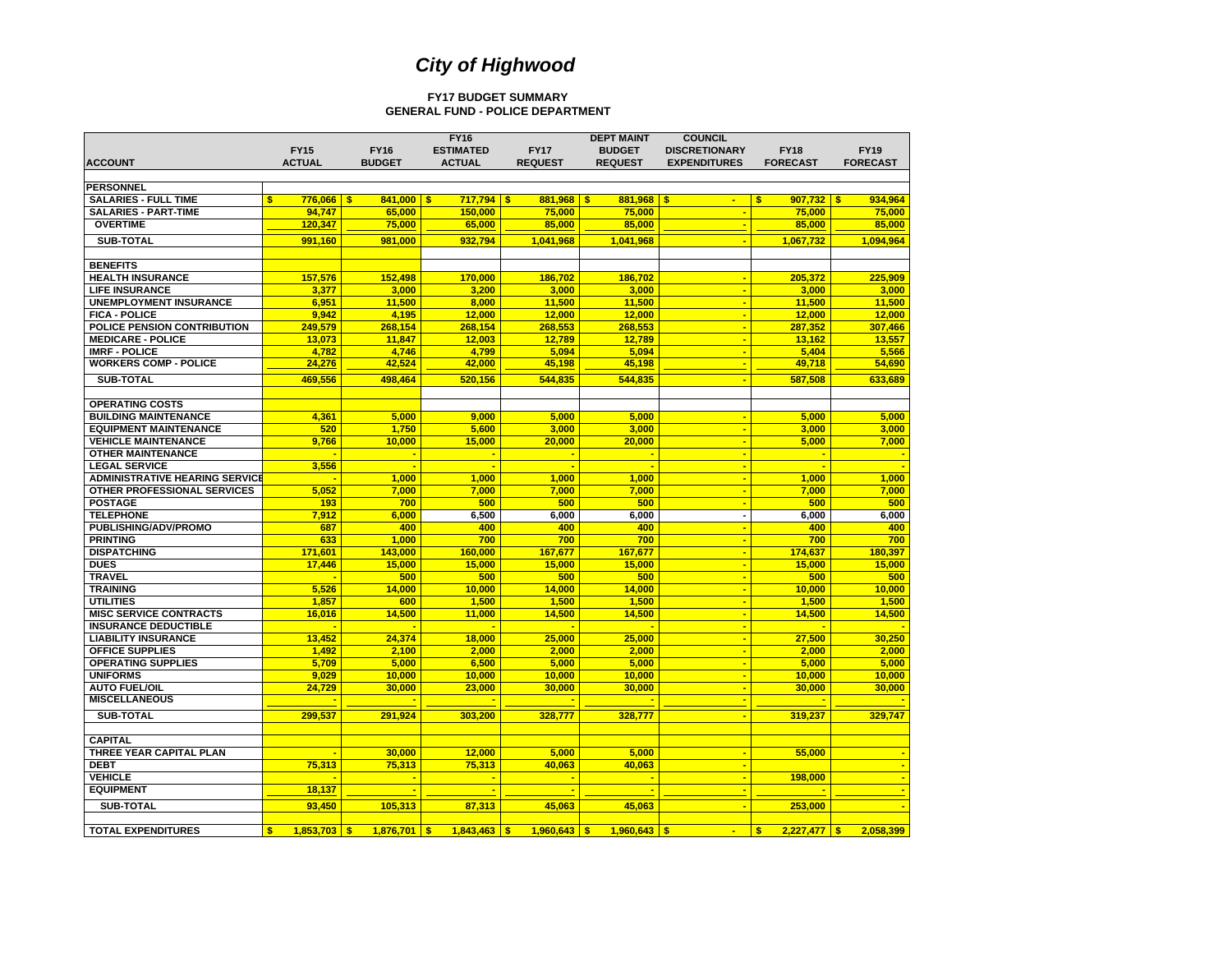#### **FY17 BUDGET SUMMARYGENERAL FUND - FIRE DEPARTMENT**

|                                    |                       |                | <b>FY16</b>              |                | <b>DEPT MAINT</b> | <b>COUNCIL</b>       |                                         |                 |
|------------------------------------|-----------------------|----------------|--------------------------|----------------|-------------------|----------------------|-----------------------------------------|-----------------|
|                                    | <b>FY15</b>           | <b>FY16</b>    | <b>ESTIMATED</b>         | <b>FY17</b>    | <b>BUDGET</b>     | <b>DISCRETIONARY</b> | <b>FY18</b>                             | <b>FY19</b>     |
| <b>ACCOUNT</b>                     | <b>ACTUAL</b>         | <b>BUDGET</b>  | <b>ACTUAL</b>            | <b>REQUEST</b> | <b>REQUEST</b>    | <b>EXPENDITURES</b>  | <b>FORECAST</b>                         | <b>FORECAST</b> |
|                                    |                       |                |                          |                |                   |                      |                                         |                 |
| <b>PERSONNEL</b>                   |                       |                |                          |                |                   |                      |                                         |                 |
| <b>SALARIES - FULL TIME</b>        | \$<br>$411.488$ S     | $278,466$ \$   | $240,000$ \$             | $219,000$ \$   | $219,000$ \$      | ÷                    | \$<br>$\blacksquare$                    | \$              |
| <b>SALARIES - PART-TIME</b>        | 321,044               | 186.250        | 480,000                  | 91,800         | 91,800            | ٠                    |                                         |                 |
| <b>OVERTIME</b>                    | 26,818                | 20,250         | 50,000                   |                |                   | ÷                    |                                         |                 |
| <b>SUB-TOTAL</b>                   | 759,350               | 484,966        | 770,000                  | 310.800        | 310,800           | ×                    |                                         |                 |
|                                    |                       |                |                          |                |                   |                      |                                         |                 |
| <b>BENEFITS</b>                    |                       |                |                          |                |                   |                      |                                         |                 |
| <b>HEALTH INSURANCE</b>            | 43,274                | 20,956         | 16,000                   | 2,000          | 2,000             | ÷                    |                                         |                 |
| <b>LIFE INSURANCE</b>              | 2,253                 | 2,500          | 1,200                    | 150            | 150               | ÷                    | ÷                                       |                 |
| <b>UNEMPLOYMENT INSURANCE</b>      | 7,908                 | 16,055         | 8,000                    | 16,055         | 16,055            | $\blacksquare$       |                                         |                 |
| <b>WORKERS COMP</b>                | 87,493                | 116,000        | 116,000                  | 38,021         | 38,021            | $\blacksquare$       |                                         |                 |
| <b>FICA</b>                        | 20,793                | 12,250         | 29,760                   | 5,692          | 5,692             | ٠                    |                                         |                 |
| <b>PENSION</b>                     | 138.721               | 120.346        | 120.346                  | 92.615         | 92.615            | $\blacksquare$       | 80,000                                  | 88,000          |
| <b>MEDICARE</b>                    | 11,288                | 7,032          | 11,165                   | 1,331          | 1,331             | ÷                    |                                         |                 |
| <b>SUB-TOTAL</b>                   | 311,731               | 295,139        | 302,471                  | 155,864        | 155,864           | $\blacksquare$       | 80,000                                  | 88,000          |
|                                    |                       |                |                          |                |                   |                      |                                         |                 |
| <b>OPERATING COSTS</b>             |                       |                |                          |                |                   |                      |                                         |                 |
| <b>BUILDING MAINTENANCE</b>        | 16,918                | 15,000         | 11,000                   | 15,000         | 15,000            | $\blacksquare$       |                                         |                 |
| <b>EQUIPMENT MAINTENANCE</b>       | 915                   | 1,500          | 2.000                    | 1,500          | 1,500             | ÷                    |                                         |                 |
| <b>VEHICLE MAINTENANCE</b>         | 15.666                | 20,000         | 20,000                   | 1,500          | 1,500             | $\blacksquare$       |                                         |                 |
| <b>EMS EQUIPMENT MAINTENANCE</b>   | 10,368                | 6,000          | 6,000                    |                |                   | $\blacksquare$       |                                         |                 |
| <b>FIRE EQUIPMENT MAINTENANCE</b>  | 15,458                | 15,240         | 15,000                   | 1,000          | 1,000             | ÷                    |                                         |                 |
| <b>COMPUTER SUPPORT</b>            | 11.468                | 4,000          | 14,000                   | 4,000          | 4,000             | $\blacksquare$       |                                         |                 |
| <b>POSTAGE</b>                     | 69                    | 400            | 200                      |                |                   | ٠                    |                                         |                 |
| <b>TELEPHONE</b>                   | 10,296                | 8,000          | 8,000                    | 3,000          | 3,000             | $\blacksquare$       | ÷                                       |                 |
| <b>PUBLISHING/PROMO</b>            | 323                   | 75             | 75                       |                |                   | $\blacksquare$       |                                         |                 |
| <b>PRINTING</b>                    | 60                    | 75             | 75                       |                |                   |                      |                                         |                 |
| <b>COMMUNICATIONS/OTHER</b>        | 2,283                 | 2,000          | 2,000                    |                |                   | ÷                    |                                         |                 |
| <b>DISPATCHING</b>                 | 21,966                | 20,000         | 50.000                   | 77,000         | 77,000            | $\blacksquare$       |                                         | ٠               |
| <b>DUES</b>                        | 7,375                 | 13,000         | 8,000                    |                |                   | $\blacksquare$       |                                         |                 |
| <b>TRAVEL</b>                      |                       |                |                          |                |                   | ÷                    |                                         |                 |
| <b>TRAINING</b>                    | 9,697                 | 8.000          | 7.000                    | ٠              | ÷                 | $\blacksquare$       |                                         |                 |
| <b>UTILITIES</b>                   | 264                   | 100            | 2,000                    |                |                   | ÷                    |                                         |                 |
| <b>MISC CONTRACTUAL SERVICES</b>   | 33.600                | 322.250        | 5.000                    | 468.750        | 468.750           | ÷                    | 643,750                                 | 663.063         |
| <b>OSHA TESTING</b>                | 528                   | 3,400          | 1,500                    |                |                   | $\blacksquare$       |                                         |                 |
| <b>LIABILITY INSURANCE</b>         | 24,431                | 7,121          | 17,000                   | 17,000         | 17,000            | $\blacksquare$       |                                         |                 |
| <b>OFFICE SUPPLIES</b>             | 1.823                 | 3.360          | 2.000                    |                |                   | $\blacksquare$       |                                         |                 |
| <b>OPERATING SUPPLIES</b>          | 1,063                 | 1,100          | 1,100                    | ÷              | ÷                 | $\blacksquare$       |                                         |                 |
| <b>UNIFORMS</b>                    | 21,089                | 20,000         | 10,000                   |                |                   | $\blacksquare$       |                                         |                 |
| <b>AUTO FUEL/OIL</b>               | 10.462                | 12,000         | 10.000                   | 4.000          | 4.000             | $\blacksquare$       |                                         |                 |
| <b>MATERIAL/SUPPLIES/FIRE PREV</b> | 2,331                 | 1,000          | 1,000                    |                |                   | ÷                    |                                         |                 |
|                                    |                       |                |                          |                |                   |                      |                                         |                 |
| <b>SUB-TOTAL</b>                   | 218,452               | 483,621        | 192,950                  | 592,750        | 592,750           | ÷                    | 643,750                                 | 663,063         |
|                                    |                       |                |                          |                |                   |                      |                                         |                 |
| <b>CAPITAL</b>                     |                       |                |                          |                |                   |                      |                                         |                 |
| THREE YEAR CAPITAL PLAN            |                       | 18,600         | $\overline{\phantom{a}}$ | $\blacksquare$ |                   | $\blacksquare$       | <b>.</b>                                |                 |
| <b>DEBT</b>                        |                       |                |                          | $\blacksquare$ |                   | $\blacksquare$       |                                         |                 |
| <b>VEHICLE</b>                     | ٠                     | $\blacksquare$ | $\sim$                   | $\blacksquare$ | ÷                 | $\blacksquare$       |                                         |                 |
| <b>EQUIPMENT</b>                   | 3,000                 |                |                          |                |                   |                      |                                         |                 |
| <b>SUB-TOTAL</b>                   | 3.000                 | 18,600         |                          |                |                   |                      |                                         |                 |
|                                    |                       |                |                          |                |                   |                      |                                         |                 |
| <b>TOTAL EXPENDITURES</b>          | \$.<br>$1,292,534$ \$ | $1,282,326$ \$ | $1,265,421$ \$           | $1,059,414$ \$ | $1.059.414$ S     | ÷                    | $\overline{\mathbf{s}}$<br>$723,750$ \$ | 751.063         |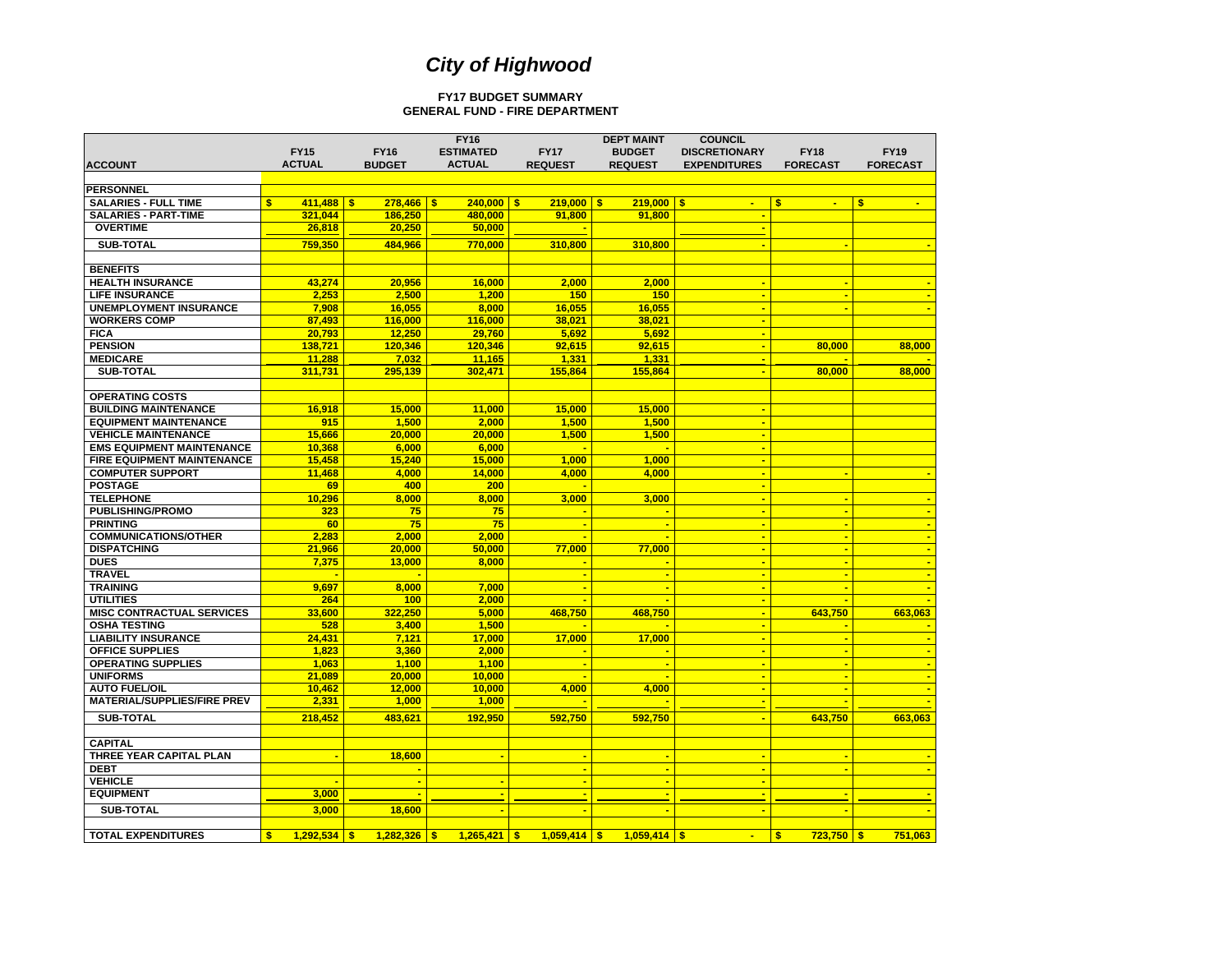# **FY17 BUDGET SUMMARYGENERAL FUND - FIRE ALARM DEPARTMENT**

|                                |               |               |             | <b>FY16</b>      |                | <b>DEPT MAINT</b> | <b>COUNCIL</b>       |                 |                 |
|--------------------------------|---------------|---------------|-------------|------------------|----------------|-------------------|----------------------|-----------------|-----------------|
|                                | <b>FY15</b>   | <b>FY16</b>   |             | <b>ESTIMATED</b> | <b>FY17</b>    | <b>BUDGET</b>     | <b>DISCRETIONARY</b> | <b>FY18</b>     | <b>FY19</b>     |
| <b>ACCOUNT</b>                 | <b>ACTUAL</b> | <b>BUDGET</b> |             | <b>ACTUAL</b>    | <b>REQUEST</b> | <b>REQUEST</b>    | <b>EXPENDITURES</b>  | <b>FORECAST</b> | <b>FORECAST</b> |
|                                |               |               |             |                  |                |                   |                      |                 |                 |
| <b>OPERATING COSTS</b>         |               |               |             |                  |                |                   |                      |                 |                 |
| <b>OTHER PROFESSIONAL SVCS</b> | 11,168        |               | $30,000$ \$ | 30,000           | 30,000         | 30,000            | $\blacksquare$       | 30,000          | 30,000          |
| <b>SUB-TOTAL</b>               | 11,168        |               | 30,000      | 30,000           | 30,000         | 30,000            | $\blacksquare$       | 30,000          | 30,000          |
|                                |               |               |             |                  |                |                   |                      |                 |                 |
| <b>CAPITAL</b>                 |               |               |             |                  |                |                   |                      |                 |                 |
| <b>DEBT</b>                    | 24,861        |               | 24,861      | 24,861           | 24,861         | 24,861            |                      | 24,861          | 24,861          |
| <b>SUB-TOTAL</b>               | 24,861        |               | 24.861      | 24.861           | 24,861         | 24.861            |                      | 24.861          | 24,861          |
|                                |               |               |             |                  |                |                   |                      |                 |                 |
| <b>TOTAL EXPENDITURES</b>      | $36,029$ \$   |               | $54,861$ \$ | 54,861           | $54,861$ \$    | $54,861$ \$       | $\blacksquare$       | 54,861          | 54,861          |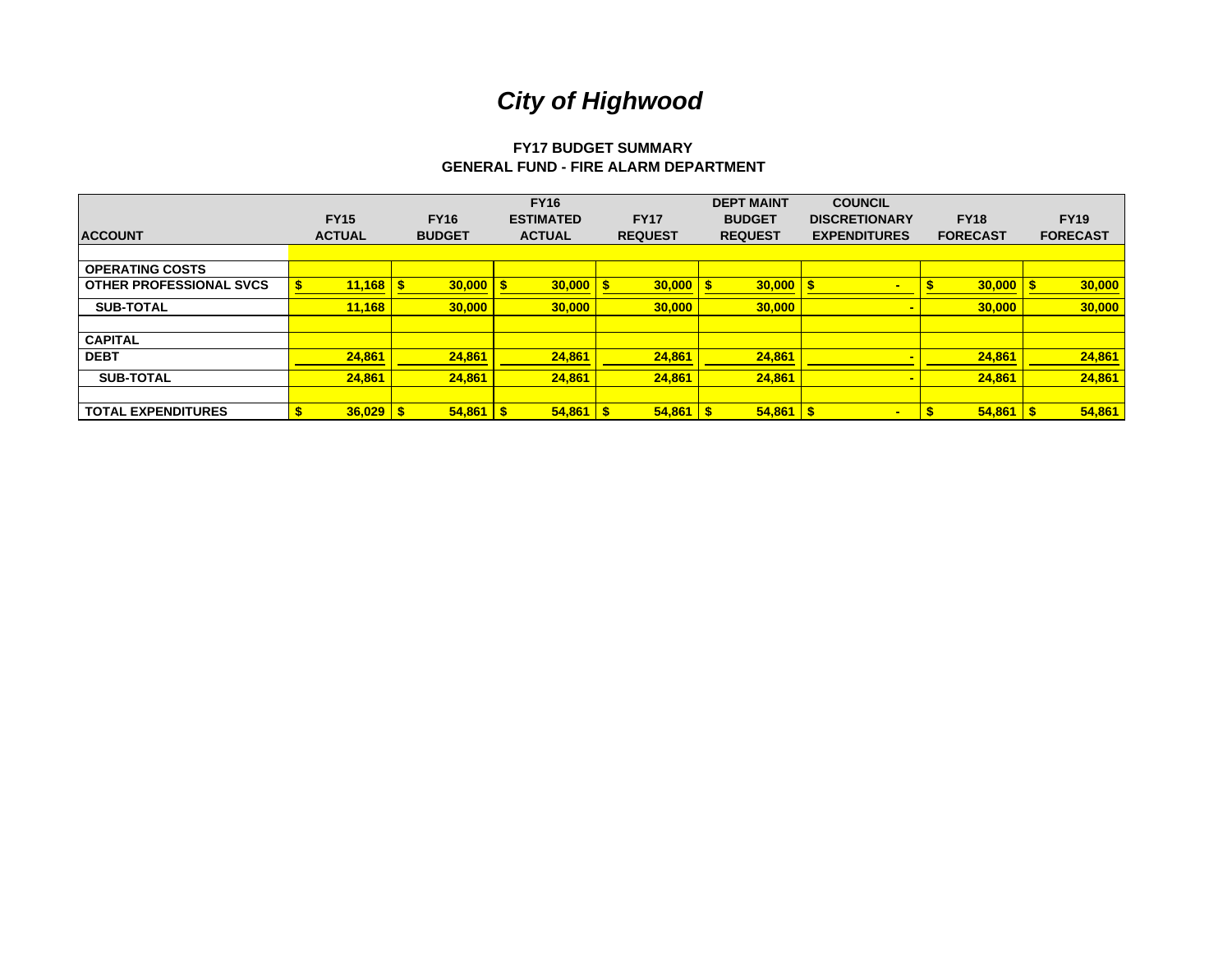#### **FY17 BUDGET SUMMARY GENERAL FUND - STREETS DEPARTMENT**

|                                                        |                 |                        | <b>FY16</b>           |                        | <b>DEPT MAINT</b>      | <b>COUNCIL</b>       |                              |                  |
|--------------------------------------------------------|-----------------|------------------------|-----------------------|------------------------|------------------------|----------------------|------------------------------|------------------|
|                                                        | <b>FY15</b>     | <b>FY16</b>            | <b>ESTIMATED</b>      | <b>FY17</b>            | <b>BUDGET</b>          | <b>DISCRETIONARY</b> | <b>FY18</b>                  | <b>FY19</b>      |
| <b>ACCOUNT</b>                                         | <b>ACTUAL</b>   | <b>BUDGET</b>          | <b>ACTUAL</b>         | <b>REQUEST</b>         | <b>REQUEST</b>         | <b>EXPENDITURES</b>  | <b>FORECAST</b>              | <b>FORECAST</b>  |
|                                                        |                 |                        |                       |                        |                        |                      |                              |                  |
| <b>PERSONNEL</b>                                       |                 |                        |                       |                        |                        |                      |                              |                  |
| <b>SALARIES - FULL TIME</b>                            | \$<br>164,861   | 95,593<br>\$<br>10.000 | S<br>95,593<br>10.000 | 84,482<br>$\mathbf{s}$ | \$<br>54,482<br>10.000 | 30,000<br>-\$        | \$.<br>$86,116$ \$<br>10.000 | 87,800<br>10.000 |
| <b>SALARIES - PART-TIME</b><br><b>OVERTIME</b>         | 20,887          | 17,000                 |                       | 10.000                 |                        |                      |                              | 17,000           |
|                                                        |                 |                        | 25,000                | 17,000                 | 17,000                 |                      | 17,000                       |                  |
| <b>SUB-TOTAL</b>                                       | 185,748         | 122,593                | 130,593               | 111,482                | 81,482                 | 30,000               | 113,116                      | 114,800          |
|                                                        |                 |                        |                       |                        |                        |                      |                              |                  |
| <b>BENEFITS</b>                                        |                 |                        |                       |                        |                        |                      |                              |                  |
| <b>HEALTH INSURANCE</b>                                | 32,789          | 8.667                  | 4.500                 | 2.000                  | 2.000                  | ÷                    | 2.000                        | 2.000            |
| <b>LIFE INSURANCE</b><br><b>UNEMPLOYMENT INSURANCE</b> | 456             | 500                    | 500                   | 500                    | 500                    | ÷<br>÷               | 500                          | 500<br>3,058     |
| <b>FICA</b>                                            | 1,296<br>11,260 | 3,058<br>5.927         | 2,000<br>8.097        | 3,058<br>3.378         | 3,058<br>3,378         | ÷                    | 3,058<br>3,479               | 3,584            |
| <b>MEDICARE</b>                                        | 2,633           | 1,386                  | 1.894                 | 790                    | 790                    | ÷                    | 814                          | 838              |
| <b>IMRF</b>                                            | 21,939          | 10,955                 | 15,671                | 6,538                  | 6,538                  | $\blacksquare$       | 6,734                        | 6,936            |
| <b>AUTO ALLOWANCE</b>                                  |                 |                        |                       |                        | ÷                      | ÷                    |                              |                  |
| <b>WORKERS COMP</b>                                    | 37.637          | 20.000                 | 55,000                | 14.407                 | 14.407                 | ÷                    | 15.848                       | 17.432           |
| SUB-TOTAL                                              |                 | 50,493                 |                       | 30,671                 |                        |                      |                              | 34,348           |
|                                                        | 108,009         |                        | 87,662                |                        | 30,671                 |                      | 32,433                       |                  |
| <b>OPERATING COSTS</b>                                 |                 |                        |                       |                        |                        |                      |                              |                  |
| <b>BUILDING MAINTENANCE</b>                            | 11,205          | 8.000                  | 8.000                 | 8.000                  | 8.000                  | ×                    | 8.000                        | 8,000            |
| <b>EQUIPMENT MAINTENANCE</b>                           | 35.105          | 10.000                 | 10,000                | 10.000                 | 10.000                 | ÷                    | 10.000                       | 10.000           |
| <b>VEHICLE MAINTENANCE</b>                             | 23,552          | 10.000                 | 10.000                | 10,000                 | 10.000                 | ×                    | 10.000                       | 10.000           |
| <b>OTHER MAINTENANCE</b>                               | 10,320          | 5,000                  | 5,000                 | 5,000                  | 5,000                  | ÷                    | 5,000                        | 5,000            |
| <b>STREET &amp; SIDEWALK REPAIR</b>                    | 35,392          | 125,000                | 115,000               | 125,000                | 125,000                | ÷,                   | 125,000                      | 125,000          |
| <b>STORM SEWER REPAIR</b>                              | 25,447          | 10.000                 | 45,000                | 45,000                 | 45.000                 | ÷                    | 45.000                       | 45.000           |
| <b>STREET LIGHT REPAIRS</b>                            | 7.992           | 15.000                 | 15.000                | 15.000                 | 15.000                 |                      | 15,000                       | 15,000           |
| <b>ENGINEERING FEES</b>                                | 1,500           | 5,000                  | 5,000                 | 25,000                 | 5,000                  | 20,000               | 5,000                        | 5,000            |
| OTHER PROFESSIONAL SERVICES                            | 2,355           | 4,000                  | 4,000                 | 4,000                  | 4,000                  |                      | 4,000                        | 4,000            |
| <b>POSTAGE</b>                                         |                 | ÷                      | ٠                     |                        | ÷                      | ÷                    |                              |                  |
| <b>TELEPHONE</b>                                       | 1,841           | 2,250                  | 2,250                 | 2,250                  | 2,250                  | $\blacksquare$       | 2,250                        | 2,250            |
| <b>PUBLISHING</b>                                      |                 | 500                    | 500                   | 500                    | 500                    | $\blacksquare$       | 500                          | 500              |
| <b>PRINTING</b>                                        |                 |                        |                       |                        |                        | ÷                    |                              |                  |
| <b>TRAINING</b>                                        |                 | 2.500                  | 500                   | 500                    | 500                    | ÷                    | 500                          | 500              |
| <b>DUES</b>                                            |                 | 500                    | 500                   | 500                    | 500                    | ÷                    | 500                          | 500              |
| <b>UTILITIES</b>                                       | 11.625          | 4.000                  | 4.000                 | 4.000                  | 4.000                  | $\blacksquare$       | 4.500                        | 4,500            |
| <b>STREET LIGHTING</b>                                 | 39,968          |                        |                       |                        |                        | ÷                    |                              |                  |
| <b>MISC SERVICE CONTRACTS</b>                          | 22,813          | 90.000                 | 60,000                | 90,000                 | 90,000                 | ÷                    | 90.000                       | 90,000           |
| <b>MISC HAULING DIRT DUMP</b>                          | 4,966           | 5,000                  | 5,000                 | 5,000                  | 5,000                  | $\blacksquare$       | 5,000                        | 5,000            |
| <b>INSURANCE DEDUCTIBLE</b>                            |                 |                        |                       |                        |                        | ×                    |                              |                  |
| <b>LIABILITY INSURANCE</b>                             | 14.880          | 4.807                  | 17,000                | 17,000                 | 17,000                 | ÷                    | 18,700                       | 20.570           |
| OFFICE SUPPLIES<br><b>OPERATING SUPPLIES</b>           | 246<br>12,035   | 250<br>15,000          | 250<br>15,000         | 250<br>15,000          | 250<br>15,000          | ÷                    | 250<br>15,000                | 250<br>15,000    |
| <b>SUPPLIES - BUILDING &amp; GROUNDS</b>               | 1.781           | 2.500                  | 2,500                 | 2.500                  | 2.500                  | $\blacksquare$<br>×  | 2.500                        | 2,500            |
| <b>UNIFORMS</b>                                        | 667             | 700                    | 1,500                 | 700                    | 700                    | ÷                    | 700                          | 700              |
| <b>TRAFFIC CONTROL SIGNS</b>                           | 7,522           | 6,000                  | 8,000                 | 58,000                 | 8,000                  | 50,000               | 8,000                        | 8,000            |
| <b>AUTO FUEL/OIL</b>                                   | 17,517          | 17,000                 | 10,000                | 10,000                 | 10,000                 | ÷                    | 10,000                       | 10,000           |
| <b>EQUIPMENT RENTAL</b>                                | 2,543           | 3,000                  | 3,000                 | 3,000                  | 3,000                  | ÷                    | 3,000                        | 3,000            |
| <b>FORESTRY</b>                                        | 12,500          | 20.000                 | 22.000                | 25.000                 | 25.000                 | ÷                    | 25.000                       | 25.000           |
| <b>EVERTS PARK</b>                                     | 3,928           | 7,500                  | 6,000                 | 7,500                  | 7,500                  | ÷                    | 7,500                        | 7,500            |
| <b>COMMUNITY BEAUTIFICATION</b>                        | 1,585           | 5,000                  | 5,000                 | 5,000                  | 5,000                  | ÷                    | 5,000                        | 5,000            |
| <b>HOLIDAY LIGHTING</b>                                | 4,456           | 5,000                  |                       | 5,000                  | 5,000                  | ÷                    | 5.000                        | 5,000            |
| <b>REIMBURSABLE</b>                                    |                 |                        |                       |                        |                        |                      |                              |                  |
| <b>MISC EXPENSE</b>                                    |                 | 1,000                  | 1,000                 | 1,000                  | 1,000                  |                      | 1,000                        | 1,000            |
| <b>SUB-TOTAL</b>                                       | 313,742         | 384,507                | 381,000               | 499,700                | 429,700                | 70,000               | 431,900                      | 433,770          |
|                                                        |                 |                        |                       |                        |                        |                      |                              |                  |
| <b>CAPITAL</b>                                         |                 |                        |                       |                        |                        |                      |                              |                  |
| THREE YEAR CAPITAL PLAN                                |                 | 15.000                 |                       |                        |                        |                      |                              |                  |
| <b>DEBT</b>                                            | 67,969          | 44,761                 | 44,166                | 44,761                 | 44,761                 | ÷                    | 44,761                       | 32,267           |
| <b>VEHICLE</b>                                         |                 |                        |                       |                        |                        | ÷                    |                              |                  |
| <b>EQUIPMENT</b>                                       |                 |                        |                       |                        |                        |                      |                              |                  |
| SUB-TOTAL                                              | 67,969          | 59,761                 | 44,166                | 44,761                 | 44,761                 |                      | 44,761                       | 32,267           |
|                                                        |                 |                        |                       |                        |                        |                      |                              |                  |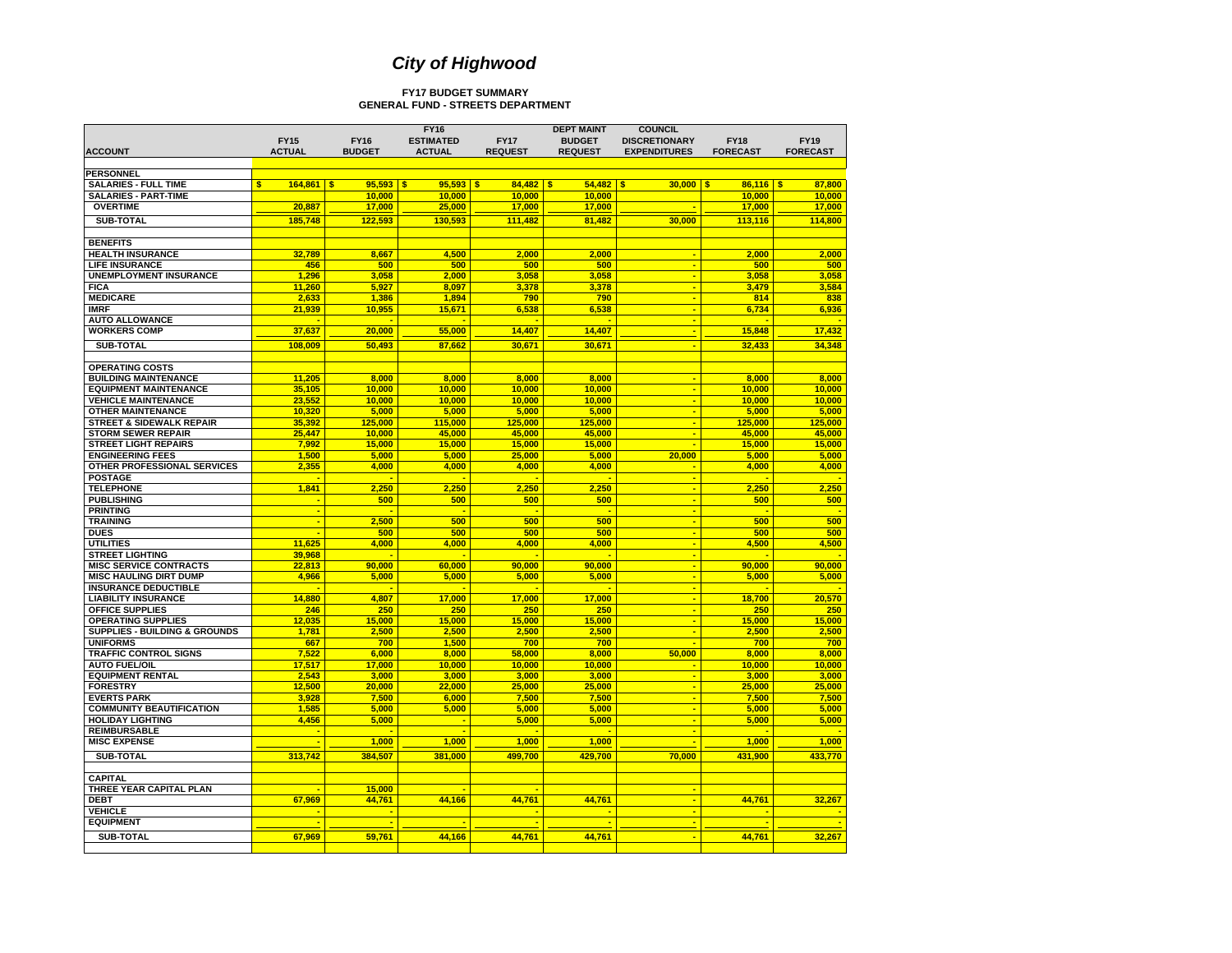#### **FY17 BUDGET SUMMARYGENERAL FUND - BUILDING DEPARTMENT**

| <b>ACCOUNT</b>                       | <b>FY15</b><br><b>ACTUAL</b> |                | <b>FY16</b><br><b>BUDGET</b> | <b>FY16</b><br><b>ESTIMATED</b><br><b>ACTUAL</b> | <b>FY17</b><br><b>REQUEST</b> | <b>DEPT MAINT</b><br><b>BUDGET</b><br><b>REQUEST</b> |    | <b>COUNCIL</b><br><b>DISCRETIONARY</b><br><b>EXPENDITURES</b> | <b>FY18</b><br><b>FORECAST</b> | <b>FY19</b><br><b>FORECAST</b> |
|--------------------------------------|------------------------------|----------------|------------------------------|--------------------------------------------------|-------------------------------|------------------------------------------------------|----|---------------------------------------------------------------|--------------------------------|--------------------------------|
| <b>PERSONNEL</b>                     |                              |                |                              |                                                  |                               |                                                      |    |                                                               |                                |                                |
|                                      |                              |                |                              |                                                  |                               |                                                      |    |                                                               |                                |                                |
| <b>PART TIME BUILDING</b>            | $\mathbf{s}$<br>$\sim$       |                | s.<br>$\blacksquare$         | \$<br>$\blacksquare$                             | \$<br>$\sim$<br>$\sim$        | s<br>$\blacksquare$                                  | S. | $\mathbf{u}$                                                  | S<br>$\mathbf{u}$<br>÷         | s.<br>$\sim$<br>÷              |
| <b>FULL TIME BUILDING</b>            |                              |                |                              |                                                  |                               | $\blacksquare$                                       |    | $\blacksquare$                                                |                                |                                |
| <b>OVERTIME</b>                      | $\blacksquare$               |                | $\blacksquare$               | $\blacksquare$                                   | $\blacksquare$                | $\blacksquare$                                       |    | $\blacksquare$                                                | $\mathbf{r}$                   | $\frac{1}{2}$                  |
| <b>SUB-TOTAL</b>                     |                              |                |                              | ٠                                                |                               |                                                      |    |                                                               |                                |                                |
|                                      |                              |                |                              |                                                  |                               |                                                      |    |                                                               |                                |                                |
| <b>BENEFITS</b>                      |                              |                |                              |                                                  |                               |                                                      |    |                                                               |                                |                                |
| <b>HEALTH INSURANCE</b>              |                              | $\blacksquare$ | ÷                            |                                                  | $\blacksquare$                | ÷                                                    |    | ÷                                                             | ۰.                             |                                |
| <b>LIFE INSURANCE</b>                |                              | $\blacksquare$ | $\blacksquare$               |                                                  | ٠.                            | ×                                                    |    | $\blacksquare$                                                |                                |                                |
| <b>UNEMPLOYMENT INSURANCE</b>        |                              | ÷              | ÷                            |                                                  | <b>.</b>                      | ÷                                                    |    | $\blacksquare$                                                |                                |                                |
| <b>FICA</b>                          |                              | ÷              | ÷                            |                                                  |                               | ÷                                                    |    | ÷                                                             |                                |                                |
| <b>MEDICARE</b>                      |                              |                | $\blacksquare$               |                                                  | $\blacksquare$                | ٠                                                    |    | ÷                                                             |                                |                                |
| <b>IMRF</b>                          |                              | $\blacksquare$ | $\blacksquare$               |                                                  | ۰.                            | ÷                                                    |    | $\blacksquare$                                                | ٠.                             | ÷                              |
| <b>WORKERS COMP</b>                  |                              |                |                              |                                                  |                               | ٠.                                                   |    | ÷                                                             |                                |                                |
| <b>UNIFORM ALLOWANCE</b>             |                              | ÷              | ÷                            | ÷                                                |                               | ×                                                    |    | ٠                                                             |                                |                                |
| <b>AUTOMOTIVE ALLOWANCE</b>          |                              | ÷              | ÷.                           | ÷                                                | ÷                             | ٠                                                    |    | $\blacksquare$                                                |                                |                                |
| <b>SUB-TOTAL</b>                     |                              |                |                              | ÷                                                |                               |                                                      |    | ÷                                                             |                                |                                |
|                                      |                              |                |                              |                                                  |                               |                                                      |    |                                                               |                                |                                |
| <b>OPERATING COSTS</b>               |                              |                |                              |                                                  |                               |                                                      |    |                                                               |                                |                                |
| <b>BUILDING MAINTENANCE</b>          |                              |                |                              | ÷                                                | $\blacksquare$                | ÷                                                    |    | $\blacksquare$                                                | $\blacksquare$                 |                                |
| <b>VEHICLE MAINTENANCE</b>           |                              | $\blacksquare$ | $\blacksquare$               | 1.170                                            | $\blacksquare$                | $\blacksquare$                                       |    | $\blacksquare$                                                | $\blacksquare$                 | $\blacksquare$                 |
| <b>OTHER MAINTENANCE</b>             |                              | $\blacksquare$ | ÷                            | ÷                                                | $\blacksquare$                | ×                                                    |    | ×                                                             | $\blacksquare$                 | $\blacksquare$                 |
| <b>ENGINEERING FEES</b>              |                              | ×.             | ×.                           | ÷                                                | $\overline{\phantom{a}}$      | $\blacksquare$                                       |    | $\blacksquare$                                                | $\overline{\phantom{a}}$       | $\overline{\phantom{a}}$       |
| <b>LEGAL SERVICE</b>                 |                              | ÷              | $\blacksquare$               | $\blacksquare$                                   | ÷                             | ×                                                    |    | ×                                                             | $\blacksquare$                 | $\blacksquare$                 |
| <b>TFS ASSESSMENT</b>                |                              | ÷              |                              |                                                  |                               |                                                      |    | ÷                                                             |                                |                                |
| <b>PLANNING - COM DEV</b>            |                              | 692            | 5,000                        | 5,000                                            | 5,000                         | 5,000                                                |    | ÷                                                             | 5,000                          | 5,000                          |
| <b>OTHER PROFESSIONAL SERVICES</b>   | 5,070                        |                |                              |                                                  | ٠.                            |                                                      |    | $\blacksquare$                                                | ×.                             |                                |
| <b>POSTAGE</b>                       |                              | 117            | 500                          | 500                                              | 500                           | 500                                                  |    | $\blacksquare$                                                | 500                            | 500                            |
| <b>TELEPHONE</b>                     |                              | 57             | ٠.                           | ٠.                                               | ٠                             | ÷                                                    |    | $\blacksquare$                                                | ٠.                             |                                |
| <b>PUBLISHING/ADV/PROMO</b>          |                              | $\blacksquare$ | $\blacksquare$               | $\blacksquare$                                   | ۰.                            | $\blacksquare$                                       |    | ÷                                                             | $\blacksquare$                 |                                |
| <b>PRINTING</b>                      |                              | ×.             | 250                          | 200                                              | 250                           | 250                                                  |    | $\blacksquare$                                                | 250                            | 250                            |
| <b>DUES</b>                          |                              | ÷              | ÷.                           | ÷                                                | ÷                             | ×                                                    |    | ÷                                                             | ×.                             |                                |
| <b>TRAVEL EXPENSE</b>                |                              | ×.             | ÷.                           |                                                  |                               | ÷                                                    |    | ÷                                                             | ×.                             |                                |
| <b>TRAINING</b>                      |                              | ÷              | $\blacksquare$               |                                                  | ÷                             | $\blacksquare$                                       |    | ÷                                                             |                                |                                |
| <b>UTILITIES</b>                     |                              | $\blacksquare$ | ٠.                           | ÷                                                | ÷                             | ÷                                                    |    | $\blacksquare$                                                | ٠.                             |                                |
| <b>PART TIME INSPECTION SERVICES</b> |                              | ÷              | 20,000                       | 20,000                                           | 20,000                        | 20,000                                               |    | ٠                                                             | 20,000                         | 20,000                         |
| <b>MISC SERVICES CONTRACTS</b>       | 38.017                       |                |                              |                                                  | 25.000                        |                                                      |    | 25,000                                                        | ٠.                             |                                |
| <b>LIABILITY INSURANCE</b>           |                              | 839            | ×.                           |                                                  |                               | ÷                                                    |    |                                                               | $\blacksquare$                 | ×                              |
| <b>OFFICE SUPPLIES</b>               |                              | 357            | ×.                           |                                                  |                               | ÷                                                    |    | ÷                                                             | ×.                             |                                |
| <b>OPERATING SUPPLIES</b>            |                              | ÷              | ×.                           |                                                  |                               | ÷                                                    |    | ٠                                                             | ×.                             |                                |
| <b>AUTOMOTIVE FUEL/OIL</b>           |                              |                | ÷                            |                                                  |                               | ×                                                    |    | ٠                                                             |                                |                                |
| <b>EQUIPMENT</b>                     |                              | ÷              | ÷                            | ÷                                                |                               | ÷                                                    |    | ٠                                                             |                                |                                |
| <b>REIMBURSABLE EXPENSES</b>         |                              | $\blacksquare$ | 84,000                       | 95,000                                           | 84,000                        | 84.000                                               |    | ۰.                                                            | 84,000                         | 84,000                         |
| <b>REFUNDS</b>                       |                              | ÷              | ÷                            | $\blacksquare$                                   | ٠.                            |                                                      |    | ٠                                                             | ÷                              |                                |
| <b>MISCELLANEOUS EXPENSE</b>         |                              |                |                              | ٠                                                |                               |                                                      |    |                                                               |                                |                                |
|                                      |                              |                |                              |                                                  |                               |                                                      |    |                                                               |                                |                                |
| <b>SUB-TOTAL</b>                     | 45,148                       |                | 109,750                      | 121,870                                          | 134,750                       | 109,750                                              |    | 25,000                                                        | 109,750                        | 109.750                        |
|                                      |                              |                |                              |                                                  |                               |                                                      |    |                                                               |                                |                                |
| <b>CAPITAL</b>                       |                              |                |                              |                                                  |                               |                                                      |    |                                                               |                                |                                |
| <b>THREE YEAR CAPITAL PLAN</b>       |                              |                |                              | $\blacksquare$                                   | $\blacksquare$                | ÷                                                    |    |                                                               |                                |                                |
| <b>DEBT</b>                          |                              |                |                              | ÷                                                | ÷                             | ÷                                                    |    | ÷                                                             |                                |                                |
| <b>VEHICLE</b>                       |                              |                |                              | ÷                                                |                               | $\blacksquare$                                       |    | ٠                                                             |                                |                                |
| <b>EQUIPMENT</b>                     |                              |                |                              |                                                  |                               |                                                      |    |                                                               |                                |                                |
| <b>SUB-TOTAL</b>                     |                              |                |                              |                                                  |                               |                                                      |    |                                                               |                                |                                |
|                                      |                              |                |                              |                                                  |                               |                                                      |    |                                                               |                                |                                |
| <b>TOTAL EXPENDITURES</b>            | $\bullet$<br>$45,148$ \$     |                | $109,750$ \$                 | $121,870$ \$                                     | $134,750$ \$                  | $109,750$ \$                                         |    | $25,000$ \$                                                   | $109,750$ \$                   | 109,750                        |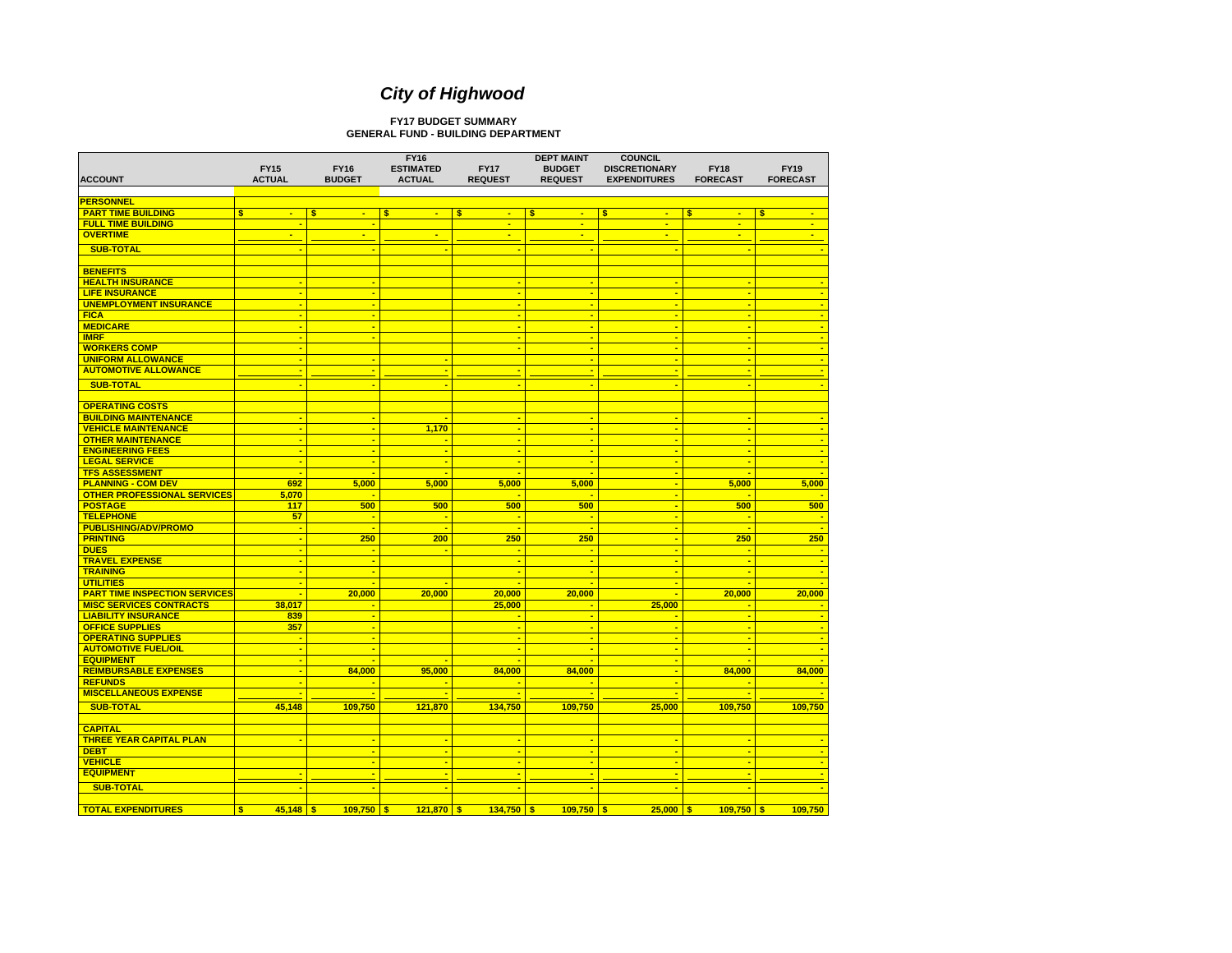#### **FY17 BUDGET SUMMARYGENERAL FUND - PARKS AND RECREATION DEPARTMENT**

|                                                  |                      |                                | <b>FY16</b>                  |                                | <b>DEPT MAINT</b> | <b>COUNCIL</b>               |                                |                              |
|--------------------------------------------------|----------------------|--------------------------------|------------------------------|--------------------------------|-------------------|------------------------------|--------------------------------|------------------------------|
|                                                  | <b>FY15</b>          | <b>FY16</b>                    | <b>ESTIMATED</b>             | <b>FY17</b>                    | <b>BUDGET</b>     | <b>DISCRETIONARY</b>         | <b>FY18</b>                    | <b>FY19</b>                  |
| <b>ACCOUNT</b>                                   | <b>ACTUAL</b>        | <b>BUDGET</b>                  | <b>ACTUAL</b>                | <b>REQUEST</b>                 | <b>REQUEST</b>    | <b>EXPENDITURES</b>          | <b>FORECAST</b>                | <b>FORECAST</b>              |
|                                                  |                      |                                |                              |                                |                   |                              |                                |                              |
| <b>PERSONNEL</b>                                 |                      |                                |                              |                                |                   |                              |                                |                              |
| <b>SALARIES - FULL TIME</b>                      | \$<br>$\blacksquare$ | $\mathbf{s}$<br>$\blacksquare$ | $\mathbf{s}$<br>$\mathbf{r}$ | $\mathbf{s}$<br>$\blacksquare$ | s.<br>$\sim$      | $\mathbf{s}$<br>$\mathbf{u}$ | $\mathbf{s}$<br>$\blacksquare$ | $\mathbf{s}$<br>$\mathbf{m}$ |
| <b>SALARIES - PART-TIME</b>                      | 36.901               | 43,562                         | 43,500                       | 44,482                         | 44,482            |                              | 45,816                         | 47,191                       |
| <b>OVERTIME</b>                                  |                      |                                |                              |                                |                   |                              |                                |                              |
| <b>SUB-TOTAL</b>                                 | 36.901               | 43.562                         | 43.500                       | 44.482                         | 44.482            | $\blacksquare$               | 45.816                         | 47.191                       |
|                                                  |                      |                                |                              |                                |                   |                              |                                |                              |
| <b>BENEFITS</b>                                  |                      |                                |                              |                                |                   |                              |                                |                              |
|                                                  |                      |                                |                              |                                |                   | ÷                            |                                |                              |
| <b>HEALTH INSURANCE</b><br><b>LIFE INSURANCE</b> | 5.898<br>129         | 5.962<br>125                   | 5.556<br>125                 | 6.566<br>125                   | 6.566<br>125      | <b>.</b>                     | 7.551<br>125                   | 8.684<br>125                 |
|                                                  |                      |                                |                              |                                |                   |                              |                                |                              |
| <b>UNEMPLOYMENT INSURANCE</b>                    | 1,301                | 2,200                          | 1,500                        | 2,200                          | 2,200             | $\blacksquare$               | 2,300                          | 2,400                        |
| <b>FICA</b>                                      | 2,264                | 2,701                          | 2.400                        | 2,758                          | 2.758             | $\blacksquare$               | 2,841                          | 2,926                        |
| <b>MEDICARE</b>                                  | 530                  | 632                            | 500                          | 645                            | 645               | $\blacksquare$               | 664                            | 684                          |
| <b>IMRF</b>                                      | 1,565                | 1,478                          | 1,400                        | 1,478                          | 1,478             | $\blacksquare$               | 1,523                          | 1,568                        |
| <b>WORKERS COMP</b>                              | 733                  | 2.732                          | 1.200                        | 2.339                          | 2.339             | $\overline{\phantom{a}}$     | 2.573                          | 2.830                        |
| <b>TRAVEL ALLOWANCE</b>                          | 600                  | 600                            | 600                          | 600                            | 600               | ÷                            | 600                            | 600                          |
| <b>SUB-TOTAL</b>                                 | 13,020               | 16,430                         | 13,281                       | 16,711                         | 16,711            |                              | 18,176                         | 19,817                       |
|                                                  |                      |                                |                              |                                |                   |                              |                                |                              |
| <b>OPERATING COSTS</b>                           |                      |                                |                              |                                |                   |                              |                                |                              |
| <b>BUILDING MAINTENANCE</b>                      | 15,917               | 8,000                          | 8,000                        | 8,000                          | 8.000             | $\blacksquare$               | 8.000                          | 8,000                        |
| <b>EQUIPMENT MAINTENANCE</b>                     | 1,421                | 1,000                          | 1,000                        | 1.000                          | 1,000             | $\blacksquare$               | 1,000                          | 1,000                        |
| <b>VEHICLE MAINTENANCE</b>                       |                      | ÷                              | ÷                            |                                |                   | ×.                           |                                |                              |
| <b>OTHER MAINTENANCE</b>                         | ٠.                   | ÷                              | $\blacksquare$               | ۰.                             | ×.                | $\blacksquare$               |                                |                              |
| <b>OTHER MAINTENANCE - SPEC, REC.</b>            | ÷                    | ÷                              | ÷                            | ۰.                             | ۰.                | $\blacksquare$               |                                |                              |
| <b>PARK MAINTENANCE</b>                          | 1,787                | 4,000                          | 4,000                        | 4.000                          | 4.000             | ×.                           | 4,000                          | 4,000                        |
| <b>POSTAGE</b>                                   |                      | 50                             | 50                           | 50                             | 50                | ÷                            | 50                             | 50                           |
| <b>TELEPHONE</b>                                 | 833                  | 1,000                          | 1,000                        | 1,000                          | 1.000             | $\sim$                       | 1,000                          | 1,000                        |
| <b>PUBLISHING</b>                                |                      |                                |                              |                                |                   | $\blacksquare$               |                                |                              |
| <b>UTILITIES</b>                                 | 16,706               | 12,500                         | 12,500                       | 12,500                         | 12,500            | $\blacksquare$               | 12,500                         | 12,500                       |
| <b>MISC SERVICE CONTRACTS</b>                    |                      |                                |                              |                                |                   | $\blacksquare$               |                                |                              |
| <b>LIABILITY INSURANCE</b>                       | 1,500                | 8,141                          | 3,000                        | 8.500                          | 8.500             | $\blacksquare$               | 9,350                          | 10.285                       |
| <b>OFFICE SUPPLIES</b>                           |                      | 300                            | $\blacksquare$               | 300                            | 300               | $\blacksquare$               | 300                            | 300                          |
| <b>UNIFORMS</b>                                  | ÷                    | ٠                              | ÷                            | ÷                              | <b>.</b>          | $\blacksquare$               |                                |                              |
| <b>AWARDS &amp; TROPHIES</b>                     | ×.                   | ÷                              | $\blacksquare$               | ÷                              | ÷.                | ×.                           |                                |                              |
| <b>SUPPLIES - BLDG &amp; GROUNDS</b>             | ÷                    |                                |                              |                                |                   | ÷                            |                                |                              |
| <b>AUTOMOTIVE FUEL</b>                           | 50                   | 525                            | 600                          | 600                            | 600               | $\sim$                       | 600                            | 600                          |
| <b>EQUIPMENT LEASE</b>                           |                      |                                |                              |                                |                   | $\blacksquare$               |                                |                              |
| <b>NSSRA</b>                                     | 52,538               | 45,000                         | 42,000                       | 45,000                         | 45,000            | ÷                            | 47,000                         | 49,000                       |
| <b>MISC EXPENSE</b>                              |                      |                                |                              |                                |                   | $\blacksquare$               |                                |                              |
| MISC EXPENSE - SPEC. REC.                        | 3,117                |                                |                              |                                |                   |                              |                                |                              |
| <b>SUB-TOTAL</b>                                 |                      | 80,516                         | 72,150                       | 80,950                         | 80,950            |                              |                                | 86,735                       |
|                                                  | 93,869               |                                |                              |                                |                   |                              | 83,800                         |                              |
|                                                  |                      |                                |                              |                                |                   |                              |                                |                              |
| <b>CAPITAL</b><br>THREE YEAR CAPITAL PLAN        |                      | $\overline{\phantom{a}}$       | $\blacksquare$               | <b>.</b>                       |                   |                              |                                |                              |
|                                                  |                      | ٠                              | ÷                            | ÷                              | ۰.                | 10,000                       |                                |                              |
| <b>DEBT</b><br><b>VEHICLE</b>                    | ÷                    | ٠                              | ÷                            | ÷                              |                   | ÷                            |                                |                              |
| <b>EQUIPMENT</b>                                 |                      | ÷                              |                              | ÷                              | ÷.                |                              |                                |                              |
|                                                  |                      |                                |                              |                                |                   |                              |                                |                              |
| <b>SUB-TOTAL</b>                                 |                      |                                |                              |                                |                   | 10,000                       |                                |                              |
|                                                  |                      |                                |                              |                                |                   |                              |                                |                              |
| <b>TOTAL EXPENDITURES</b>                        | $143,790$ \$<br>\$   | $140,508$ \$                   | $128,931$ \$                 | $142,143$ \$                   | $142,143$ \$      | $10,000$   \$                | $147,793$ \$                   | 153,743                      |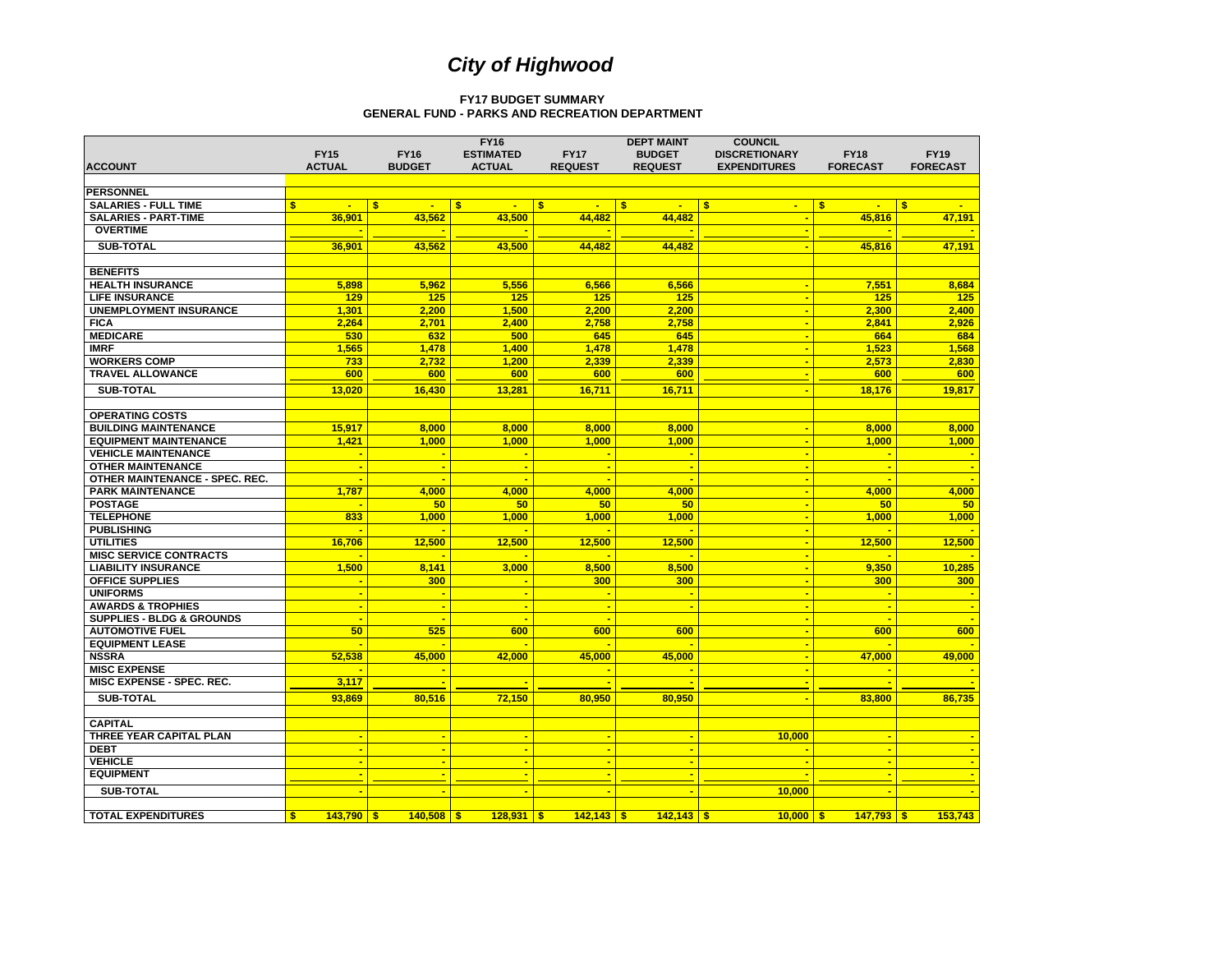# **FY17 BUDGET SUMMARY GENERAL FUND - NARCOTICS DEPARTMENT**

|                           | <b>FY15</b>    | <b>FY16</b>           | <b>FY16</b><br><b>ESTIMATED</b> | <b>FY17</b>    | <b>DEPT MAINT</b><br><b>BUDGET</b> | <b>COUNCIL</b><br><b>DISCRETIONARY</b> | <b>FY18</b>     | <b>FY19</b>     |
|---------------------------|----------------|-----------------------|---------------------------------|----------------|------------------------------------|----------------------------------------|-----------------|-----------------|
| <b>ACCOUNT</b>            | <b>ACTUAL</b>  | <b>BUDGET</b>         | <b>ACTUAL</b>                   | <b>REQUEST</b> | <b>REQUEST</b>                     | <b>EXPENDITURES</b>                    | <b>FORECAST</b> | <b>FORECAST</b> |
|                           |                |                       |                                 |                |                                    |                                        |                 |                 |
| <b>OPERATING COSTS</b>    |                |                       |                                 |                |                                    |                                        |                 |                 |
| <b>MISCELLANEOUS</b>      | $\blacksquare$ |                       | $\blacksquare$                  |                | н.                                 | $\blacksquare$                         | -               |                 |
| <b>SUB-TOTAL</b>          |                | $\blacksquare$        |                                 |                | $\blacksquare$                     |                                        |                 |                 |
|                           |                |                       |                                 |                |                                    |                                        |                 |                 |
| <b>CAPITAL</b>            |                |                       |                                 |                |                                    |                                        |                 |                 |
| <b>DEBT</b>               |                |                       |                                 |                |                                    |                                        |                 |                 |
| <b>SUB-TOTAL</b>          |                |                       |                                 |                |                                    |                                        |                 | $\blacksquare$  |
|                           |                |                       |                                 |                |                                    |                                        |                 |                 |
| <b>TOTAL EXPENDITURES</b> | $\blacksquare$ | -\$<br>$\blacksquare$ | S<br>$\blacksquare$             | $\blacksquare$ | $\blacksquare$                     | $\sim$                                 | $\blacksquare$  | $\blacksquare$  |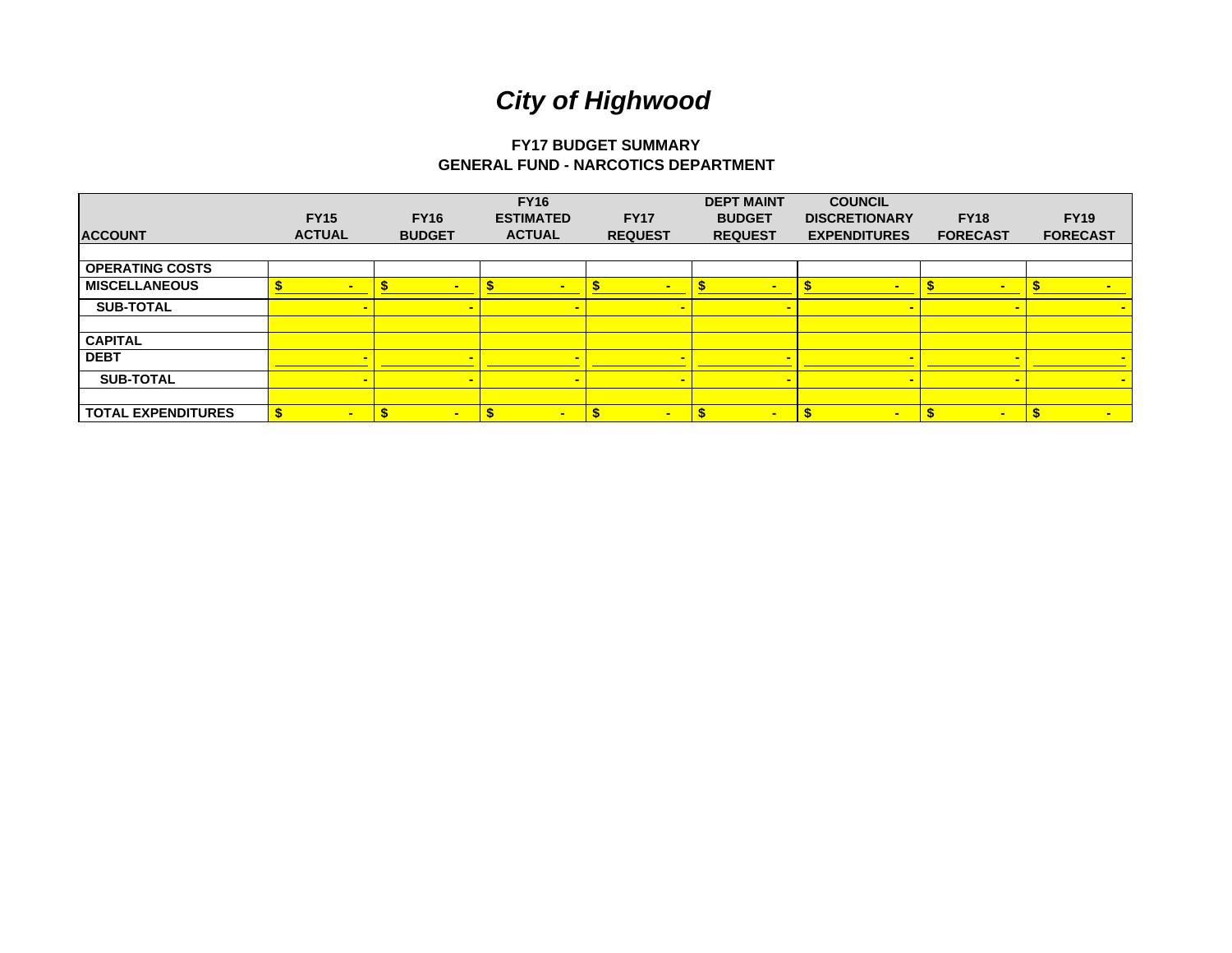# **FY17 BUDGET SUMMARY GENERAL FUND - DUI DEPARTMENT**

|                                |               |               | <b>FY16</b>      |                | <b>DEPT MAINT</b> | <b>COUNCIL</b>       |                 |                 |
|--------------------------------|---------------|---------------|------------------|----------------|-------------------|----------------------|-----------------|-----------------|
|                                | <b>FY15</b>   | <b>FY16</b>   | <b>ESTIMATED</b> | <b>FY17</b>    | <b>BUDGET</b>     | <b>DISCRETIONARY</b> | <b>FY18</b>     | <b>FY19</b>     |
| <b>ACCOUNT</b>                 | <b>ACTUAL</b> | <b>BUDGET</b> | <b>ACTUAL</b>    | <b>REQUEST</b> | <b>REQUEST</b>    | <b>EXPENDITURES</b>  | <b>FORECAST</b> | <b>FORECAST</b> |
|                                |               |               |                  |                |                   |                      |                 |                 |
| <b>OPERATING COSTS</b>         |               |               |                  |                |                   |                      |                 |                 |
| <b>OTHER PROFESSIONAL SVCS</b> | <b>COL</b>    | 2,000         | 500              | 2,000          | -\$<br>2,000      |                      | 2,000           | 2,000           |
| <b>SUB-TOTAL</b>               |               | 2,000         | 500              | 2,000          | 2.000             |                      | 2,000           | 2,000           |
|                                |               |               |                  |                |                   |                      |                 |                 |
| <b>CAPITAL</b>                 |               |               |                  |                |                   |                      |                 |                 |
| <b>EQUIPMENT</b>               | 2,206         | 2,500         | 2,300            | 2,500          | 2,500             |                      | 2,500           | 2,500           |
| <b>SUB-TOTAL</b>               | 2,206         | 2,500         | 2,300            | 2,500          | 2,500             |                      | 2,500           | 2,500           |
|                                |               |               |                  |                |                   |                      |                 |                 |
| <b>TOTAL EXPENDITURES</b>      | 2,206         | $4,500$ \$    | $2,800$ \$       | 4,500          | $4,500$ \$<br>-\$ | -                    | 4,500           | 4,500           |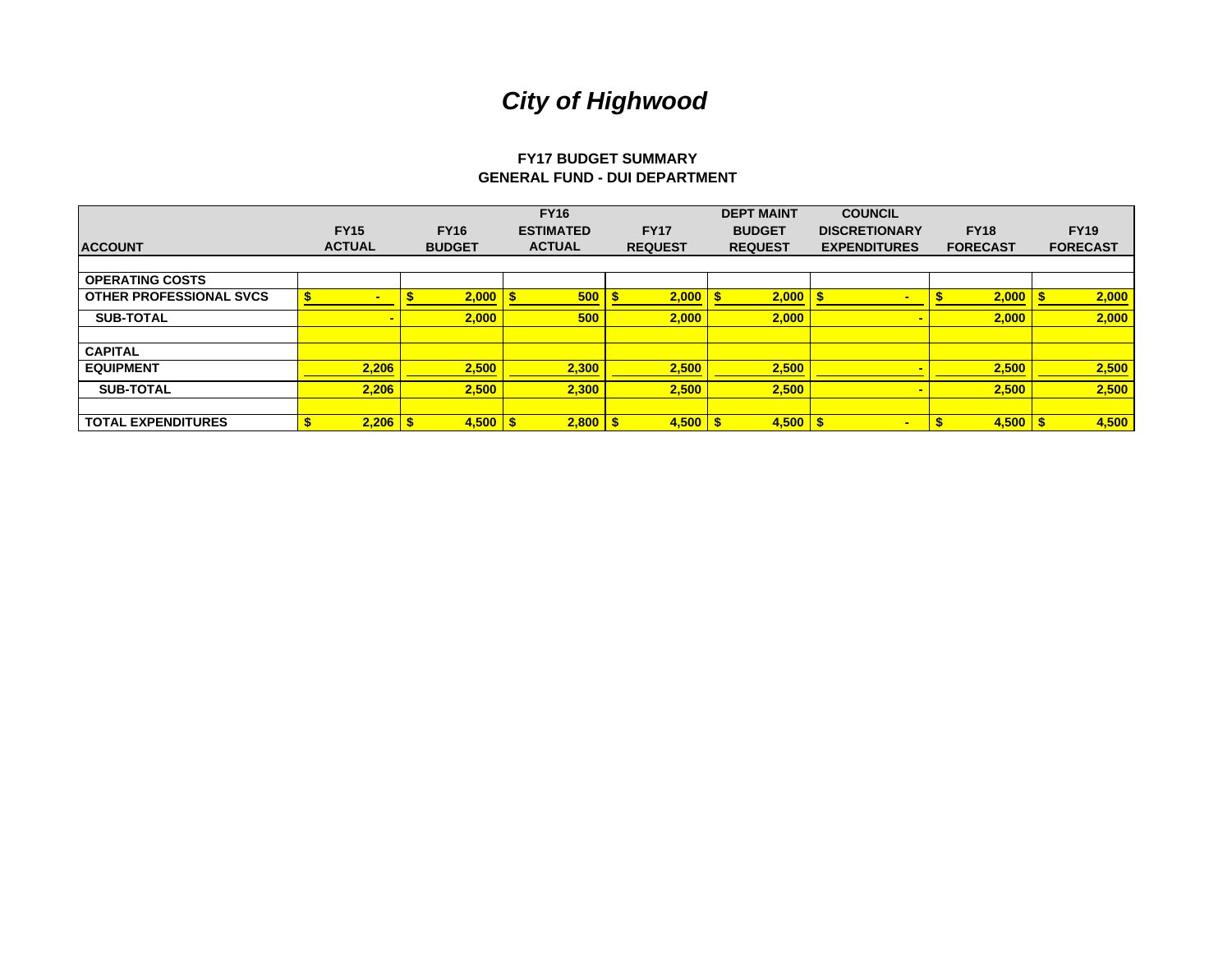# **FY17 BUDGET SUMMARY GENERAL FUND - 2% FOREIGN FIRE DEPARTMENT**

| <b>ACCOUNT</b>            | <b>FY15</b><br><b>ACTUAL</b> | <b>FY16</b><br><b>BUDGET</b> | <b>FY16</b><br><b>ESTIMATED</b><br><b>ACTUAL</b> | <b>FY17</b><br><b>REQUEST</b> | <b>DEPT MAINT</b><br><b>BUDGET</b><br><b>REQUEST</b> | <b>COUNCIL</b><br><b>DISCRETIONARY</b><br><b>EXPENDITURES</b> | <b>FY18</b><br><b>FORECAST</b> | <b>FY19</b><br><b>FORECAST</b> |
|---------------------------|------------------------------|------------------------------|--------------------------------------------------|-------------------------------|------------------------------------------------------|---------------------------------------------------------------|--------------------------------|--------------------------------|
| <b>OPERATING COSTS</b>    |                              |                              |                                                  |                               |                                                      |                                                               |                                |                                |
| <b>MISCELLANEOUS</b>      | 2,327                        | 7,500                        | 4,000                                            | 5,000                         | 5,000                                                |                                                               | 5,000                          | 5,000                          |
| <b>SUB-TOTAL</b>          | 2,327                        | 7,500                        | 4,000                                            | 5,000                         | 5,000                                                |                                                               | 5,000                          | 5,000                          |
|                           |                              |                              |                                                  |                               |                                                      |                                                               |                                |                                |
| <b>CAPITAL</b>            |                              |                              |                                                  |                               |                                                      |                                                               |                                |                                |
| <b>EQUIPMENT</b>          |                              | 2,500                        | 2,500                                            | 2,500                         | 2,500                                                |                                                               | 2,500                          | 2,500                          |
| <b>SUB-TOTAL</b>          |                              | 2,500                        | 2,500                                            | 2,500                         | 2,500                                                |                                                               | 2,500                          | 2,500                          |
|                           |                              |                              |                                                  |                               |                                                      |                                                               |                                |                                |
| <b>TOTAL EXPENDITURES</b> | 2,327                        | 10,000                       | 6,500                                            | $7,500$ \$                    | 7,500                                                | <b>.</b>                                                      | 7,500                          | 7,500                          |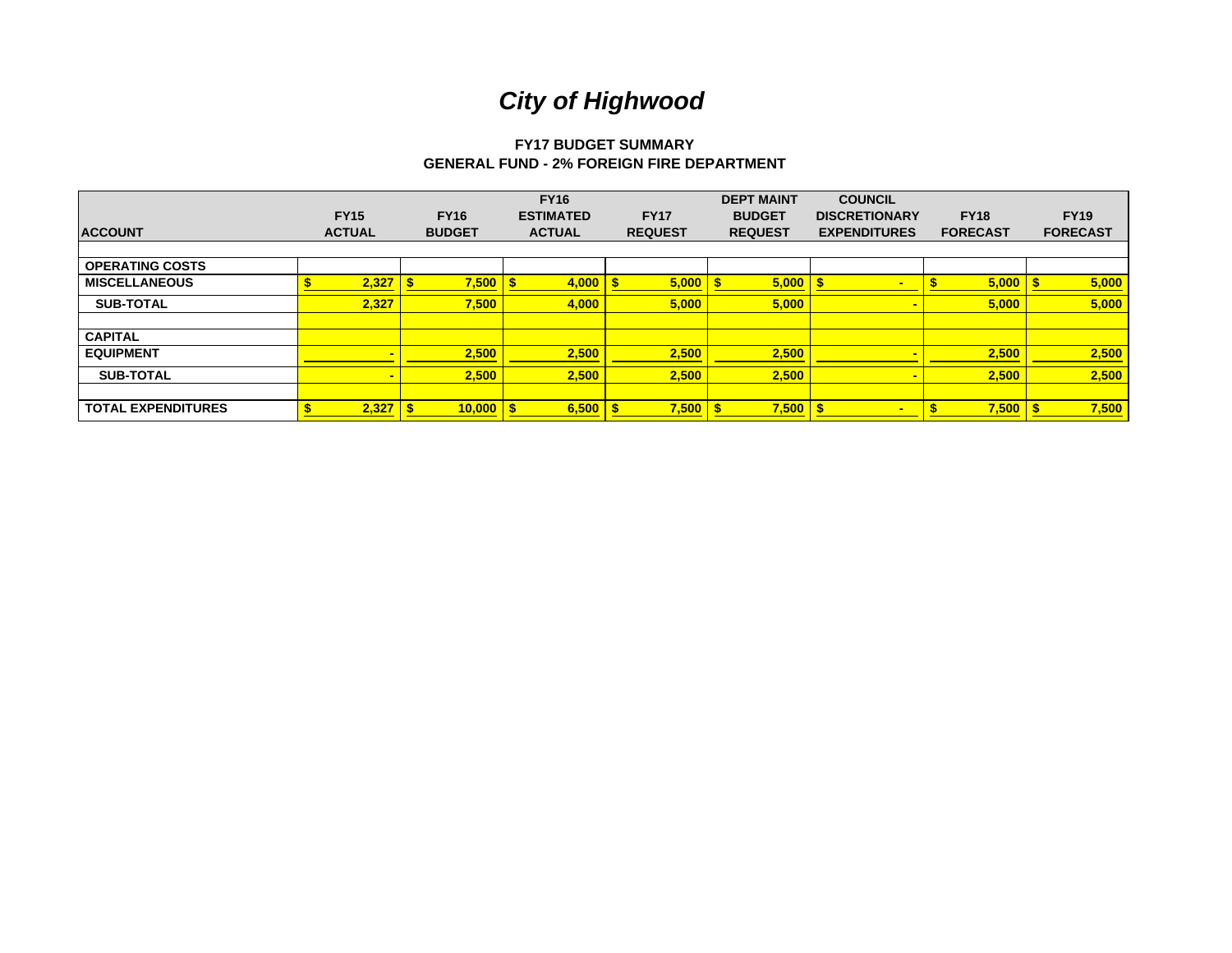# **FY17 BUDGET SUMMARY GENERAL FUND - PARKING DEPARTMENT**

| <b>ACCOUNT</b>            | <b>FY15</b><br><b>ACTUAL</b> |              | <b>FY16</b><br><b>BUDGET</b> | <b>FY16</b><br><b>ESTIMATED</b><br><b>ACTUAL</b> | <b>FY17</b><br><b>REQUEST</b> | <b>DEPT MAINT</b><br><b>BUDGET</b><br><b>REQUEST</b> |                          | <b>COUNCIL</b><br><b>DISCRETIONARY</b><br><b>EXPENDITURES</b> | <b>FY18</b><br><b>FORECAST</b> | <b>FY19</b><br><b>FORECAST</b> |
|---------------------------|------------------------------|--------------|------------------------------|--------------------------------------------------|-------------------------------|------------------------------------------------------|--------------------------|---------------------------------------------------------------|--------------------------------|--------------------------------|
|                           |                              |              |                              |                                                  |                               |                                                      |                          |                                                               |                                |                                |
| <b>OPERATING COSTS</b>    |                              |              |                              |                                                  |                               |                                                      |                          |                                                               |                                |                                |
| <b>MISCELLANEOUS</b>      |                              | 9,982        |                              | 2,139                                            | -                             |                                                      |                          | -                                                             | $\blacksquare$                 |                                |
|                           |                              |              |                              |                                                  |                               |                                                      |                          |                                                               |                                |                                |
| <b>TOTAL EXPENDITURES</b> |                              | $9,982$   \$ | $\overline{\phantom{a}}$     | $2,139$ \ \$                                     | $\blacksquare$                |                                                      | $\overline{\phantom{a}}$ | $\blacksquare$                                                | <b>PO</b>                      |                                |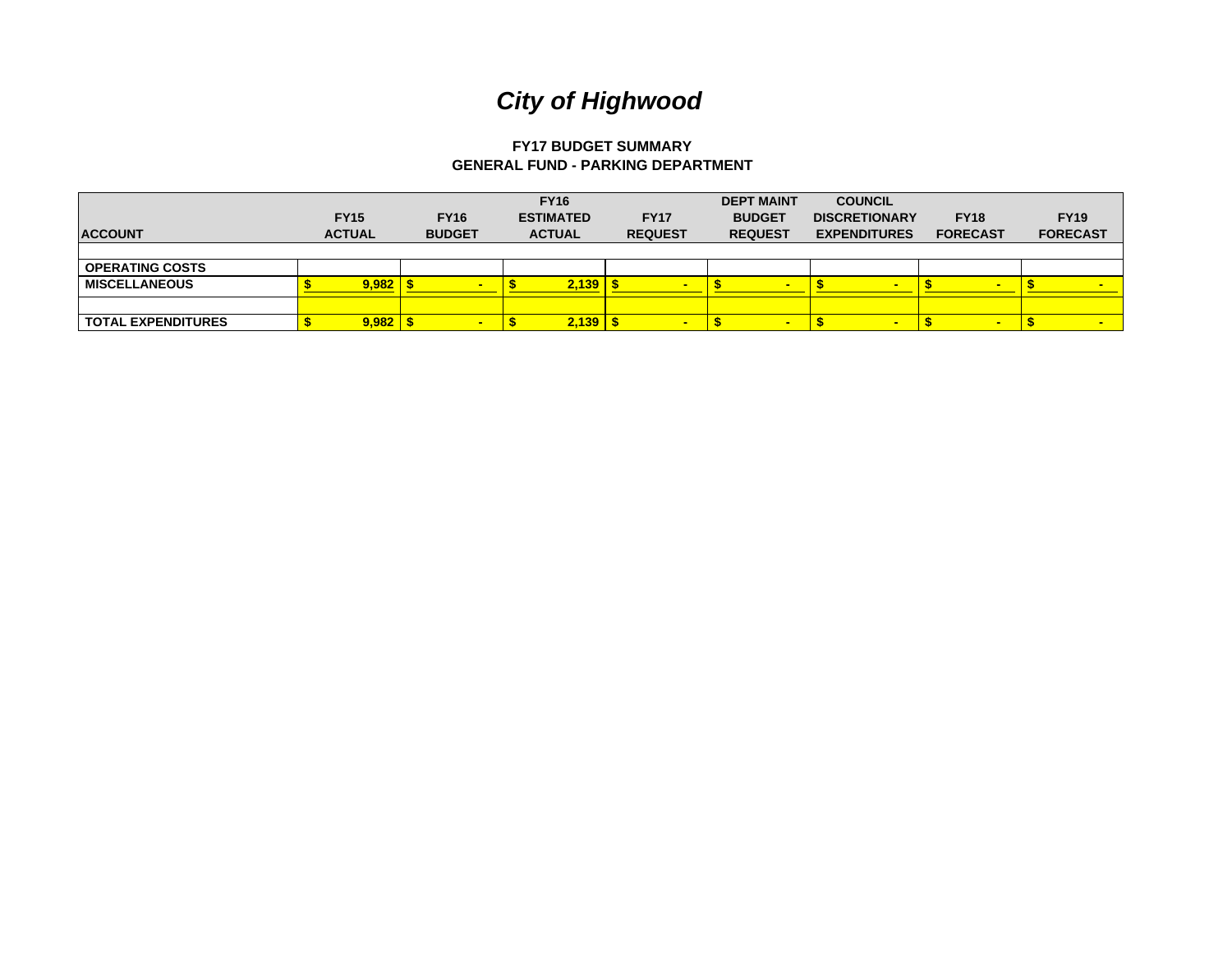|                          | Vehicle No.                                                   | Year | Make | Model        |         | :quipment/ Vehicle | Acquire | Anticipated Life | Renlace | Do Not Replace | Purchase Price        | FY 2014 | FY 2015 | FY 2016 | FY 2017 | FY 2018 | FY 2019                                                                                                                                                                                                                                                                                                                                                                                                                                                     | FY 2020 |           | FY 2021  | FY 2022 |                                                  | FY 2023   | FY 2024                  | FY 2025                  |
|--------------------------|---------------------------------------------------------------|------|------|--------------|---------|--------------------|---------|------------------|---------|----------------|-----------------------|---------|---------|---------|---------|---------|-------------------------------------------------------------------------------------------------------------------------------------------------------------------------------------------------------------------------------------------------------------------------------------------------------------------------------------------------------------------------------------------------------------------------------------------------------------|---------|-----------|----------|---------|--------------------------------------------------|-----------|--------------------------|--------------------------|
|                          |                                                               | 2010 |      |              |         | Vehicle            | 2015    | 3 Years          |         |                | seizure vehicle       |         |         |         |         |         |                                                                                                                                                                                                                                                                                                                                                                                                                                                             |         | 15,000    |          |         |                                                  |           |                          |                          |
|                          | Administration Department Sub Total Replacement Costs by Year |      |      |              |         |                    |         |                  |         |                |                       |         |         |         |         |         |                                                                                                                                                                                                                                                                                                                                                                                                                                                             |         | 15,000 \$ | - 5      |         | $-5$                                             |           |                          | <b>Contract Contract</b> |
| <b>Water Department</b>  |                                                               |      |      |              |         |                    |         |                  |         |                |                       |         |         |         |         |         |                                                                                                                                                                                                                                                                                                                                                                                                                                                             |         |           |          |         |                                                  |           |                          |                          |
|                          | Vehicle No.                                                   | Year | Make | Model        |         | Equipment/ Vehicle | Acquire | Anticipated Life | Replace | Do Not Replace | <b>Purchase Price</b> | FY 2014 | FY 2015 | FY 2016 | FY 2017 | FY 2018 | FY 2019                                                                                                                                                                                                                                                                                                                                                                                                                                                     | FY 2020 |           | FY 2021  | FY 2022 |                                                  | FY 2023   | FY 2024                  | FY 2025                  |
|                          |                                                               | 2007 |      | <b>Impal</b> | Vehicle | Vehicle            | 2013    | 4 Years          |         |                |                       |         |         |         |         | 18,000  |                                                                                                                                                                                                                                                                                                                                                                                                                                                             |         |           |          |         |                                                  | 18,000    |                          |                          |
|                          | Water Department Sub Total Replacement Costs by Year          |      |      |              |         |                    |         |                  |         |                |                       |         |         |         |         |         | $\texttt{\$} \texttt{\$} \texttt{\$} \texttt{\$} \texttt{\$} \texttt{\$} \texttt{\$} \texttt{\$} \texttt{\$} \texttt{\$} \texttt{\$} \texttt{\$} \texttt{\$} \texttt{\$} \texttt{\$} \texttt{\$} \texttt{\$} \texttt{\$} \texttt{\$} \texttt{\$} \texttt{\$} \texttt{\$} \texttt{\$} \texttt{\$} \texttt{\$} \texttt{\$} \texttt{\$} \texttt{\$} \texttt{\$} \texttt{\$} \texttt{\$} \texttt{\$} \texttt{\$} \texttt{\$} \texttt{\$} \texttt{\$} \texttt{\$ |         |           | $\sim$ s |         | $\sim$ $\sim$ $\sim$ $\sim$ $\sim$ $\sim$ $\sim$ | 18,000 \$ | <b>Contract Contract</b> |                          |
| <b>Police Department</b> |                                                               |      |      |              |         |                    |         |                  |         |                |                       |         |         |         |         |         |                                                                                                                                                                                                                                                                                                                                                                                                                                                             |         |           |          |         |                                                  |           |                          |                          |

| Vehicle No.<br>FY 2016<br>FY 2017<br>FY 2018<br>Anticipated Life<br>FY 2015<br>FY 2021<br>FY 2019<br>FY 2020<br>FY 2022<br>FY 2023<br>Model<br>Do Not Replace<br>FY 2014<br>Purchase Price<br>Renlace<br><b>Type</b><br>Equipment/ Vehicle<br>Acauire<br>Make<br>Year | FY 2024<br>FY 2025 |
|-----------------------------------------------------------------------------------------------------------------------------------------------------------------------------------------------------------------------------------------------------------------------|--------------------|
|                                                                                                                                                                                                                                                                       |                    |
| 2014<br>26,000<br>Vehicle<br>33,000<br>dice Admir                                                                                                                                                                                                                     |                    |
| 26,000<br>2014<br>Vehicle<br>33,000<br><b>OO44</b><br>olice Admin                                                                                                                                                                                                     |                    |
| 26,000<br>2014<br>חחח דג<br>'ehicle                                                                                                                                                                                                                                   |                    |
| 26,000<br>Vehicle<br>33,000<br>2013<br>33,000<br>∖vea⊪<br>__<br>$-$                                                                                                                                                                                                   |                    |
| 26,000<br>33,000<br>2013<br>33.000<br>/ehicle<br><u> 1980 - An t-Alban an t-Alban an t-Alban an t-Alban an t-Alban an t-Alban an t-Alban an t-Alban an t-Alban an</u>                                                                                                 |                    |
| 26,000<br>33,000<br>2013<br>Vehicle<br>33.000<br>· vcaı                                                                                                                                                                                                               |                    |
| 26,000<br>33.000<br>2012<br>33.000<br>2012<br>Vehicle                                                                                                                                                                                                                 |                    |
| 26,000<br>33,000<br>2012<br>Vehicle<br>33,000                                                                                                                                                                                                                         |                    |
| Vehicle<br>Replace with PD Vehic \$<br>trown Victoria<br>2013<br>2 years<br>2003<br>Fore                                                                                                                                                                              |                    |

**Fire Department**

Police Department Sub Total Replacement Costs by Year \$ 5 - \$ 198,000 \$ - \$ 198,000 \$ - \$ 198,000 \$ - \$ 66,000 \$

| Vehicle No.                                         |       | Make         | Model          | Tyne                         | Equipment/ Vehicle | Acquired | Anticipated Life | Renlaci | Do Not Replace | Purchase Price | FY 2014 | FY 2015 | FY 2016 | FY 2017 | FY 2018    | FY 201    | FY 2020 | FY 2021        | FY 2022 | FY 2023 | FY 2024 | FY 2025 |
|-----------------------------------------------------|-------|--------------|----------------|------------------------------|--------------------|----------|------------------|---------|----------------|----------------|---------|---------|---------|---------|------------|-----------|---------|----------------|---------|---------|---------|---------|
| Rescue 37                                           |       | Pierce Lance |                | re Engine Rescue             | Vehicle            | 2013     | vears            |         |                | 29,000         |         |         |         |         |            |           | 750,000 |                |         |         |         |         |
| Ambulance 37                                        | 2006  |              | Ambulance      | Ambulance Type 2             | Vehicle            | 2006     | 110 years        |         |                |                |         |         |         |         | 170.000    |           |         |                |         |         |         |         |
| Truck 37                                            |       |              |                | Aerial Ladder                | Vehicle            | 2001     | I) vears         |         |                |                |         |         |         |         |            |           |         | <b>750.00-</b> |         |         |         |         |
|                                                     |       |              | Defibrillato   | Monitor/Defibrillator        | Equipment          |          | ' vears          |         |                |                |         |         |         |         |            |           |         |                |         |         |         |         |
|                                                     | 2000. |              |                | <b>Breathing Air Compre</b>  | auipment           | 2000     | 15 years         |         |                |                |         |         |         |         |            |           |         |                |         |         |         |         |
|                                                     |       |              | "Jaws of Life" | <b>Extrication Foujoment</b> | quipment           | 2001     | $10-15$ vears    |         |                |                |         |         |         |         | 60.000     |           |         |                |         |         |         |         |
|                                                     |       | Motorola     | <b>HTC150</b>  | Portable Radios              | -<br>Taujamen      |          |                  |         |                |                |         |         |         |         | $18.000$ S | 18,000 \$ | 18.000  |                |         |         |         |         |
|                                                     |       |              |                |                              |                    |          |                  |         |                |                |         |         |         |         |            |           |         |                |         |         |         |         |
| Fire Department Sub Total Replacement Costs by Year |       |              |                |                              |                    |          |                  |         |                |                |         |         |         |         | 315,000    | 18,000    | 768.000 | 750,000        |         |         |         |         |

#### **Public Works Department**

| Vehicle No.                                                 | Year | Make          | Model       | Type                        | Equipment/ Vehicle | Acquired | Anticipated Life | Replace | Do Not Replace            | <b>Purchase Price</b> | FY 2014 | FY 2015 | FY 2016 | FY 2017 | FY 2018 | FY 2019 | FY 2020 | FY 2021 | FY 2022 | FY 2023 | FY 2024 | FY 2025 |
|-------------------------------------------------------------|------|---------------|-------------|-----------------------------|--------------------|----------|------------------|---------|---------------------------|-----------------------|---------|---------|---------|---------|---------|---------|---------|---------|---------|---------|---------|---------|
|                                                             | 199. | Hvundai       | 98740       | nanel                       | Equipment          | 1998     | 9 years          |         |                           | 86,875                |         |         |         |         |         |         |         |         |         |         | 110,000 |         |
|                                                             |      | Casa          | SV250       | Skidetoc                    | Equipment          | 2012     | 13 years         |         |                           | 30 685                |         |         |         |         |         |         |         |         |         |         |         | 45,000  |
|                                                             |      |               | F350        | Pickup & Plow               | Vehicle            | 2013     | 12 Years         |         |                           | 40.400                |         |         |         |         |         |         |         |         |         |         |         | 15 I K  |
|                                                             |      | Ford          | <b>E350</b> | Dump Truck & Plow           | Vehicle            | 2000     | 14 Years         |         | Eliminate - Outsource     | 27,000                |         |         |         |         |         |         |         |         |         |         |         |         |
|                                                             |      | <b>Flain</b>  |             | Street Sweeper              | Equipment          | 1992     | 12 Years         |         | Eliminate if Outsource    | 68,000                |         |         |         |         |         |         |         |         |         |         |         |         |
|                                                             |      | <b>Eord</b>   | E350        | <b>BOX Truck</b>            | Vehicle            | 2005     | 9 Years          |         | Eliminate - Use Pickup \$ |                       |         |         |         |         |         |         |         |         |         |         |         |         |
|                                                             |      | International | 4900        | nump Truck & Plow           | Vehicle            | 2007     | 'Years           |         |                           | 12,500                |         |         |         |         |         |         |         |         |         |         |         |         |
|                                                             |      | Kubota        |             | Excavator                   | Equipment          | 2008     | 12 Years         |         |                           | 40.485                |         |         |         |         |         |         | 50,000  |         |         |         |         |         |
|                                                             |      | Felling       |             |                             | Equipment          | 2008     | 17 Years         |         |                           | 6.795                 |         |         |         |         |         |         |         |         |         |         |         | 10,000  |
|                                                             |      | Holder        |             | SW Plow/Blower/Salt         | Equipment          | 2007     | I8 Years         |         |                           | 55,000                |         |         |         |         |         |         |         | 74,000  |         |         | 74,000  |         |
|                                                             |      |               | <b>E350</b> | Pickup & Plow               | Vehicle            | 2005     | 12 Years         |         | Eliminate - Outsource     | 35,000                |         |         |         |         |         |         |         |         |         |         |         |         |
|                                                             |      |               | F450        | <b>Dirmo Truck/Plow/Sam</b> | Vehicle            | 2015     | 10 Years         |         |                           | 71 155                |         |         |         |         |         |         |         |         |         |         |         | 90.000  |
| Public Works Department Sub Total Replacement Costs by Year |      |               |             |                             |                    |          |                  |         |                           |                       |         |         |         |         | $\sim$  |         | 50,000  | 74,000  |         |         | 184,000 | 190,000 |

|                          |    | FY 2021                  |    | FY 2022                     |    | FY 2023                  |    | FY 2024                  |    | FY 2025                  |
|--------------------------|----|--------------------------|----|-----------------------------|----|--------------------------|----|--------------------------|----|--------------------------|
| ,000                     |    |                          | \$ |                             |    |                          | \$ |                          | \$ |                          |
|                          |    |                          |    |                             |    |                          |    |                          |    |                          |
|                          |    |                          |    |                             |    |                          |    |                          |    |                          |
| 000S                     |    |                          | \$ |                             | \$ |                          | \$ |                          | \$ |                          |
|                          |    |                          |    |                             |    |                          |    |                          |    |                          |
|                          |    |                          |    |                             |    |                          |    |                          |    |                          |
|                          |    |                          |    |                             |    |                          |    |                          |    |                          |
|                          |    |                          |    |                             |    |                          |    |                          |    |                          |
|                          |    | FY 2021                  |    | FY 2022                     |    | FY 2023                  |    | FY 2024                  |    | FY 2025                  |
|                          |    |                          |    |                             |    |                          |    |                          |    |                          |
|                          |    |                          | \$ | i,                          | \$ | 18,000                   | s  |                          | Ś  |                          |
|                          |    |                          |    |                             |    |                          |    |                          |    |                          |
|                          |    |                          |    |                             |    |                          |    |                          |    |                          |
|                          |    |                          |    |                             |    |                          |    |                          |    |                          |
|                          | \$ |                          | \$ | ä,                          | \$ | 18,000 \$                |    |                          | \$ |                          |
|                          |    |                          |    |                             |    |                          |    |                          |    |                          |
|                          |    |                          |    |                             |    |                          |    |                          |    |                          |
|                          |    |                          |    |                             |    |                          |    |                          |    |                          |
|                          |    |                          |    |                             |    |                          |    |                          |    |                          |
|                          |    | FY 2021                  |    | FY 2022                     |    | FY 2023                  |    | FY 2024                  |    | FY 2025                  |
| ,000                     | \$ |                          | \$ |                             | \$ |                          | S  |                          | \$ |                          |
|                          |    | $\overline{\phantom{a}}$ |    | $\overline{\phantom{a}}$    |    | ٠                        |    | ٠                        |    | ۰                        |
| ,000                     | s  | ÷.                       | \$ | $\mathbf{r}$                | \$ | ÷.                       | \$ | ÷.                       | S  | Ξ                        |
| $\overline{\phantom{a}}$ | \$ | $\blacksquare$           | s  | 33,000                      | \$ | $\blacksquare$           | \$ | $\overline{\phantom{a}}$ | \$ | ÷.                       |
| τ                        |    |                          |    |                             |    |                          |    |                          |    |                          |
|                          | \$ | $\blacksquare$           | \$ | 33,000                      | \$ | ÷.                       | \$ | ÷.                       | \$ | Ξ                        |
| ÷,                       | \$ | ÷,                       | \$ | 33,000                      | S  | ä,                       | \$ | ä,                       | \$ |                          |
| ÷,                       | \$ | ÷,                       | \$ | 33,000                      | \$ | ÷                        | \$ | ÷,                       | \$ |                          |
|                          |    |                          |    |                             |    |                          |    |                          |    | $\frac{1}{2}$            |
| $\bar{\phantom{a}}$      | \$ | $\overline{\phantom{a}}$ | \$ | 33,000                      | \$ | $\overline{\phantom{a}}$ | S  | $\bar{\phantom{a}}$      | \$ |                          |
| $\overline{\phantom{a}}$ | \$ | ÷,                       | \$ | 33,000                      | \$ | ÷,                       | \$ | $\blacksquare$           | \$ | Ξ                        |
| ٠                        | \$ | $\blacksquare$           | \$ | $\overline{\phantom{a}}$    | \$ | $\overline{\phantom{a}}$ | S  | ÷,                       | \$ | Ξ                        |
|                          |    |                          |    |                             |    |                          |    |                          |    |                          |
|                          |    |                          |    |                             |    |                          |    |                          |    |                          |
| ,000                     | \$ | $\blacksquare$           | \$ | 198,000 \$                  |    | ÷,                       | \$ | ÷                        | \$ |                          |
|                          |    |                          |    |                             |    |                          |    |                          |    |                          |
|                          |    |                          |    |                             |    |                          |    |                          |    |                          |
|                          |    |                          |    |                             |    |                          |    |                          |    |                          |
|                          |    |                          |    |                             |    |                          |    |                          |    |                          |
|                          |    | FY 2021                  |    | FY 2022                     |    | FY 2023                  |    | FY 2024                  |    | FY 2025                  |
|                          |    |                          |    |                             |    |                          |    |                          |    |                          |
| ,000                     | \$ | ٠                        | \$ | ٠                           | \$ | ٠                        | \$ | ۰                        | s  | ÷                        |
| $\overline{\phantom{a}}$ | s  | ٠                        | \$ | $\overline{\phantom{a}}$    | s  | $\overline{\phantom{a}}$ | \$ | $\blacksquare$           | \$ | Ξ                        |
| ÷,                       | \$ | 750,000                  | \$ |                             | \$ |                          | \$ | ä,                       | \$ | τ                        |
| ÷                        | \$ |                          | \$ |                             | \$ |                          | \$ | ä,                       | \$ |                          |
|                          |    |                          |    | $\frac{1}{2}$               |    | $\overline{\phantom{a}}$ |    |                          |    | ŧ                        |
| $\overline{\phantom{a}}$ | S  | $\overline{\phantom{a}}$ | \$ | $\overline{\phantom{a}}$    | \$ | $\overline{\phantom{a}}$ | S  | $\bar{\phantom{a}}$      | \$ |                          |
| ä,                       | \$ |                          | \$ | ä,                          | \$ | $\blacksquare$           | \$ | Ξ                        | \$ | Ξ                        |
|                          |    |                          |    |                             |    | ä,                       |    | ä,                       |    | Τ                        |
| ,000                     | S  | ä,                       | \$ | ä,                          | S  |                          | S  |                          | \$ |                          |
|                          |    |                          |    |                             |    |                          |    |                          |    |                          |
| ,000                     | \$ | 750,000                  | \$ | $\sim$                      | \$ | ä,                       | \$ | ÷,                       | \$ |                          |
|                          |    |                          |    |                             |    |                          |    |                          |    |                          |
|                          |    |                          |    |                             |    |                          |    |                          |    |                          |
|                          |    |                          |    |                             |    |                          |    |                          |    |                          |
|                          |    |                          |    |                             |    |                          |    |                          |    |                          |
|                          |    |                          |    |                             |    |                          |    |                          |    |                          |
|                          |    |                          |    |                             |    |                          |    |                          |    |                          |
|                          |    | FY 2021                  |    | FY 2022                     |    | FY 2023                  |    | FY 2024                  |    | FY 2025                  |
| $\overline{\phantom{a}}$ | \$ | $\overline{\phantom{a}}$ | \$ | $\overline{\phantom{a}}$    | \$ | $\overline{\phantom{a}}$ | \$ | 110,000                  | \$ | ÷.                       |
|                          |    |                          |    |                             | \$ |                          |    |                          |    |                          |
| ä,                       | \$ | $\blacksquare$           | \$ | $\frac{1}{2}$               |    | ÷,                       | \$ | $\frac{1}{2}$            | \$ | 45,000                   |
| $\overline{\phantom{a}}$ | s  | $\frac{1}{2}$            | \$ | ٠                           | s  | $\frac{1}{2}$            | S  | $\frac{1}{2}$            | \$ | 45,000                   |
|                          |    |                          |    | ä,                          | \$ | ÷.                       |    | ä,                       | \$ |                          |
| ÷.                       |    | ÷.                       |    |                             |    |                          |    |                          |    |                          |
|                          | \$ |                          | \$ |                             |    |                          | S  |                          |    |                          |
| ä,                       | \$ | $\blacksquare$           | \$ | $\blacksquare$              | \$ | ä,                       | \$ | ä,                       | \$ | $\blacksquare$           |
| $\blacksquare$           | \$ | $\overline{\phantom{a}}$ | \$ | $\blacksquare$              | \$ | $\blacksquare$           | S  | $\blacksquare$           |    |                          |
|                          |    | J.                       |    |                             |    | i,                       |    |                          |    |                          |
| ä,                       | \$ |                          | \$ | ÷                           | \$ |                          | \$ | ä,                       | \$ |                          |
| ,000                     | S  | $\overline{\phantom{a}}$ | \$ | ٠                           | \$ | $\blacksquare$           | S  | ÷.                       | \$ | ä,                       |
| $\overline{a}$           | \$ | $\mathbf{r}$             | \$ | $\mathcal{L}_{\mathcal{A}}$ | S  | ä,                       | S  | ä,                       | \$ | 10,000                   |
| ÷                        |    |                          |    |                             |    |                          |    |                          |    |                          |
|                          | \$ | 74,000                   | \$ | ÷,                          | \$ | ÷                        | \$ | 74,000                   | \$ | $\overline{\phantom{a}}$ |
| $\frac{1}{2}$            | \$ | ٠                        | \$ | $\frac{1}{2}$               | \$ | $\overline{\phantom{a}}$ | S  | $\frac{1}{2}$            | \$ | ٠                        |
| ä,                       | \$ | i,                       | \$ | ä,                          | \$ | ä,                       | S  | ä,                       | \$ | 90,000                   |
|                          |    |                          |    |                             |    |                          |    |                          |    |                          |
|                          |    |                          |    |                             |    |                          |    |                          |    |                          |
| ,000 \$                  |    | 74,000 \$                |    | $\blacksquare$              | \$ | ۰                        | \$ | 184,000 \$               |    | 190,000                  |
|                          |    |                          |    |                             |    |                          |    |                          |    |                          |
|                          |    |                          |    |                             |    |                          |    |                          |    |                          |
|                          |    |                          |    |                             |    |                          |    |                          |    |                          |

|                                                   |  |  | FY2014   FY2015   FY2016   FY2017   FY2018   FY2019   FY2020   FY2021   FY2022   FY2023   FY2024   FY2025 |  |  |  |  |
|---------------------------------------------------|--|--|-----------------------------------------------------------------------------------------------------------|--|--|--|--|
| <b>Total Department Replacement Costs by Year</b> |  |  |                                                                                                           |  |  |  |  |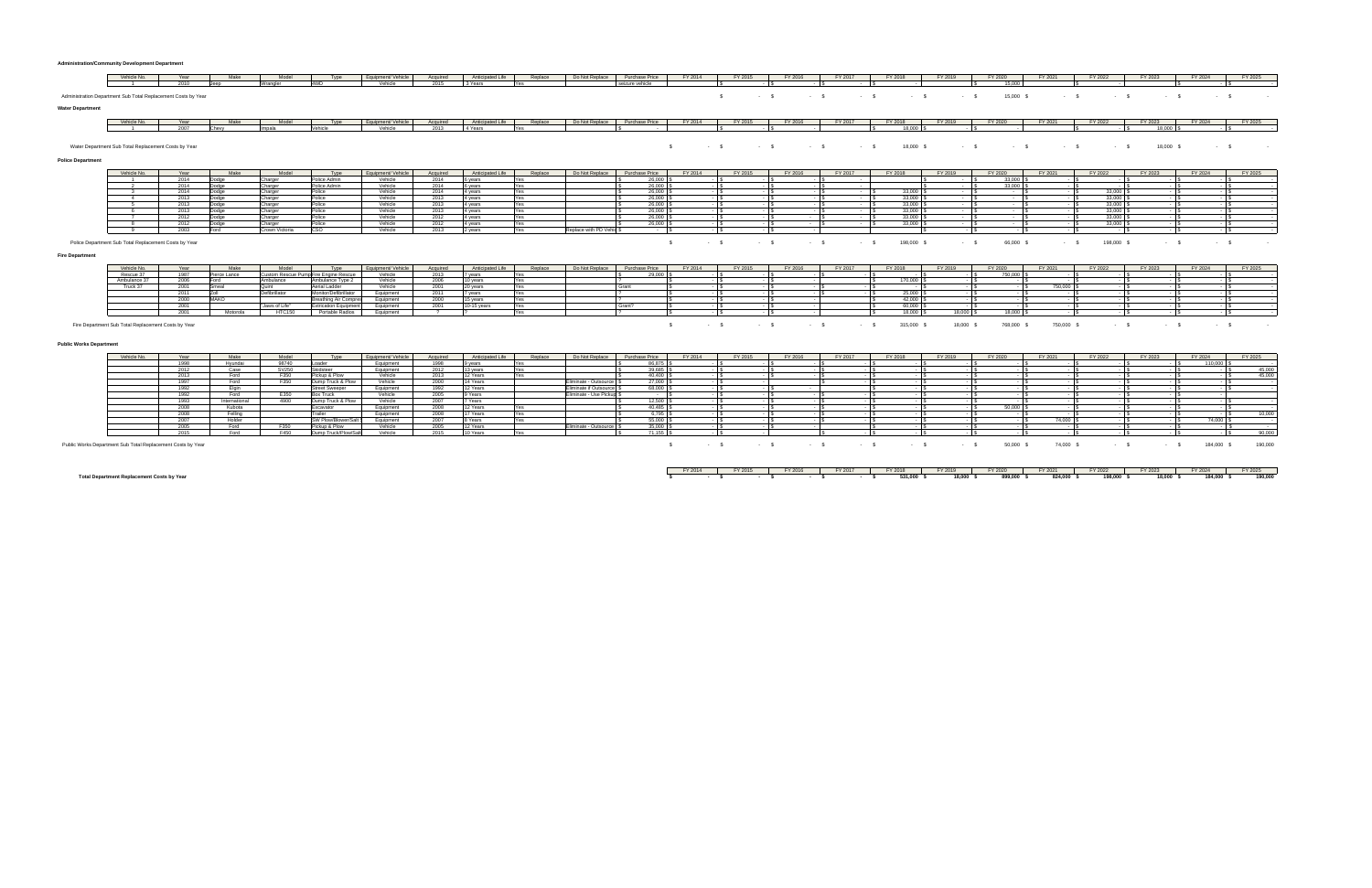# **Draft Capital Improvement Plan**

# **Introduction**

Every community has existing infrastructure and must plan for eventual repair, replacement or abandonment of that asset. Long range planning assists communities in achieving their goals of keeping the infrastructure in a quality condition while paying less by coordinating improvements and making repairs at financially feasible and optimal times. **For a capital improvement plan to be executed successfully, the coordination and financing must be both realistic and flexible.** 

# **2016 Road Catalogue**

Staff recently completed a road catalogue, which provides information and condition grading of the existing infrastructure. Using this is helpful to assist in providing information to compile a capital improvement program and provoke dialogue on upcoming priorities.

# **Financial Position and Debt**

For a capital improvement plan to be successful, it must properly understand the financial position and capabilities of the organization. Repairing the lowest graded roads may not be financially feasible in the immediate future.

Currently the City has four large outstanding debt issuances in the general and water funds, with a fifth (IEPA loans for the 2015 Capital Improvement Plan) beginning shortly. These four debt issuances include:

| <b>Expiration Year</b> | <b>Final Annual Payment</b>                               |
|------------------------|-----------------------------------------------------------|
| <b>FYE 2022</b>        | \$125,000                                                 |
| <b>FYE 2023</b>        | \$75,000 (meter loan of \$45,000 annually also drops off) |
| <b>FYE 2032</b>        | \$203,000                                                 |
| <b>FYE 2035</b>        | \$280,000                                                 |
|                        |                                                           |

Coordinating large capital programs in years in which bonds expire is especially useful for local governments, as new bonds may be issued in the place of expiring bonds to limit the impact of the bonds on residents and consumers.

# **Draft Capital Project Schedule**

Staff put together a capital project schedule which includes all streets in the City of Highwood. This list was assembled keeping in mind that each year the road catalogue would be updated, with streets potentially moving up or down based on road condition, financial viability and changing priorities. Additionally, Staff put this schedule with the intent that all roads would be repaired entirely within one elongated roadway lifetime cycle of 18 years.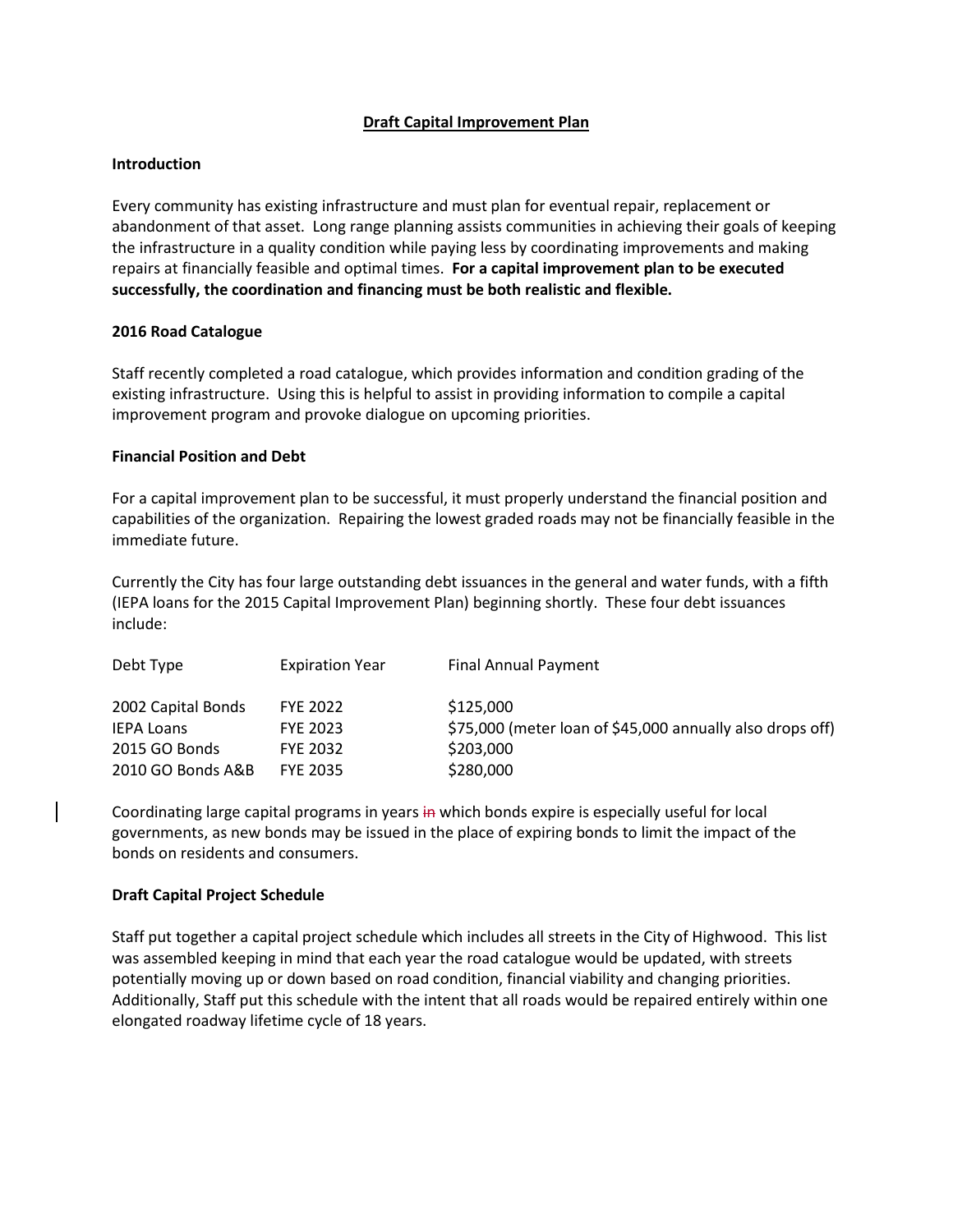| 2016 | Asphalt surface ONLY for Lakeview (45) and Clay (25), grind and resurface Western (half block S   |
|------|---------------------------------------------------------------------------------------------------|
|      | of Prairie to its limit), complete reconstruction of Western near Washington)                     |
| 2017 | Michigan Avenue (76), Everts (72), Morgan Place (77)                                              |
| 2018 | North Central (48), complete reconstruction and water main required                               |
| 2019 | Bank Lane (62), Mears (77), Oak Ridge (73), S Central (Prairie to Highwood (76))                  |
| 2020 | 1st (79), Walker (76), Maple (80), Palmer (75), South Central (Michigan to Prairie, (74))         |
| 2021 | Lyster (82), Leonard Wood West (96), Webster (79), Green Bay (Washington to N Limit (77)          |
| 2022 | Prairie (80) & Washington (83) (70% funding available from Fed)                                   |
| 2023 | Clay, Lakeview, Evolution, High Street all need water main replacement and complete               |
|      | reconstruction                                                                                    |
| 2024 | Wrendale (90), Michigan Avenue (Western to Limit(80))                                             |
| 2025 | All Fort Sheridan Cul-De-Sacs (DeRoo Loop (89), Prall's Loop (95), Jane's Loop, Rienzi Lane (94), |
|      | Stables Court (94), Stables Court Way (95), Endicott (95), Holabird Circle (96))                  |
| 2026 | Sheridan Avenue (86), Summit Avenue (86), Green Bay (Prairie to Washington (76)), Oak             |
|      | Terrace (84)                                                                                      |
| 2027 | All Fort Sheridan streets connecting Lyster & Cul-De-Sacs (Carriage Lane (84), Stables Court      |
|      | West (94), Stables Court East (95), Ronan Road (93), Westover (96), Holabird Loop (94))           |
| 2028 | Ashland (84), Burtis (84), Elm (84), Sard (100)                                                   |
| 2029 | Euclid Avenue (81), Euclid Court (83), Exmoor Court (82), Funston (100), Grove (96), Burchell     |
|      | (96)                                                                                              |
| 2030 | Jeffreys Place (82), Oak (91)                                                                     |
| 2031 | Lockard Lane N (87), Jocelyn Place (92),                                                          |
| 2032 | Waukegan & Sheridan Road (96), N to S Limit (Bond drops off this year, can be used for            |
|      | financing)                                                                                        |
| 2033 | Highwood (100), Pleasant (100), North (100), Lockard Lane S                                       |

# **Summary**

Under this schedule, costs and planning would be conducted for the streets on the schedule for repaving or replacement in the next three years. This lead time would allow for the proper identification of potential grants or funds, notification to residents, and engineering for the roadways. This would also allow the City Council time to make funding decisions. Under this plan no new bond would be issued before the expiration of another; if the Council determined an expedited timeframe is desirable a bond could also be issued.

This is a document is a draft meant to spur discussion and debate about road prioritization. The schedule is meant to be a working and living document, changing each year based on funding and Council priorities.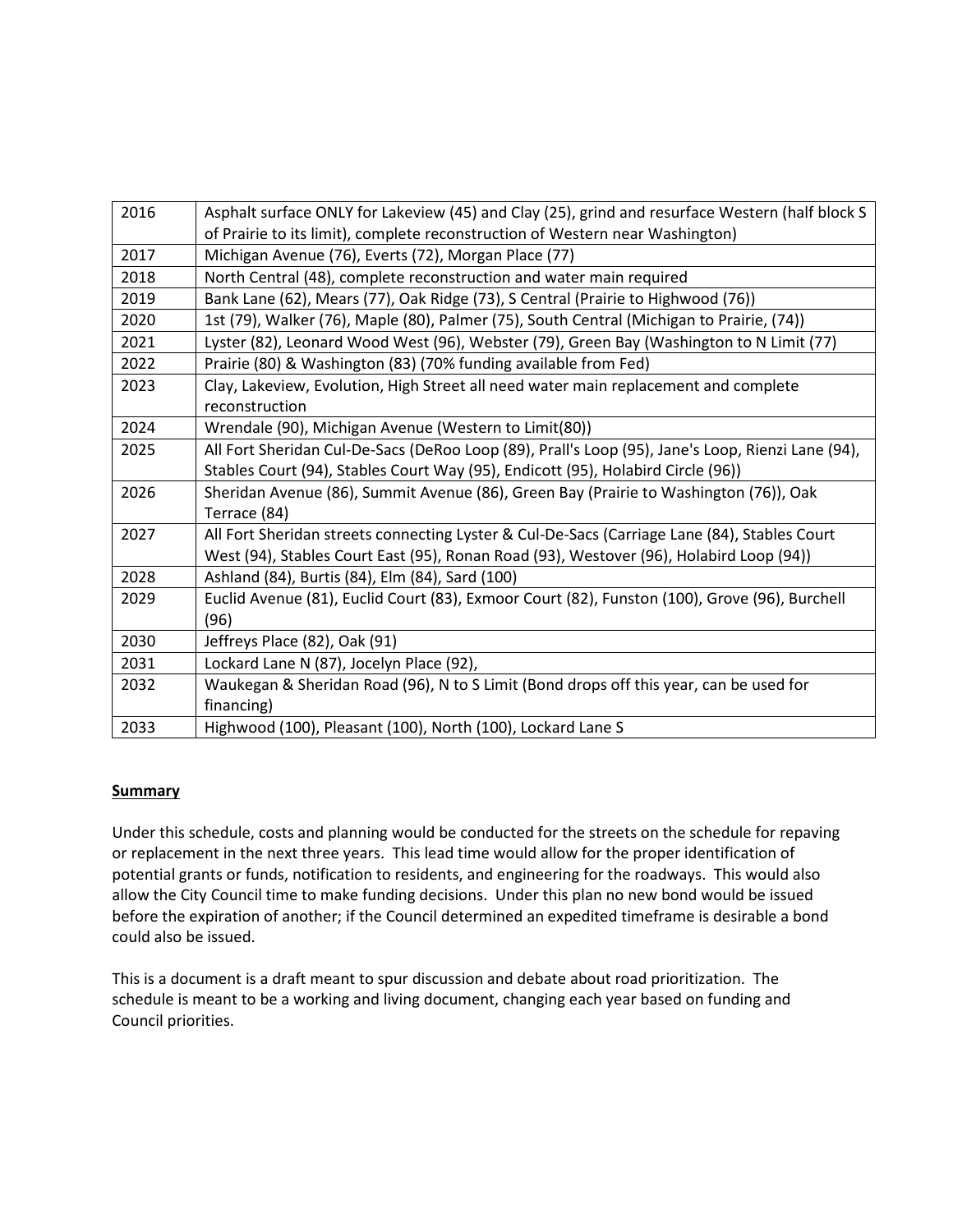# **2016 Road Catalogue**

## **Introduction**

This year staff worked to compile information to create a comprehensive road catalogue. A road catalogue is a critical document for a community as it identifies infrastructure, assesses the condition and capital needs, and provides information necessary to plan to prioritize improvements that require large capital expenditures.

# **Assumptions**

Much of the information was obtained from previous reports, specifically the 2009 Pavement Condition Survey, 2011 Capital Improvement Program, and past ordinances and resolutions on capital infrastructure purchases.

While the 2009 Pavement Condition Survey provided helpful information, staff worked to improve on the ranking methods by assigning numerical values for different categories of potential road weaknesses. Assigning numbers based on these criteria help to make a report more objective and provide greater transparency for elected officials and the public on the prioritization of repairs. Staff did use the information in these reports for street length, width, water and sanitary replacement and traffic volume. This was done because updates to these items would require contracted professionals and additional expense.

The estimated resurfacing cost is a calculation based on asphalt costing \$80 per ton, the amount last bid in the 2015 Capital Improvement program, at two inches of thickness, with no base repair.

## **Methods**

A numerical ranking between 0-100 was provided for each road based on the listed factors. Roadways with a lower score are considered more desirable to repair. The grade was based on the following criteria:

-**Water Main Replacement Need (0-20):** A successful public improvement plan must consider the proper coordination of repairs. Few things (rightly) enrage the public like paving a new road, only to tear it out again to repair the underlying utilities. A low score for roads that require water main replacement properly prioritize projects so they coordinate repair and replacement to reduce costs.

-**Drainage issues (0-15):** Drainage issues are more likely to rapidly reduce the lifespan of a roadway and make the repair more costly. Fixing roadways with drainage issues will save money in the long run and lengthen the overall average lifespan of roadways in a community.

-**Alligator Cracking(0-10)** is associated with loads and is usually limited to areas of repeated traffic loading. They surface initially as longitudinal cracks that progress over time and create a branching pattern. It occasionally occurs in a pattern transverse to the roadway due to poor trench compaction, settlement or frost. These will develop into potholes.

-**Longitudinal Cracks (0-10)**: run roughly parallel to the roadway center line. They may be caused by a poorly constructed paving joint, a reflective crack caused by joints and cracks beneath the surface course. These will develop into alligator cracking.

-**Transverse Cracks (0-10)**: run roughly perpendicular to the roadway center line. They are caused by surface shrinkage due to low temperatures, hardening of the asphalt, or cracks in the underlying pavement layers.

-**Shrinkage (0-10):** divide the pavement surface into nearly rectangular pieces with cracks that intersect at approximately 90 degrees. They are different than alligator cracking because they are more regularly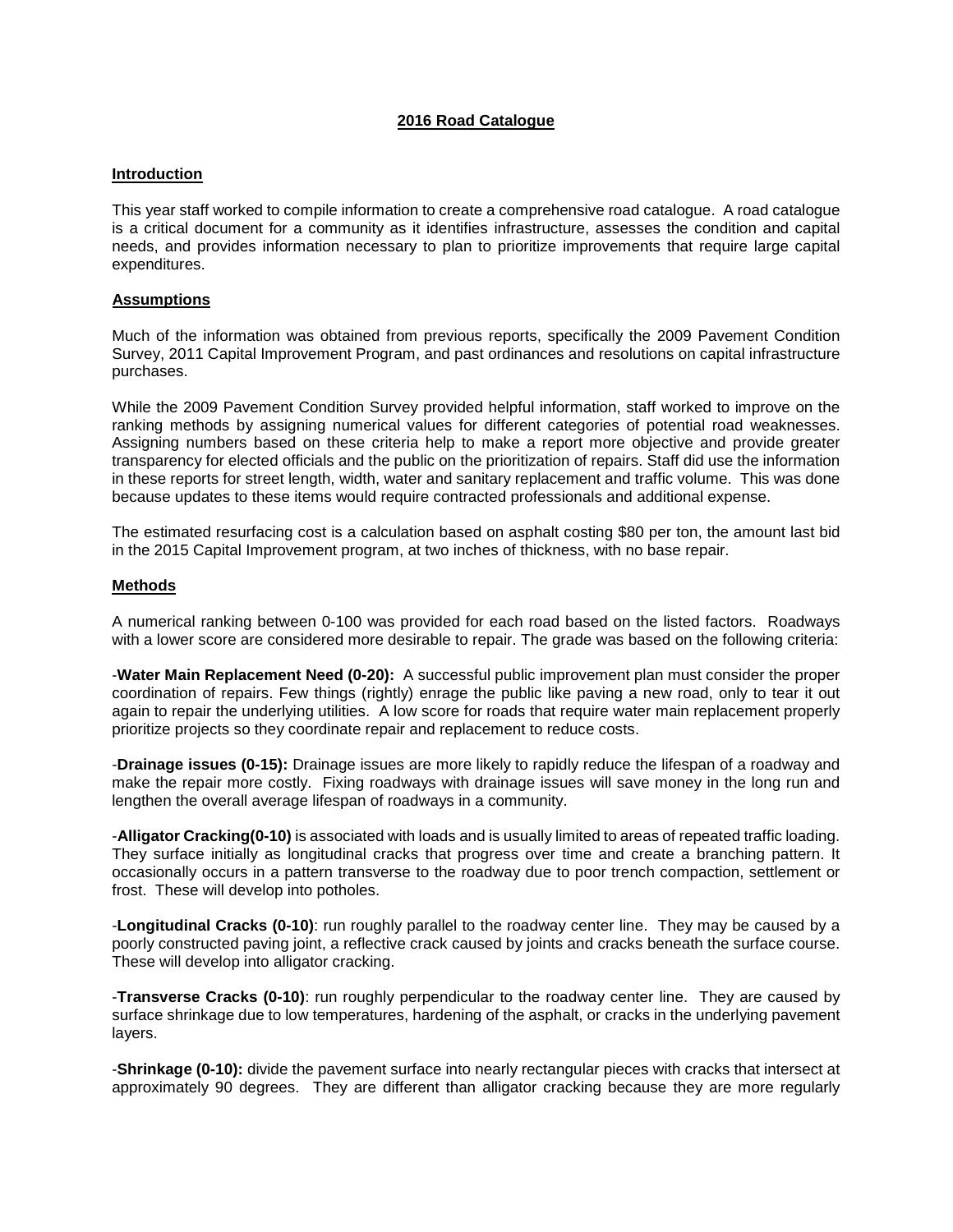shaped. They are also different than alligator cracking because they are associated more with temperature cycling than heavy traffic loads. They indicate the asphalt has hardened through aging.

-**Potholes/Patching (0-10):** is the absence of asphalt or base due to a deteriorated road or the material used to replace the asphalt. Patching is considered a defect no matter how well it is performing because it allows precipitation to gain access and causes further deterioration to the road and base.

-**Rutting (0-5)**: is a surface depression within a wheel path, caused by traffic loads.

-**Shoving/Pushing (0-5)**: is the lateral displacement of pavement material, caused by consistent braking. These segments will require base repair, normally excavating a minimum of six to nine inches. This is more common on high traffic roads with frequent braking, such as near stop lights or pay tolls.

-**Excess Asphalt (0-5)**: presents a shiny, glass-like reflective surface that may become sticky in hot temperatures. This can cause 'chip loss' and leaves the binder exposed.

# **Grading Process**

Staff drove every individual road in Highwood between October and December of 2015, ranking each road on the criteria, using available data and visually inspecting to assign proper grades.

# **Exclusions**

This road catalogue is intended to assist with the planning and replacement of roadways with currently available information. Future reports should be expanded once further information is available. Notable additional infrastructure that exists but has not been compiled at this time includes:

-Sanitary sewers that require lining

-Parking lot base repair and resurfacing

-Alley stormwater structures and resurfacing

-Portions of Sheridan Road that received federal funding

-A small section of Western Avenue between Ashland and Euclid

-Curb and gutter repairs are not included in this catalog. These should be individually assessed and replaced with the concurrent road repair.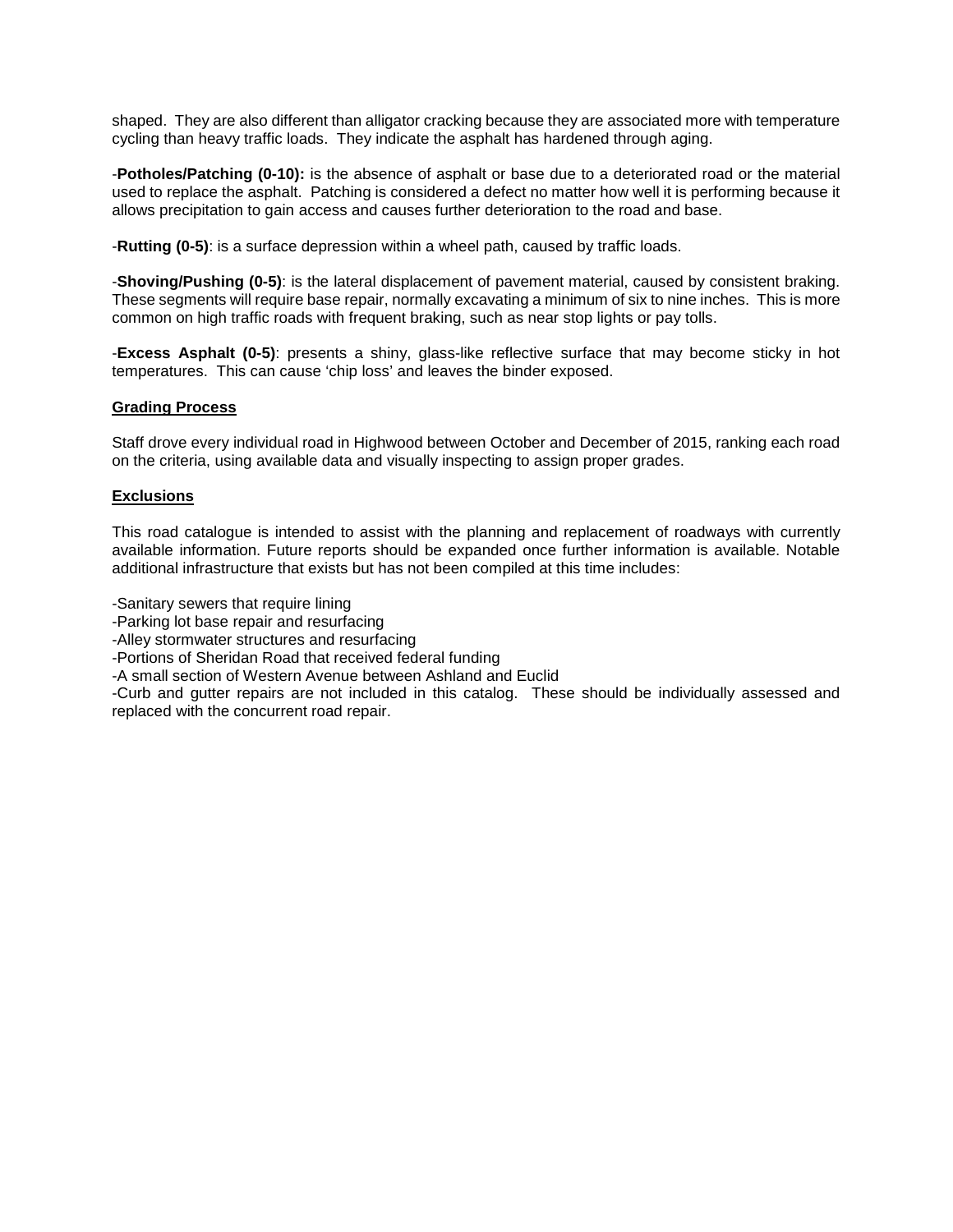| Street                                  | Length | Width |                    | <b>Est Resurfacing Cost</b> |       | Traffic Water Main? Date of last resurfacing | Last Crack Seal | Next Crack Seal  | Pavement Grade | <b>Estimated Resurfacing Year</b>                                   |
|-----------------------------------------|--------|-------|--------------------|-----------------------------|-------|----------------------------------------------|-----------------|------------------|----------------|---------------------------------------------------------------------|
| <b>First Street</b>                     |        | 290   | 49\$               | 14,526                      | 4 No  |                                              |                 |                  |                | 79<br>2020                                                          |
| Ashland Avenue                          |        | 900   | 18, 5              | 16,560                      | 3 No  |                                              |                 |                  |                | 2028<br>84                                                          |
| Bank Lane                               |        | 1261  | $22 \;$ \$         | 28,358                      | 3 No  |                                              |                 |                  |                | 62<br>2019                                                          |
| <b>Burchell Avenue</b>                  |        | 1501  | $18.6\;$ \$        | 28,539                      | 3 No  | 2011                                         |                 |                  |                | 96<br>2029                                                          |
| <b>Burtis Avenue</b>                    |        | 1287  | $16 \;$ \$         | 21,050                      | 2 No  |                                              |                 |                  |                | 84<br>2028                                                          |
| Carriage Lane                           |        | 750   | $23 \;$ \$         | 17,633                      | 2 No  |                                              |                 |                  |                | 2027<br>84                                                          |
| Clay Avenue                             |        | 670   | $31 \;$ \$         | 21,232                      | 3 Yes |                                              |                 |                  |                | 25<br>2016 asphalt surfacing only, 2023 reconstruction              |
| DeRoo Loop                              |        | 875   | $23 \;$ \$         | 20,572                      | 1 No  |                                              |                 |                  |                | 89<br>2025                                                          |
| Elm Avenue                              |        | 500   | $15.8 \; \text{S}$ | 8,076                       | 1 No  | 2001                                         |                 |                  |                | 84<br>2028                                                          |
| <b>Endicott Road</b>                    |        | 1053  | $24 \;$ \$         | 25,834                      | 1 No  |                                              |                 |                  |                | 95<br>2025                                                          |
| <b>Euclid Avenue</b>                    |        | 652   | $23 \;$ \$         | 15,329                      | 1 No  |                                              |                 |                  |                | 2029<br>81                                                          |
| <b>Euclid Court</b>                     |        | 329   | $23 \;$ \$         | 7,735                       | 1 No  |                                              |                 |                  |                | 83<br>2029                                                          |
| Everts Place                            |        | 798   | 18, 5              | 14,683                      | 2 No  |                                              |                 |                  |                | 72<br>2017                                                          |
| <b>Evolution Avenue</b>                 |        | 790   | 19.5 \$            | 15,747                      | 1 Yes | 2015                                         |                 |                  |                | 100<br>**2023                                                       |
| <b>Exmoor Court</b>                     |        | 395   | 21 \$              | 8,479                       | 1 No  |                                              |                 |                  |                | 82<br>2029                                                          |
| <b>Funston Avenue</b>                   |        | 630   | $30 \; \text{S}$   | 19,320                      | 3 No  | 2011                                         |                 |                  |                | 100<br>2029                                                         |
| Green Bay Road (Washington- N Limit)    |        | 948   | $30 \; \text{S}$   |                             |       | 2011                                         |                 |                  |                | 77<br>2021                                                          |
|                                         |        |       |                    | 29,072                      | 4 No  |                                              |                 |                  |                | 2026                                                                |
| Green Bay Road (Prairie - Washington)   |        | 3541  | $24.6\;$ \$        | 89,044                      | 5 No  | 2008                                         |                 |                  |                | 78                                                                  |
| Grove Avenue                            |        | 540   | $24 \text{ }$      | 13,248                      | 3 No  | 2011                                         |                 |                  |                | 96<br>2029<br>**2023                                                |
| High Street (Prairie - Highwood)        |        | 780   | $21 \;$ \$         | 16,744                      | 5 Yes |                                              |                 |                  |                | 61                                                                  |
| High Street (Michigan - Prairie)        |        | 950   | $17 \;$ \$         | 16,509                      | 4 Yes | 2015                                         |                 |                  |                | 100<br>**2023                                                       |
| Highwood Avenue                         |        | 2642  | $20.5 \; \text{S}$ | 55,365                      | 5 No  | 2015                                         |                 | 2018, 2021, 2024 |                | 2033<br>100                                                         |
| <b>Highwood Avenue</b>                  |        | 132   | $34 \;$ \$         | 4,588                       | 5 No  | 2015                                         |                 | 2018, 2021, 2024 |                | 2033<br>76                                                          |
| <b>Holabird Circle</b>                  |        | 625   | $17 \;$ \$         | 10,861                      | 1 No  |                                              |                 |                  |                | 96<br>2025                                                          |
| Holabird Loop                           |        | 1020  | $23 \;$ \$         | 23,981                      | 1 No  |                                              |                 |                  |                | 2027<br>94                                                          |
| Janes Loop                              |        | 605   | $22 \div$          | 13,606                      | 1 No  |                                              |                 |                  |                | 90<br>2025                                                          |
| Jeffreys Place                          |        | 860   | 15.9 \$            | 13,978                      | 2 No  |                                              |                 |                  |                | 84<br>2030                                                          |
| Jocelyn Place                           |        | 500   | $21 \;$ \$         | 10,733                      | 1 No  |                                              |                 |                  |                | 92<br>2031                                                          |
| Lakeview Avenue                         |        | 940   | $32 \div$          | 30,748                      | 3 Yes |                                              |                 |                  |                | 45<br>2016 asphalt surfacing only, 2023 reconstruction              |
| Leonard Wood West                       |        | 670   | $26 \;$ \$         | 17,807                      | 3 No  |                                              |                 |                  |                | 96<br>2021                                                          |
| Llewellyn Avenue                        |        | 640   | 14.9 \$            | 9,748                       | 3 Yes | 2011                                         |                 |                  |                | 100<br>2029 Surface is currently good, water main replacement neede |
| Lockard Lane (N)                        |        | 770   | $13.6\;$ \$        | 10,705                      | 1 No  | 2005                                         |                 |                  |                | 87<br>2031                                                          |
| Lockard Lane (S)                        |        | 350   | 13.9 \$            | 4,973                       | 1 No  | 2015                                         |                 |                  |                | 100<br>2033                                                         |
| Lyster Road                             |        | 2347  | 28\$               | 67,176                      | 4 No  |                                              |                 |                  |                | 82<br>2021                                                          |
| Maple Avenue                            |        | 560   | $17 \;$ \$         | 9,732                       | 2 No  |                                              |                 |                  |                | 80<br>2020                                                          |
| Mears Place                             |        | 440   | $16 \;$ \$         | 7,196                       | 1 No  |                                              |                 |                  |                | 77<br>2019                                                          |
| Michigan Avenue (GBR to Pleasant)       |        | 1800  | $20 \;$ \$         | 36,800                      | 3 No  | 2001                                         |                 |                  |                | 76<br>2017                                                          |
| Michigan Avenue (Western to Limit)      |        | 713   | $20 \; \text{S}$   | 14,577                      | 2 No  | 2001                                         |                 |                  |                | 80<br>2024                                                          |
| Morgan Place (Mears to Prairie)         |        | 470   | $16 \;$ \$         | 7,687                       | 1 No  |                                              |                 |                  |                | 78<br>2024                                                          |
| Morgan Place (Prairie to GBR)           |        | 452   | $16 \;$ \$         | 7,393                       | 1 No  |                                              |                 |                  |                | 77<br>2024                                                          |
| North Avenue                            |        | 1992  | $25 \;$ \$         | 50,907                      | 5 No  | 2015                                         |                 | 2018, 2021, 2024 |                | 100<br>2033                                                         |
| North Central Avenue                    |        | 1317  | $18 \;$ \$         | 24,233                      | 4 Yes | 1988                                         |                 |                  |                | 48<br>2018                                                          |
| Oak Avenue                              |        | 350   | $15 \;$ \$         | 5,367                       | 1 No  |                                              |                 |                  |                | 91<br>2030                                                          |
| Oak Ridge Avenue                        |        | 650   | $21 \;$ \$         | 13,953                      | 3 No  |                                              |                 |                  |                | 73<br>2019                                                          |
| Oak Terrace Avenue                      |        | 540   | $15 \; \xi$        | 8,280                       | 2 No  |                                              |                 |                  |                | 84<br>2026                                                          |
| Palmer Avenue                           |        | 540   | $22 \;$ \$         | 12,144                      | 3 No  |                                              |                 |                  |                | 75<br>2020                                                          |
| Pleasant Avenue                         |        | 1200  | $17 \pm$           | 20,853                      | 3 No  | 2015                                         |                 | 2018, 2021, 2024 |                | 2033<br>100                                                         |
| Prairie Avenue                          |        | 2620  | $30 \; \text{S}$   | 80,347                      | 5 No  |                                              |                 |                  |                | 80<br>2022                                                          |
| Pralls Loop                             |        | 556   | $21 \;$ \$         | 11,935                      | 1 No  |                                              |                 |                  |                | 95<br>2025                                                          |
| Rienzi Lane                             |        | 550   | $21 \;$ \$         | 11,807                      | 1 No  |                                              |                 |                  |                | 2025<br>94                                                          |
| Ronan Road                              |        | 1250  | 27 \$              | 34,500                      | 3 No  |                                              |                 |                  |                | 2027<br>93                                                          |
| Sard Place                              |        | 683   | $15.6 \; \text{S}$ | 10,892                      | 1 No  | 2015                                         |                 |                  |                | 100<br>2030                                                         |
| Sheridan Avenue                         |        | 640   | $22 \frac{2}{3}$   | 14,393                      | 1 No  | 2011                                         |                 |                  |                | 86<br>2026                                                          |
| South Central Ave (Prairie to Highwood) |        | 790   | $22 \;$ \$         | 17,766                      | 3 No  |                                              |                 |                  |                | 76<br>2019                                                          |
| South Central Ave (Michigan to Prairie) |        | 1093  | $20 \; \text{S}$   | 22,346                      | 2 No  |                                              |                 |                  |                | 2020<br>72                                                          |
| <b>Stables Court</b>                    |        | 330   | $23 \;$ \$         | 7,759                       | 1 No  |                                              |                 |                  |                | 94<br>2025                                                          |
| <b>Stables Court East</b>               |        | 890   | $23 \;$ \$         | 20,925                      | 1 No  |                                              |                 |                  |                | 95<br>2027                                                          |
| <b>Stables Court West</b>               |        | 890   | $23 \;$ \$         | 20,925                      | 1 No  |                                              |                 |                  |                | 94<br>2027                                                          |
| <b>Stables Court Way</b>                |        | 330   | $23 \;$ \$         | 7,759                       | 1 No  |                                              |                 |                  |                | 95<br>2025                                                          |
| Summitt Avenue                          |        | 665   | 18\$               | 12,236                      | 1 No  |                                              |                 |                  |                | 86<br>2026                                                          |
| Walker Avenue                           |        | 315   | $32 \div$          | 10,304                      | 1 No  | 2004                                         |                 |                  |                | 76<br>2020                                                          |
| <b>Washington Avenue</b>                |        | 1700  | $22 \;$ \$         | 38,231                      | 4 No  |                                              |                 |                  |                | 83<br>2022                                                          |
| Waukegan Avenue                         |        | 800   | 40 \$              | 32,711                      | 2 No  | 2005                                         |                 |                  |                | 2032<br>96                                                          |
| Webster Avenue                          |        | 550   | 18\$               | 10,120                      | 3 No  |                                              |                 |                  |                | 79<br>2021                                                          |
| Western Avenue (Prairie to N Limit)     |        | 3100  | $23 \; \zeta$      | 72,884                      | 4 No  | 2013 (Partial)                               |                 | 2015 2018, 2021  |                | 68<br>2016 (Remainder not completed in 2013), 2031                  |
| Western Avenue (Prairie to Michigan)    |        | 1127  | $22 \;$ \$         | 25,345                      | 2 No  | 2013 (Partial)                               |                 | 2015 2018, 2021  |                | 68<br>2016 (Remainder not completed in 2013), 2031                  |
|                                         |        |       |                    |                             |       |                                              |                 |                  |                |                                                                     |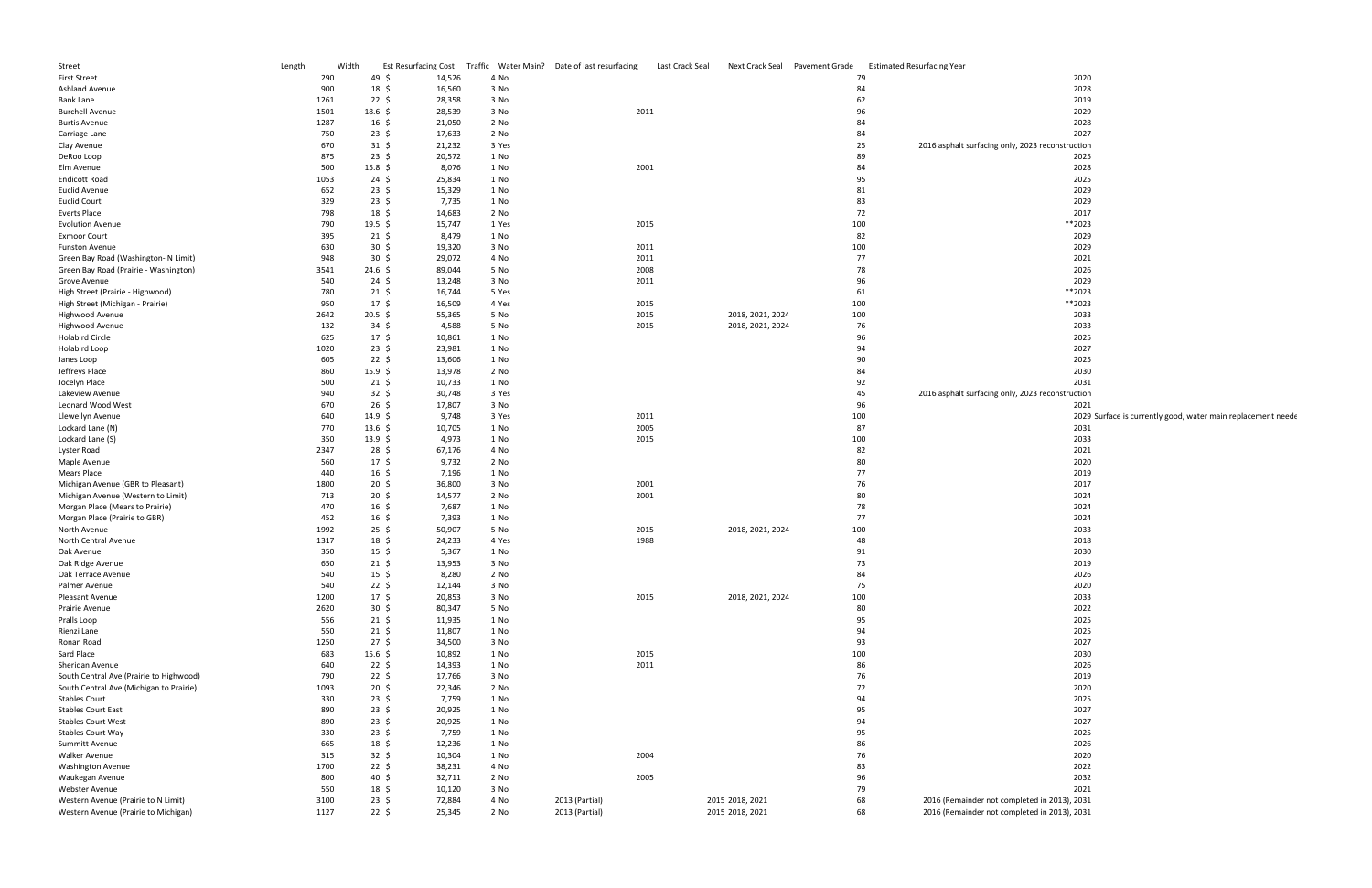| Westover Road          | 2272 | 23 <sup>°</sup> | 53,417    | 2 No | 2015 | Уb | 2027<br>and the con- |
|------------------------|------|-----------------|-----------|------|------|----|----------------------|
| Wrendale Avenue        | 560  | ᅩ               | 10,876    | 1 No |      | 90 | 2024                 |
| Totals                 |      |                 | 1,469,159 |      |      |    |                      |
| <b>Annual Averages</b> |      |                 | 81,620    |      |      |    |                      |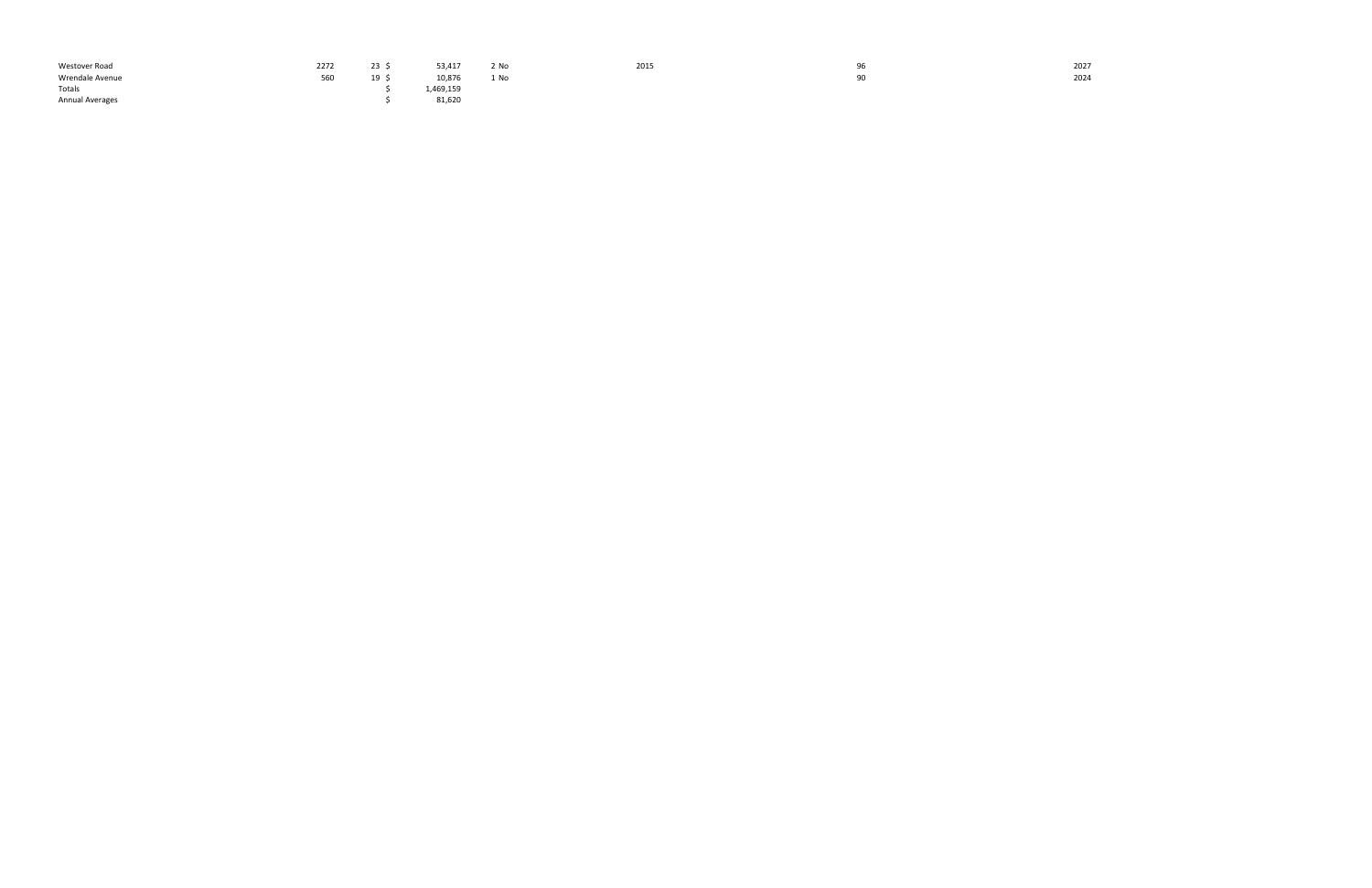ed with next resurfacing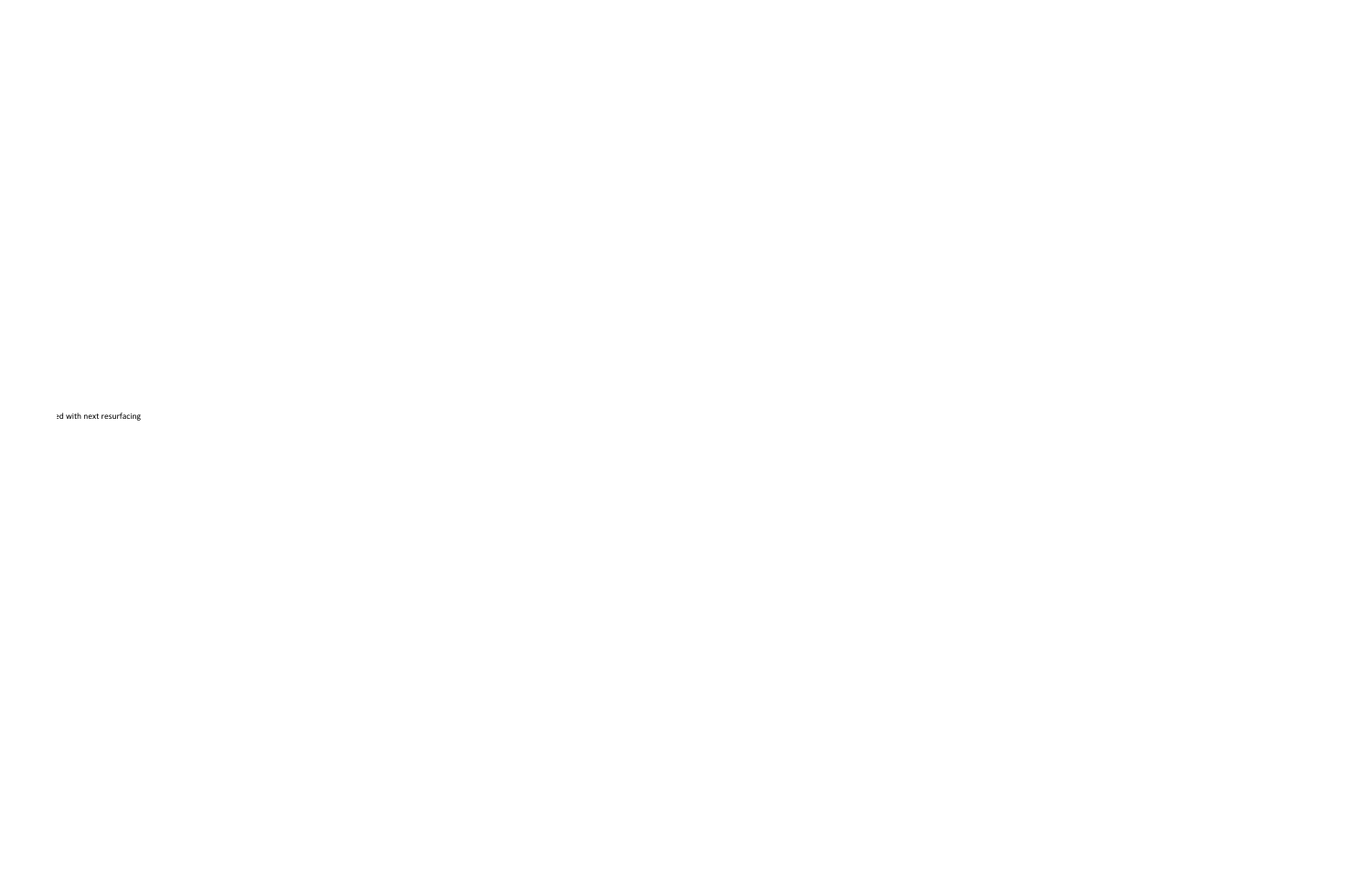|                                                                        | Water Main              | Drainage           | Alligator            | Longitudinal         | Transverse           |                      | Pot Holes/           |                                | Shoving/            | Excess              |           |                                                           |
|------------------------------------------------------------------------|-------------------------|--------------------|----------------------|----------------------|----------------------|----------------------|----------------------|--------------------------------|---------------------|---------------------|-----------|-----------------------------------------------------------|
| <b>Street</b>                                                          | Replacement<br>$0 - 20$ | Issues<br>$0 - 15$ | Cracking<br>$0 - 10$ | Cracking<br>$0 - 10$ | Cracking<br>$0 - 10$ | Shinkage<br>$0 - 10$ | Patching<br>$0 - 10$ | Rutting<br>$0 - 5$             | Pushing<br>$0 - 5$  | Asphalt<br>$0 - 5$  | Total     | Grade Additional Observations                             |
| 1st Street                                                             | 20                      | 13                 | 5                    | 5                    | $\overline{4}$       | 10                   | 9                    | 5                              | $\overline{4}$      | $\overline{4}$      | 79        |                                                           |
| Ashland Avenue                                                         | 20                      | 13                 | $\overline{7}$       | 9                    | $\overline{4}$       | 10                   | 9                    | $\overline{4}$                 | 3                   | 5                   | 84        |                                                           |
| Bank Lane                                                              | 20                      | 10                 | $\overline{4}$       | 6                    | 5                    | $\overline{7}$       | $\overline{2}$       | 5                              | $\overline{2}$      | $\mathbf{1}$        | 62        |                                                           |
| <b>Burchell Avenue</b>                                                 | 20                      | 15                 | $_{9}$               | 8                    | 10                   | 10                   | 10                   | $\overline{4}$                 | 5                   | 5                   | 96        |                                                           |
| <b>Burtis Avenue</b>                                                   | 20                      | 13                 | 5                    | $\overline{7}$       | $\mathbf{Q}$         | 10                   | 5                    | 5                              | 5                   | 5                   | 84        |                                                           |
| Carriage Lane                                                          | 20                      | 15                 | 9                    | $\overline{7}$       | $\overline{7}$       | 10                   | 10                   | 5                              | 5                   | $\overline{4}$      | 92        |                                                           |
| Clay Avenue                                                            | $\bf 0$                 | $\overline{4}$     | $\overline{1}$       | $\mathbf{1}$         | $\mathbf{1}$         | $\overline{7}$       | $\mathbf{1}$         | 3                              | $\overline{4}$      | 3                   | 25        |                                                           |
| De Roo Loop<br>Elm Avenue                                              | 20<br>20                | 15<br>12           | 6<br>8               | 9<br>8               | 8<br>$\overline{7}$  | 10<br>10             | 9<br>$\overline{4}$  | 5<br>5                         | 3<br>5              | $\overline{4}$<br>5 | 89<br>84  |                                                           |
| <b>Endicott Road</b>                                                   | 20                      | 15                 | 9                    | 9                    | 8                    | 10                   | 10                   | 5                              | 5                   | $\overline{4}$      | 95        |                                                           |
| <b>Euclid Avenue</b>                                                   | 20                      | 15                 | 5                    | 6                    | 5                    | 10                   | 5                    | $\sqrt{5}$                     | $\sqrt{5}$          | 5                   | 81        |                                                           |
| <b>Euclid Court</b>                                                    | 20                      | 15                 | 6                    | 6                    | 6                    | 10                   | 5                    | 5                              | 5                   | 5                   | 83        |                                                           |
| <b>Everts Place</b>                                                    | 20                      | 14                 | $\overline{4}$       | 6                    | $\overline{4}$       | 10                   | $\overline{4}$       | 3                              | 3                   | 4                   | 72        |                                                           |
| <b>Evolution Avenue</b>                                                | 20                      | 15                 | 10                   | 10                   | 10                   | 10                   | 10                   | 5                              | 5                   | 5                   | 100       | Asphalt overlay in 2015. no needed base repairs completed |
| <b>Exmoor Court</b>                                                    | 20                      | 15                 | $\overline{4}$       | 8                    | 9                    | 10                   | $\mathbf{1}$         | 5                              | 5                   | 5                   | 82        |                                                           |
| Funston Avenue                                                         | 20                      | 15                 | 10                   | 10                   | 10                   | 10                   | 10                   | 5                              | 5                   | 5                   | 100       |                                                           |
| Green Bay (Prairie to Washington)                                      | 20                      | 12                 | $_{9}$               | $\overline{7}$       | 8                    |                      | 10                   | $\overline{4}$                 | 3                   | 5                   | 78        |                                                           |
| Green Bay (Washington to No Limit)                                     | 20                      | 9                  | 6                    | 6                    | 6                    | 10                   | 10                   | 3                              | $\overline{2}$      | 5                   | 77        |                                                           |
| Grove Avenue                                                           | 20                      | 14                 | 10                   | 10                   | $\mathbf{Q}$         | 10                   | $\mathsf{R}$         | 5                              | 5                   | 5                   | 96        |                                                           |
| High Street (Michigan to Prairie)<br>High Street (Prairie to Highwood) | 20<br>0                 | 15<br>9            | 10<br>$\overline{7}$ | 10<br>7              | 10<br>5              | 10<br>10             | 10<br>8              | 5<br>5                         | 5<br>5              | 5<br>5              | 100<br>61 | Asphalt overlay in 2015. no needed base repairs completed |
| Highwood (Sheridan - Greenbay)                                         | 20                      | 15                 | $\overline{7}$       | $\overline{7}$       | 5                    | 8                    | 5                    | $\overline{4}$                 | 3                   | $\overline{c}$      | 76        |                                                           |
| Highwood Avenue                                                        | 20                      | 15                 | 10                   | 10                   | 10                   | 10                   | 10                   | 5                              | 5                   | 5                   | 100       |                                                           |
| <b>Holabird Circle</b>                                                 | 20                      | 15                 | 8                    | 9                    | 9                    | 10                   | 10                   | $\sqrt{5}$                     | 5                   | 5                   | 96        |                                                           |
| Holabird Loop                                                          | 20                      | 15                 | 8                    | 8                    | 8                    | 10                   | 10                   | 5                              | 5                   | 5                   | 94        |                                                           |
| Janes Loop                                                             | 20                      | 15                 | 8                    | 8                    | 6                    | 10                   | 10                   | 3                              | 5                   | 5                   | 90        |                                                           |
| Jeffreys Place                                                         | 20                      | 13                 | $\overline{7}$       | $\overline{7}$       | 9                    | 10                   | $\overline{4}$       | 5                              | 5                   | 4                   | 84        |                                                           |
| Jocelyn Place                                                          | 20                      | 15                 | 8                    | $\overline{7}$       | $\overline{7}$       | 10                   | 10                   | 5                              | 5                   | 5                   | 92        |                                                           |
| Lakeview Avenue                                                        | 8                       | 8                  | $\overline{4}$       | 3                    | 3                    | 5                    | 3                    | 3                              | $\overline{4}$      | $\overline{4}$      | 45        |                                                           |
| Leonardwood West                                                       | 20                      | 15                 | 9                    | 8                    | 9                    | 10                   | 10                   | 5                              | 5                   | 5                   | 96        |                                                           |
| Llewelleyn Ave                                                         | 20<br>20                | 15<br>10           | 10<br>6              | 10<br>10             | 10<br>$\mathbf{R}$   | 10<br>10             | 10<br>$\mathsf{R}$   | 5<br>5                         | 5<br>5              | 5<br>5              | 100<br>87 |                                                           |
| Lockard (North Side)<br>Lockard (South Side)                           | 20                      | 15                 | 10                   | 10                   | 10                   | 10                   | 10                   | 5                              | 5                   | 5                   | 100       |                                                           |
| Lyster Road                                                            | 20                      | 13                 | 7                    | 6                    | $\overline{4}$       | 7                    | 10                   | 5                              | 5                   | 5                   | 82        | <b>Recent Crack Sealing Observed</b>                      |
| Maple Avenue                                                           | 20                      | 15                 | $\overline{7}$       | $\overline{7}$       | $\overline{7}$       | 9                    | 5                    | 5                              | 3                   | $\overline{2}$      | 80        |                                                           |
| Mears Place                                                            | 20                      | 15                 | $\overline{4}$       | 3                    | 5                    | 10                   | $\overline{7}$       | 3                              | 5                   | 5                   | 77        |                                                           |
| Michigan (GBR to Pleasant)                                             | 20                      | 10                 | $\overline{2}$       | $\overline{7}$       | 8                    | 10                   | 6                    | $\overline{4}$                 | $\overline{4}$      | 5                   | 76        |                                                           |
| Michigan (S. Central -Western)                                         | 20                      | 9                  | $\overline{7}$       | 6                    | 8                    | 9                    | $\overline{7}$       | $\overline{4}$                 | 5                   | 5                   | 80        |                                                           |
| Morgan (N of Prairie)                                                  | 20                      | 10                 | 6                    | $\overline{7}$       | 6                    | 10                   | 5                    | 5                              | $\overline{4}$      | 5                   | 78        |                                                           |
| Morgan (S. of Prairie)                                                 | 20                      | 12                 | $\,$ 5 $\,$          | $\overline{7}$       | $\overline{7}$       | 10                   | 5                    | 5                              | 3                   | 3                   | 77        |                                                           |
| North Avenue                                                           | 20                      | 15                 | 10                   | 10<br>$\overline{4}$ | 10                   | 10                   | 10<br>$\overline{7}$ | 5                              | 5                   | 5                   | 100       |                                                           |
| North Central Avenue<br>Oak Avenue                                     | $\bf 0$<br>20           | 10<br>15           | 3<br>8               | 8                    | 3<br>8               | 10<br>10             | $\overline{7}$       | $\overline{\mathbf{c}}$<br>5   | $\overline{4}$<br>5 | 5<br>5              | 48<br>91  |                                                           |
| Oak Ridge Avenue                                                       | 20                      | 12                 | $\overline{4}$       | 6                    | 5                    | 10                   | 3                    | $\overline{4}$                 | 5                   | 4                   | 73        |                                                           |
| Oak Terrace Avenue                                                     | 20                      | 13                 | 6                    | $\overline{7}$       | $\overline{4}$       | 10                   | 9                    | 5                              | 5                   | 5                   | 84        |                                                           |
| Palmer Avenue                                                          | 20                      | $\overline{7}$     | 8                    | 6                    | 6                    | 10                   | $\overline{7}$       | 5                              | 3                   | 3                   | 75        |                                                           |
| Pleasant Avenue                                                        | 20                      | 15                 | 10                   | 10                   | 10                   | 10                   | 10                   | 5                              | 5                   | 5                   | 100       |                                                           |
| Prairie Avenue                                                         | 20                      | 15                 | 8                    | 7                    | $\overline{7}$       | 10                   | $\overline{4}$       | 3                              | $\overline{c}$      | 4                   | 80        |                                                           |
| Pralls Loop                                                            | 20                      | 15                 | 8                    | 9                    | 8                    | 10                   | 10                   | 5                              | 5                   | 5                   | 95        |                                                           |
| Rienzi Lane                                                            | 20                      | 15                 | 9                    | 10                   | 8                    | 10                   | 8                    | 5                              | $\overline{4}$      | 5                   | 94        |                                                           |
| Ronan Road                                                             | 20                      | 15                 | 8                    | 9                    | 8                    | 10                   | 10                   | $\overline{4}$                 | 5                   | $\overline{4}$      | 93        |                                                           |
| Sard                                                                   | 20<br>20                | 15<br>12           | 10                   | 10<br>8              | 10<br>$\overline{7}$ | 10                   | 10<br>9              | 5                              | 5                   | 5<br>$\overline{4}$ | 100       | Asphalt overlay in 2015. no needed base repairs completed |
| Sheridan (N of Washington to Limit)<br>South (Prairie to Highwood)     | 20                      | 11                 | 8<br>5               | 6                    | $\overline{4}$       | 10<br>10             | 8                    | $\mathbf{3}$<br>$\overline{4}$ | 5<br>3              | 5                   | 86<br>76  | Candidate for crack sealing                               |
| South Central (Michigan to Prairie)                                    | 20                      | $\overline{7}$     | 6                    | 5                    | $\overline{4}$       | 10                   | 5                    | 5                              | 5                   | 5                   | 72        |                                                           |
| Stables Ct.                                                            | 20                      | 15                 | 6                    | 10                   | 9                    | 10                   | 9                    | 5                              | 5                   | 5                   | 94        |                                                           |
| Stables Ct. East                                                       | 20                      | 15                 | 8                    | 10                   | 8                    | 10                   | 10                   | 5                              | $\overline{4}$      | 5                   | 95        |                                                           |
| Stables Ct. West                                                       | 20                      | 15                 | 9                    | 9                    | 8                    | 10                   | 9                    | 5                              | 5                   | $\overline{4}$      | 94        |                                                           |
| Stables Way                                                            | 20                      | 15                 | 9                    | 9                    | $\mathbf{Q}$         | 10                   | 8                    | 5                              | 5                   | 5                   | 95        |                                                           |
| Summit Avenue                                                          | 20                      | 15                 | 5                    | $\overline{7}$       | $\overline{7}$       | 10                   | $\overline{7}$       | 5                              | 5                   | 5                   | 86        |                                                           |
| <b>Walker Avenue</b>                                                   | 20                      | 15                 | 5                    | 5                    | $\overline{4}$       | 8                    | $\overline{a}$       | 5                              | 5                   | 5                   | 76        |                                                           |
| Washington (Western to Sheridan)                                       | 20                      | 13                 | $\overline{7}$       | 6                    | R                    | $\mathbf{q}$         | $\mathsf{R}$         | $\sqrt{2}$                     | 5                   | 5                   | 83        |                                                           |
| Waukegan Avenue (Highwood Washington)                                  | 20                      | 15                 | 10                   | 8                    | 10                   | 10                   | 10                   | 3                              | 5                   | 5                   | 96        | Good candidate for crack sealing                          |
| Webster<br>Western                                                     | 20<br>20                | 15<br>15           | 8<br>10              | 8<br>8               | $\overline{4}$<br>10 | 9<br>10              | $\overline{4}$<br>10 | $\overline{4}$<br>5            | 5<br>5              | $\overline{2}$<br>5 | 79<br>98  |                                                           |
| Western (Ashland to Washington)                                        | 20                      | $\overline{2}$     | $\overline{1}$       | 5                    | $\overline{2}$       |                      | $\overline{2}$       | $\overline{4}$                 | 5                   | 5                   | 46        | Crack sealing done in Fall 2015                           |
| Western (Half Block South Prairie to Limit)                            | 20                      | 9                  | $\overline{4}$       | $\overline{4}$       | 6                    | 8                    | 5                    | $\overline{4}$                 | 4                   | 4                   | 68        |                                                           |
| Westover Road                                                          | 20                      | 15                 | 8                    | 10                   | 9                    | 10                   | 10                   | 5                              | 5                   | $\overline{4}$      | 96        |                                                           |
| Wrendale Avenue                                                        | 20                      | 15                 | 6                    | $\overline{7}$       | $\overline{7}$       | 10                   | 10                   | 5                              | 5                   | 5                   | 90        |                                                           |
|                                                                        |                         |                    |                      |                      |                      |                      |                      |                                |                     |                     |           |                                                           |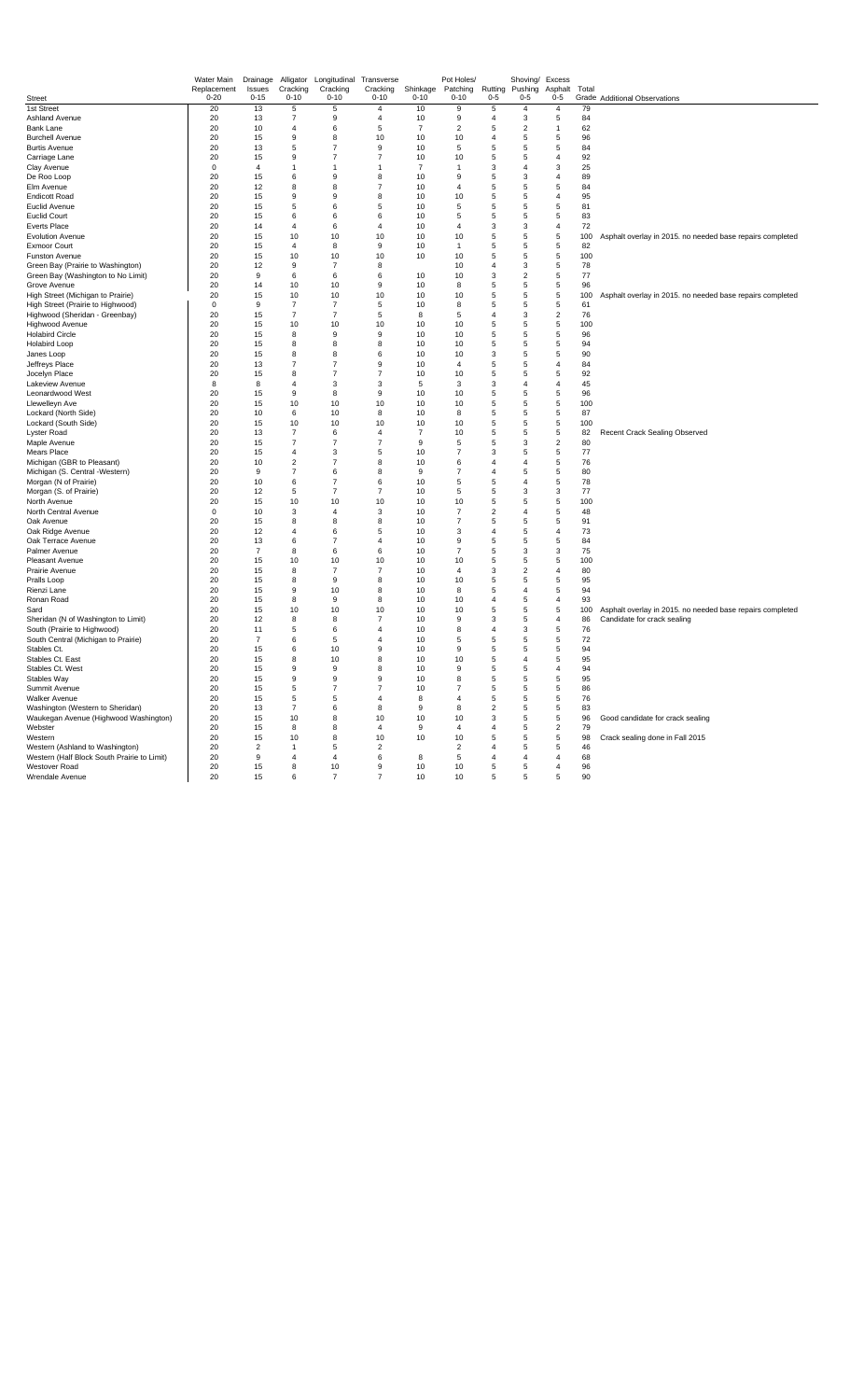# **AGENDA MEMO Finance Committee January 14, 2016**

# **ISSUE STATEMENT**

A discussion on a draft procurement policy.

# **BACKGROUND/HISTORY**

Currently the City of Highwood purchases from vendors based on past practice, spending limits and State of Illinois law. As an example, department heads are authorized to spend up to \$1,000, the City Manager is authorized to spend up to \$10,000, the City Council must approve expenditures over \$10,000, and bidding on public works projects is required over \$20,000.

Staff is looking to bid multiple services along with many other regional municipalities this year. As there is no formal authority to do so and because it is useful to have a policy on purchasing and procurement, Staff put together a draft policy. Any input from the City Council will be added and a final policy brought back for formal approval.

# **STAFF/COMMITTEE RECOMMENDATION**

For discussion only

# **ALTERNATE CONSIDERATION**

For discussion only

# **ATTACHMENTS**

-Draft Procurement Policy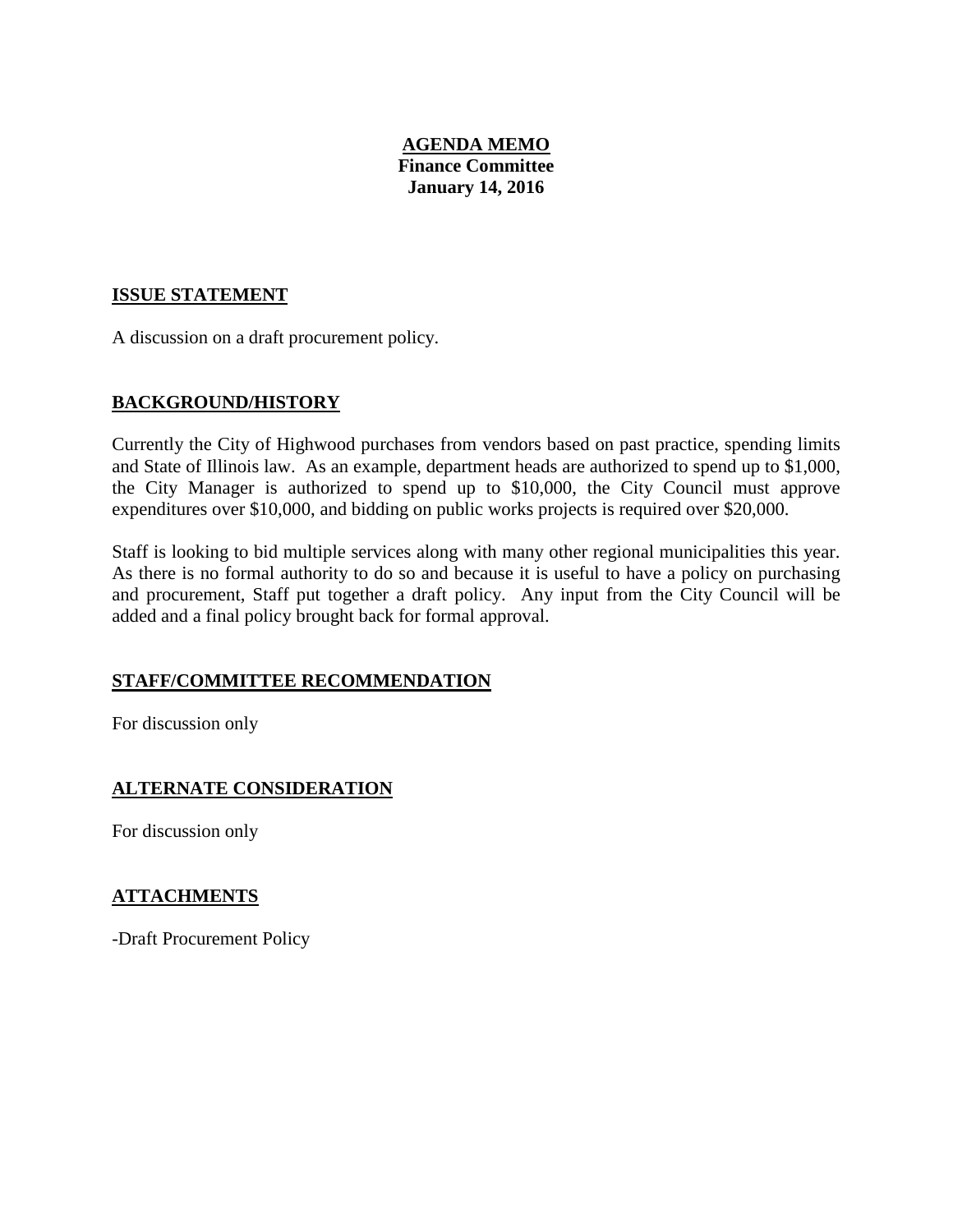# City of Highwood, Illinois

# Purchasing Policies & Procedures

**2/16/2016**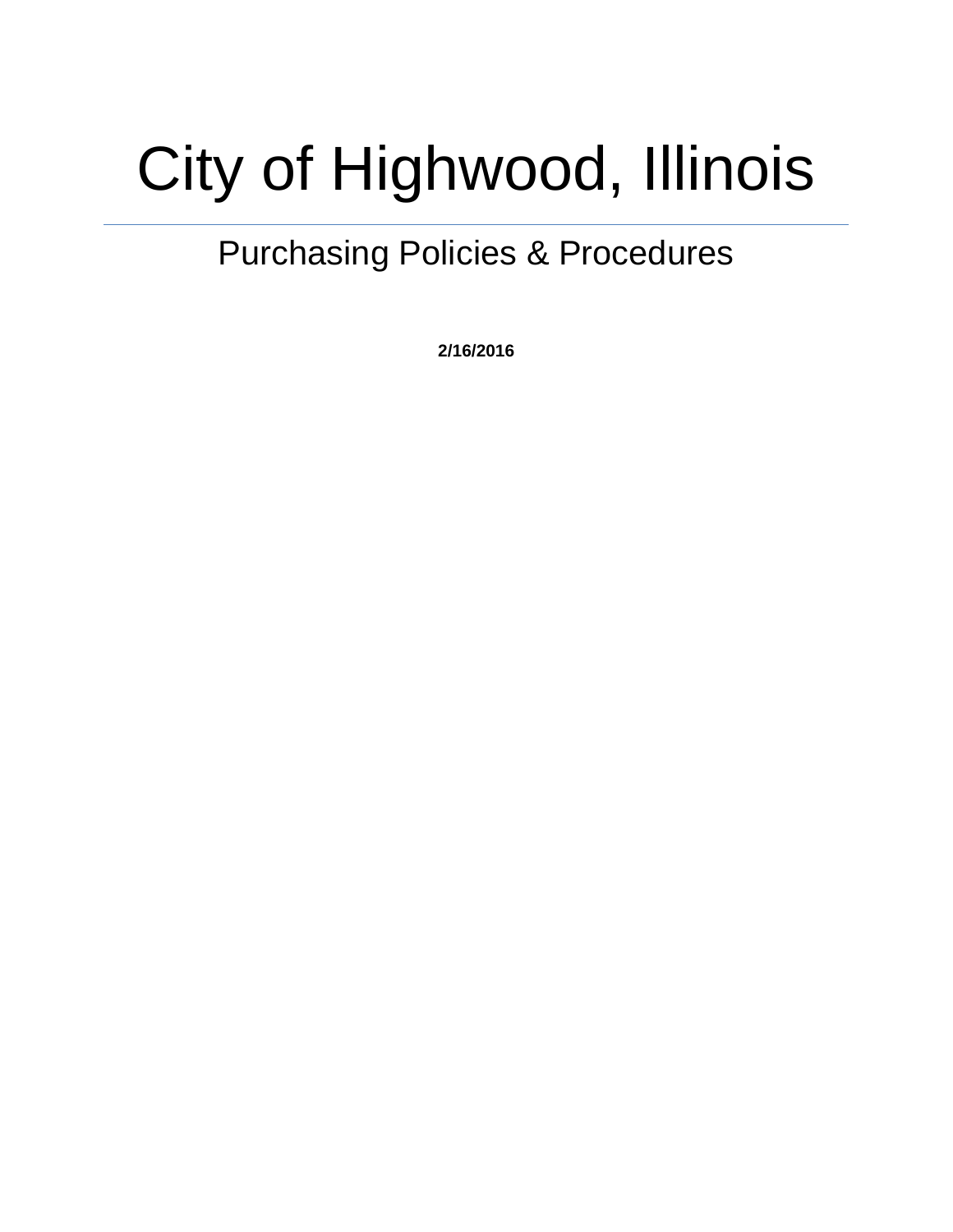# **1. Introduction**

The purpose of this purchasing manual is to provide the City of Highwood staff with guidelines and direction for the acquisition of goods and services. When used along with good judgment and common sense, these policies and procedures will allow the City to obtain needed supplies and services efficiently and economically.

This manual is intended to be a general guideline for purchasing activities and these policies must be adhered to by City Employees. Employees as well as non-employees who carry out the functions of the City are expected to read and acknowledge understanding of the policy manual. Employees with questions or who need help dealing with specific situations not covered by the manual should contact the Finance Director or City Manager for assistance.

The City Manager shall be responsible for the day-to-day adherence to these policies; however, the City Council will be the final authority regarding interpretation and enforcement of any of the provisions of this manual. Failure to follow the procedures outlined in this manual may lead to disciplinary action in accordance with the provisions of the City of Highwood Personnel Policy Manual.

# **2. Purchasing Policies**

# **2.1. Code of Ethics**

Transactions relating to the expenditure of public funds require the highest degree of public trust to protect the interests of the City and the residents of City. Because of this, City of Highwood employees must strive to:

- 1. Ensure public money is spent efficiently and effectively in accordance with applicable state statutes, regulations and City policies.
- 2. Refuse gifts or favors from current or potential suppliers (see City of Highwood Personnel Manual Section 15.6).
- 3. Purchase generic goods over brand names when pricing is more favorable.
- 4. Never allow purchase orders for identical goods or services to be split to avoid City Council required approval which circumvents the established policy.
- 5. Purchase without favor or prejudice
- 6. Ensure all potential supplies are provided with identical adequate information to provide their quote or offer and equally distribute any subsequent information to all bidders.
- 7. Establish and follow procedures to ensure fair and equal consideration is given to each potential supplier of goods or services and that selection is based on the lowest total cost or responsible bid.
- 8. Provide prompt and courteous responses to all inquiries from potential or existing suppliers.

It will be the responsibility of the City Manager to determine is a violation of the Code of Ethics has occurred. If disciplinary action is necessary, it shall be performed in accordance with the provisions of the Personnel Manual.

# **2.2. Conflict of Interest**

It will be a breach of ethical standards for an employee to participate directly or indirectly in the purchasing process when the employee knows that:

1. The employee is employed by or otherwise has a financial interest in a bidder, vendor or contractor involved in the procurement transaction; or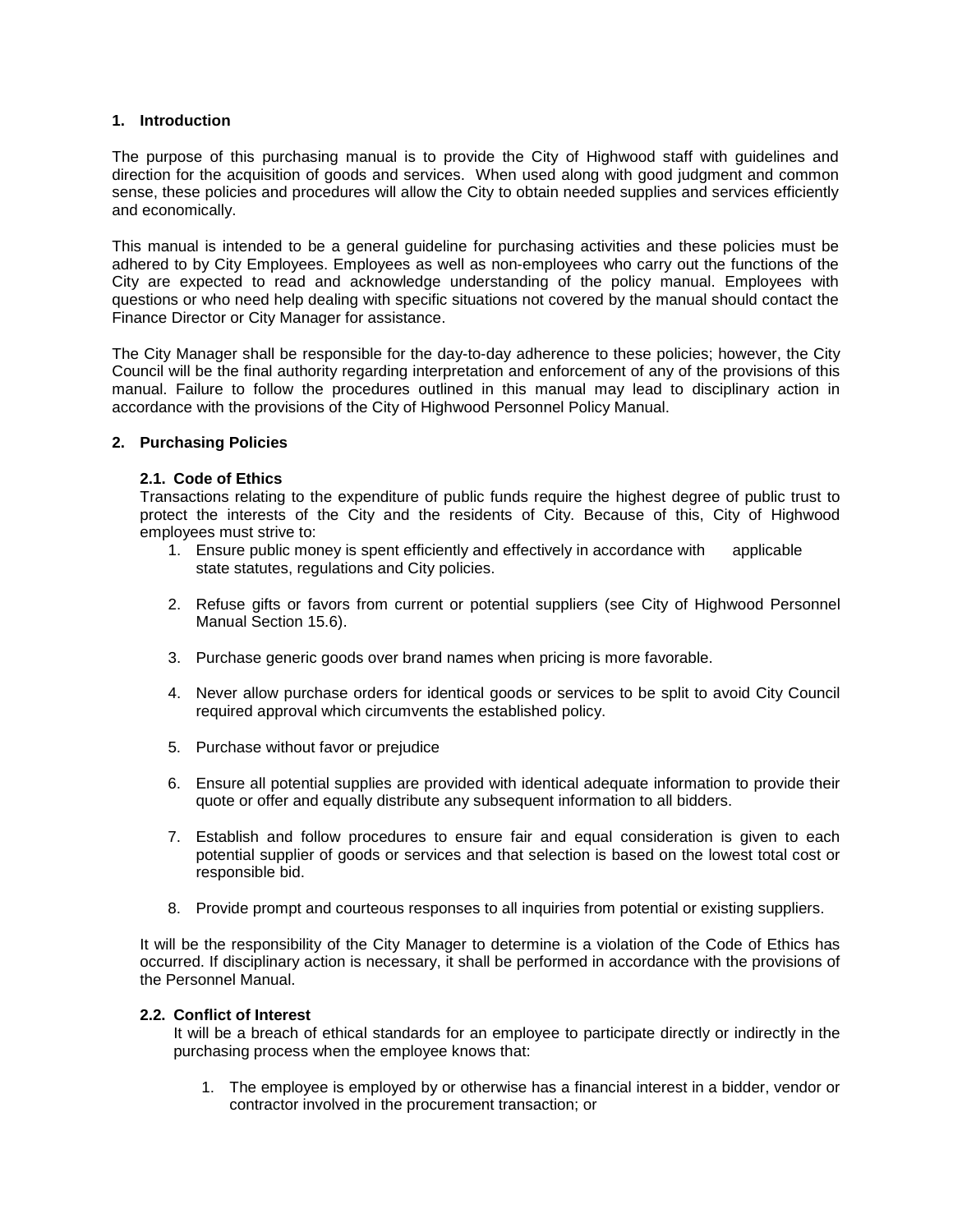- 2. The employee, the employee's partner, or any member of the employee's immediate family has a financial interest in or holds a position with a bidder, or contractor such as an officer, director, trustee, partner or the like, or is employed in a capacity involving personal and substantial participation in the procurement transaction; or
- 3. The employee, the employee's partner, or any member of the employee's immediate family has a financial interest arising from the procurement transaction; or
- 4. The employee, the employee's partner, or any member of the employee's immediate family is negotiating, or has an arrangement concerning, prospective employment with a bidder, vendor or contractor.

The employee's immediate family is defined as a spouse, children, parents, brothers and sisters, and any other person living in the same household as the employee.

A financial interest includes any ownership or investment interest including stock, partnership shares and limited liability company memberships, as well as loans, bonds or other financial instruments that are secured by an entity's property of revenue.

It will be the responsibility of the City Manager to determine if a violation of this Conflict of Interest policy has occurred and if disciplinary action is necessary in accordance with the City's Personnel Manual.

## **2.3. Gifts & Gratuities**

No employee will permit any influence by vendors which could conflict with the best interest of the City or prejudice the City's reputation. Expenditures of City funds to vendors will not by intention personally benefit any person employed by or holding an official capacity with the City. As such gifts and gratuities may only be accepted in accordance with Section 15.6 of the City of Highwood Personnel Manual. If there is any doubt about the propriety of accepting a gift, the matter should be referred to the Department Head who will, if necessary, discuss the matter with the City Manager.

#### **2.4. Approval of City Purchases**

No employee shall purchase goods or services on behalf of the City without first obtaining approval as required by this policy. All purchases require advanced approval from the appropriate Department Head. Purchases over \$1,000 require a purchase order and must be approved by the Department Head and City Manager prior to purchase. Any purchases over \$10,000 require City Council approval.

Department Heads are responsible for operating within their annual budgets approved by the City Council. Items which would exceed the appropriated amount may not be ordered, except with prior approval by the City Council or through additional appropriations.

Department Heads are also responsible for all expenditures charged to their individual operations, and must document their approval of all disbursements before payment can be made.

# **3. Competitive Quotes & Policy Exceptions**

Employees are responsible for obtaining quotes for purchases in the instances outlined below. Purchase requisitions expecting expenditures of \$1,000 and above should be submitted through the appropriate channels.

Requisitions submitted without the required quotes or a satisfactory explanation of why quotes were not obtained (e.g. sole source, emergency, standardized vendor etc.) will be rejected to the originator without approval.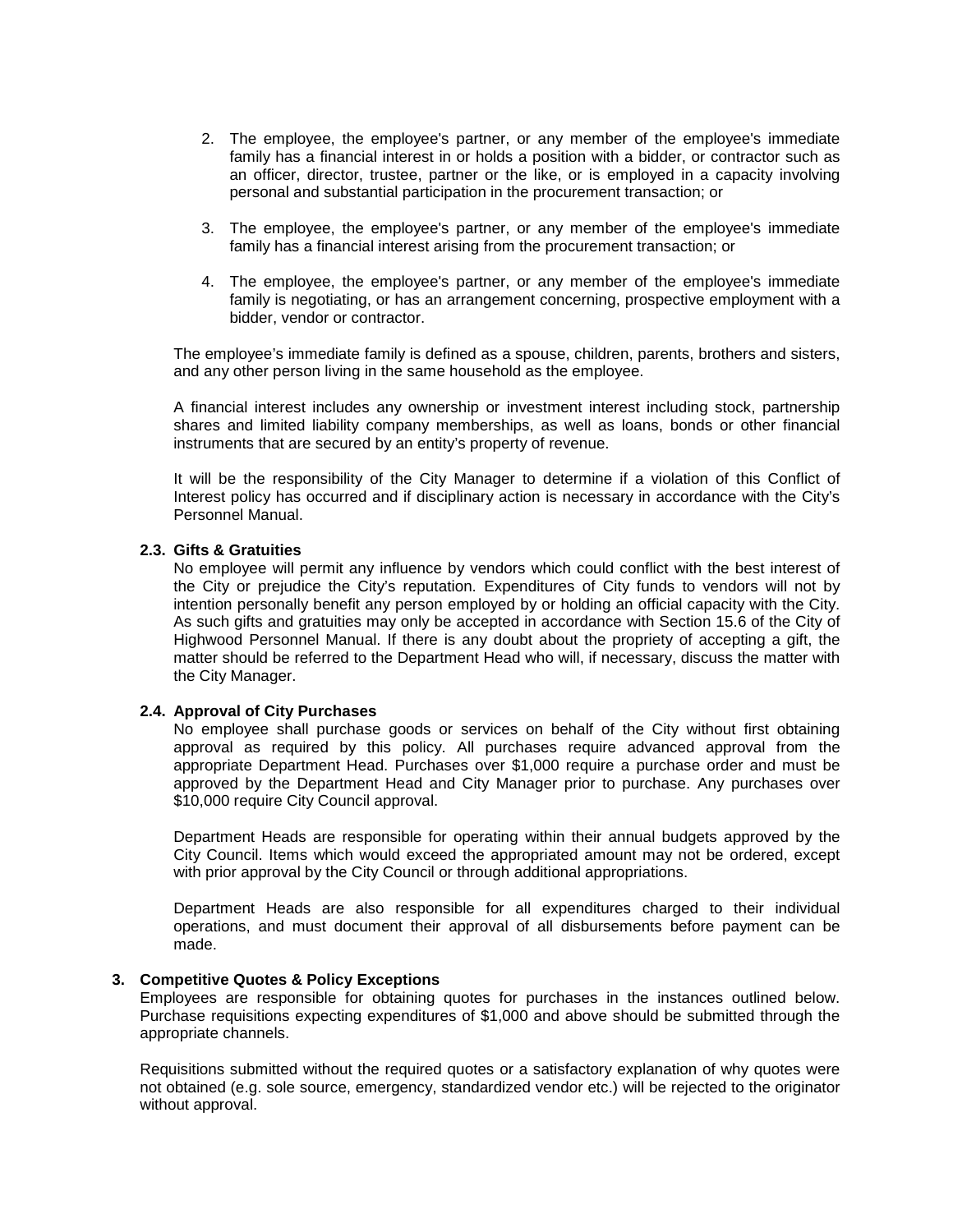- Up to \$999 Two verbal quotes are required; however, employees are encouraged to seek additional quotes when possible.
- \$1,000 \$9,999 Three written quotes must be obtained and submitted along with a purchase order. The quotes must be listed in the notes of the purchase requisition. Written records regarding the dates, contacts and quotes received will be retained in the department's files for auditing purposes.
- \$10,000 & Above City Council approval is required for all contracts or purchases equal to or above this dollar amount.
- \$20,000 & Above Must be competitively bid in accordance with State law.

Items purchased more than once during a fiscal year (e.g. forms, copier supplies, etc.) do not need quotes every time a purchase is made.

# **3.1. Joint Purchasing**

Employees are encouraged to obtain goods and services that have already been competitively bid through the State of Illinois, Lake County, or other joint purchasing/bidding arrangements with governmental units. Department Heads should review the items offered through these programs before seeking other vendors whenever possible as well as ensure quality goods or services are sufficient to meet the City's needs and that pricing is competitive. Employees are encouraged to make known other opportunities for joint purchasing, such as those with other units of local government, as they become available.

Items obtained through the above joint purchasing agreements are not subject to requirements for seeking competitive quotes or bids, though the joint purchasing or bid over \$20,000 must comply with State law. However, purchases \$10,000 or more must be approved by the City Council as described above.

# **3.2. Sole Source Purchases**

Contracts for parts, supplies or equipment that are available only from a single source are referred to as sole source purchases. Sole source procurements may arise from the following circumstances:

- Equipment for which there is no comparable competitive product or which is available only from one supplier
- Public utility services from natural or regulated monopolies
- A component or replacement part for which there is no commercially available substitute, and which can be obtained only from the manufacturer
- An item where compatibility is the overriding consideration, such as computer software
- A used item that becomes immediately available for which no other comparable items are available at such a comparable price.

Sole source purchase items are not subject to requirements for seeking competitive quotes or bids. However, purchases \$10,000 or more will be presented to the City Council for approval prior to acquisition.

# **3.3. Emergency Purchasing**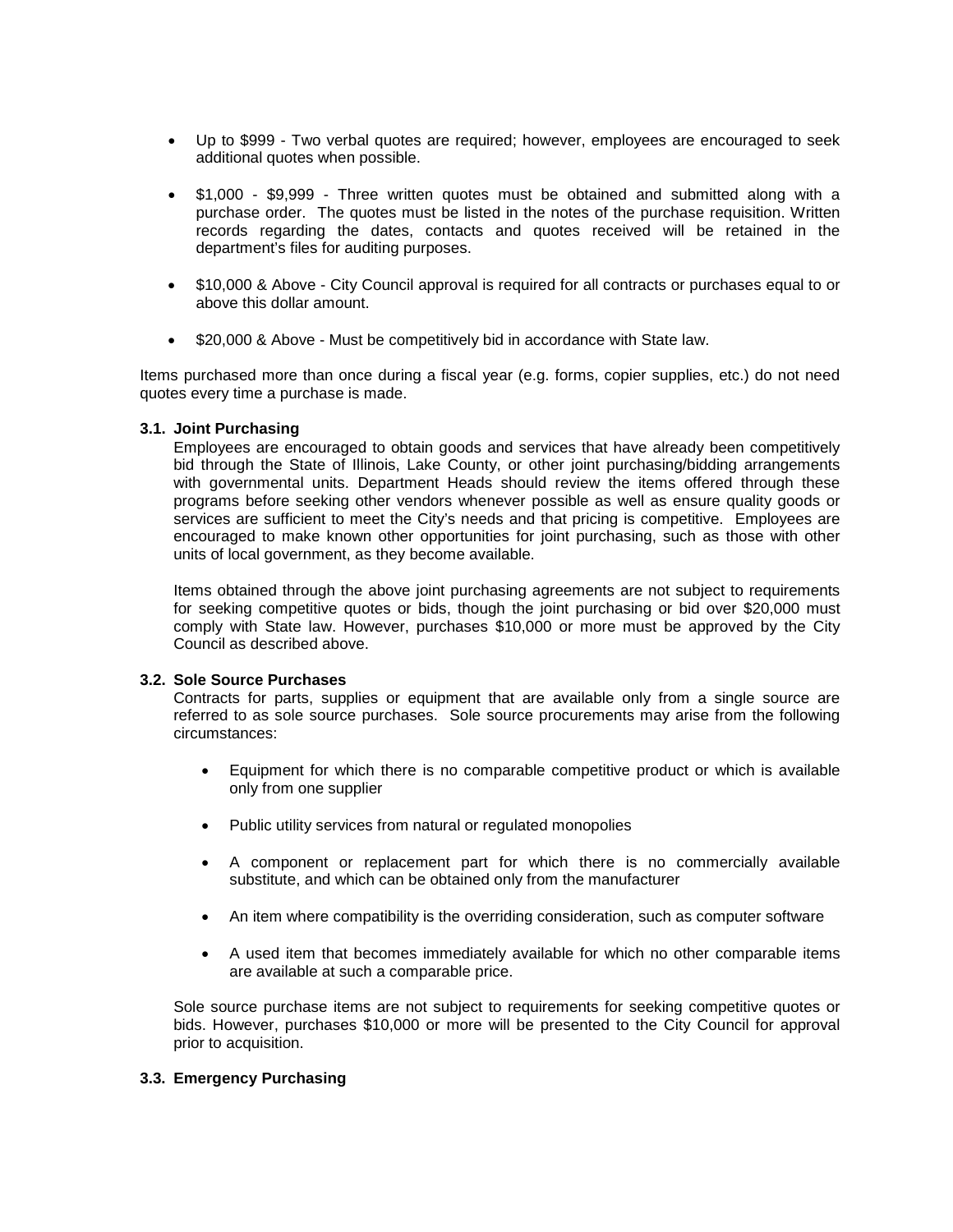Emergencies are defined as events that could not have been foreseen where immediate action is necessary to safeguard the public's health and safety. In case of an emergency which require the immediate purchase of commodities or contractual services, the City Manager may secure in the open market at the lowest obtainable price any commodities or contractual services, including those costing more than \$10,000 without council approval. In the absence of the City Manager or his/her designee, the Chief of Police or the Finance Director may secure in the open market at the lowest obtainable price any commodities or contractual services costing no more than twenty five thousand dollars (\$25,000) without City Council approval. Documentation of the emergency and the need for immediate action will be presented to the City Council in a reasonable period of time following resolution of the crisis.

# **4. Competitive Bidding & Requests for Professional Services**

# **4.1. Formal Bid Required**

All purchase orders or contracts for supplies, materials, equipment or contractual services, and all public improvement contracts involving the expenditure of more than twenty thousand dollars (\$20,000.00), will be left to the lowest responsible and responsive bidder. Sealed bids will be sought when a good or service is anticipated to cost more than \$20,000 either individually or in aggregate purchases made over the course of one fiscal year.

# **4.2. Bid Documents**

It is the responsibility of the respective departments to prepare the bid documents Questions relating to the preparation of bid documents should be directed to the City Manager.

All bid documents must contain the following information:

- 1. Contract period, bid deposit, bond requirements, drawing requirements, and date, time and location of bid opening.
- 2. Bid Notice
- 3. General Terms, Conditions and Instructions
- 4. All contractor certification forms (e.g., certification that bidder has not been banned from bidding on contract as a result of a violation of either 720 ILCS 5/33E 3 or 5/33E 4.)
- 5. Bid Proposal

After the document has been prepared, it must be reviewed and approved by the applicable department head before it is sent to the City Manager or their designee for review. After approval of the completed bid document by the City Manager or designee, the City Manager's office will be responsible for forwarding the legal notice to a newspaper of local circulation for publication. Such advertisement must be published once. The publication cannot be less than ten calendar days prior to the day fixed for opening the bids.

Where the advertisement is for a public improvement, the published notice only requires a general description of the work to be done or the materials to be furnished, but detailed drawings, plans, profiles and specifications must be made available and placed on file in the office of the City Manager or their designee prior to the first publication of such advertisement and must at all times be open to public inspection. In such advertisement, the right to reject any or all bids will be expressly reserved.

# **4.3. Additional Requirements**

Additional requirements may be held on a bid-to-bid basis. Such requirements could include but is not limited to bid deposits and pre-bid meetings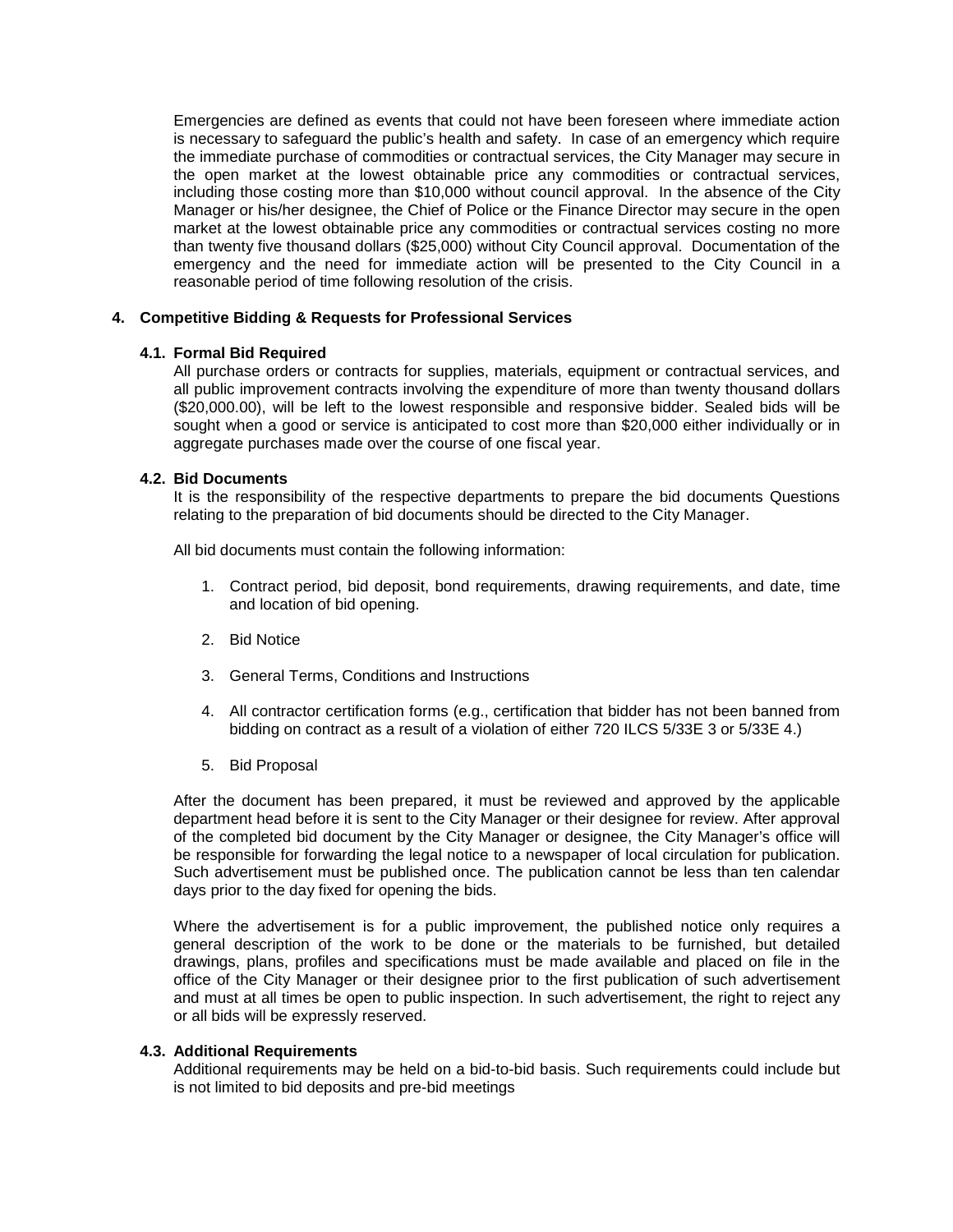## **4.3.1.Sealed Bids**

All companies or individuals who wish to bid on a good or service must submit their bids in a sealed envelope with the following information on the face: bidder's name, address, subject matter of bid, designated date of bid opening and hour designated for bid opening.

# **4.3.2.Surety Bonds**

Surety bonds will be required for construction services or significant building improvements. A surety bond, issued by a surety company, stipulates a legal, written obligation to guarantee 100% payment for any financial loss caused by default of the contractor. It grants an assurance as to the performance and successful completion of the terms of the contract and assures payment of the taxes, licenses or assessments associated with the contract to the City of Highwood.

## **4.4. Bid Opening Procedures**

All bids must be received before the deadline on the day of the bid. No bids are to be accepted after the deadline for accepting bids.

Sealed bids will be opened publicly by the responsible City employee at the time published in the legal notice with at least one other employee present to serve as a witness and tabulate the bid results. A bid tabulation form must be completed. All opened bids will be open to public inspection.

## **4.5. Post Bid Opening Requirements**

After the bid opening has taken place, the responsible employee must draft a report which includes the bid tabulation and recommends which company should be awarded the bid. The recommendation should be supported by responsive and responsibility measures outlined below.

## **Responsive Measures**

- 1. Bidder compliance with previous and existing laws and ordinances related to the contract or service.
- 2. Response to the exact requirements of the bidding invitation.
- 3. Ability to work cooperatively with the City and its administration.
- 4. Past experience between the bidder and the City or other entities which evidences the bidders responsibility, character, integrity, reputation, judgment, experience, efficiency & cooperation.

#### **Responsibility Measures**

- 1. Ability and skill of the bidder to perform the requirements/services within the contract and within the specified time, promptly and without delay.
- 2. Character, integrity, reputation, judgment, experience and efficiency of the bidder.
- 3. Performance quality of previous contracts for services.
- 4. Financial resources and ability of the bidder to perform the contract or provide the service.
- 5. Quality, availability, and adaptability of the supplies.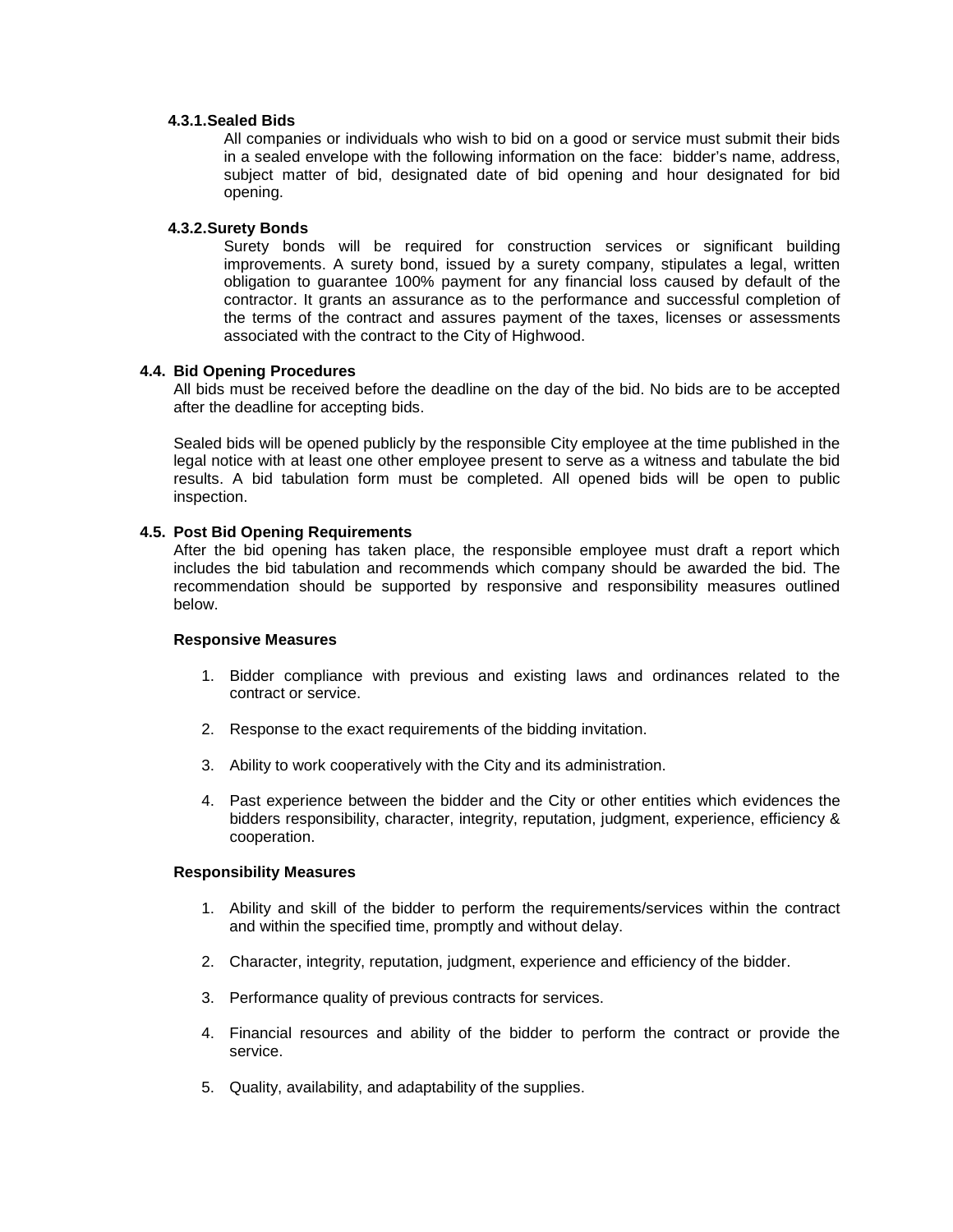- 6. Ability of the bidder to provide future maintenance and service.
- 7. The number and scope of conditions attached to the bid.

All bid files must be maintained by the respective department issuing the proposal. The bids should be filed and available for access when necessary. Following City Council approval of the contract, the applicable department will notify all bidders of the bid results and will contact the successful bidder to have the City's contract signed and to obtain surety bonds and certificates of insurance when required.

Signed contracts, certificates of insurance and surety bonds must be obtained from the contractor before work begins. It is the responsibility of the applicable department to ensure that the City's contract has been signed, and certificate of insurance and surety bonds are obtained before work begins.

## **4.6. Waiver of Competitive Bidding**

The City Council, by a two-thirds vote of all the Alderman holding office, may waive the bidding procedures and enter into a contract or agreement. A statement justifying the need for a bid waiver must be included in the agenda memo sheet for review by the City Council.

## **4.7. Requests for Professional Services**

Some contracts, by their nature, are not adapted to award by competitive bidding. Examples include, but are not limited to, contracts for the services of individuals possessing a high degree of professional skill where the education, experience or character of the individual is a significant factor in determining their ability to meet the City's needs. These contracts generally result from a request for proposal (RFP) solicited from consultants for "Professional Services."

The City is required by the Local Government Professional Services Selection Act (50 ILCS 510) to follow specific procedures when hiring an architect, engineer or land surveyor. The procedures must be followed unless

- 1. The City has a satisfactory relationship for services with one or more firms, or
- 2. An emergency situation exists and an architect, engineer or land surveyor must be selected in an expeditious manner, or
- 3. The cost of such services "is expected to be less than \$25,000." If none of these conditions apply, the City must solicit proposals and adhere to the following requirements:

#### **4.7.1.Public Notice**

The City must place an advertisement in a newspaper of general circulation throughout the City, requesting a statement of interest in the specific project and further requesting statements of qualifications and performance data from those firms. Such advertisement must state the day, hour and place the statement of interest and the statements of qualifications and performance data will be due.

#### **4.7.2.Selection Procedure**

Selection shall be performed and measured on the same basis as described above in Chapter 4, Section 5. The City may conduct discussions with and require public presentations by firms deemed to be the most qualified regarding their qualifications, approach to the project and ability to furnish the required services.

If a price has not already been specified, the City will attempt to negotiate a contract at a fair and reasonable compensation, taking into account the estimated value, scope, complexity, and professional nature of the services to be rendered. If fewer than three (3) firms submit letters of interest and the City determines that one or both of those firms are so qualified, the City may proceed to negotiate a contract.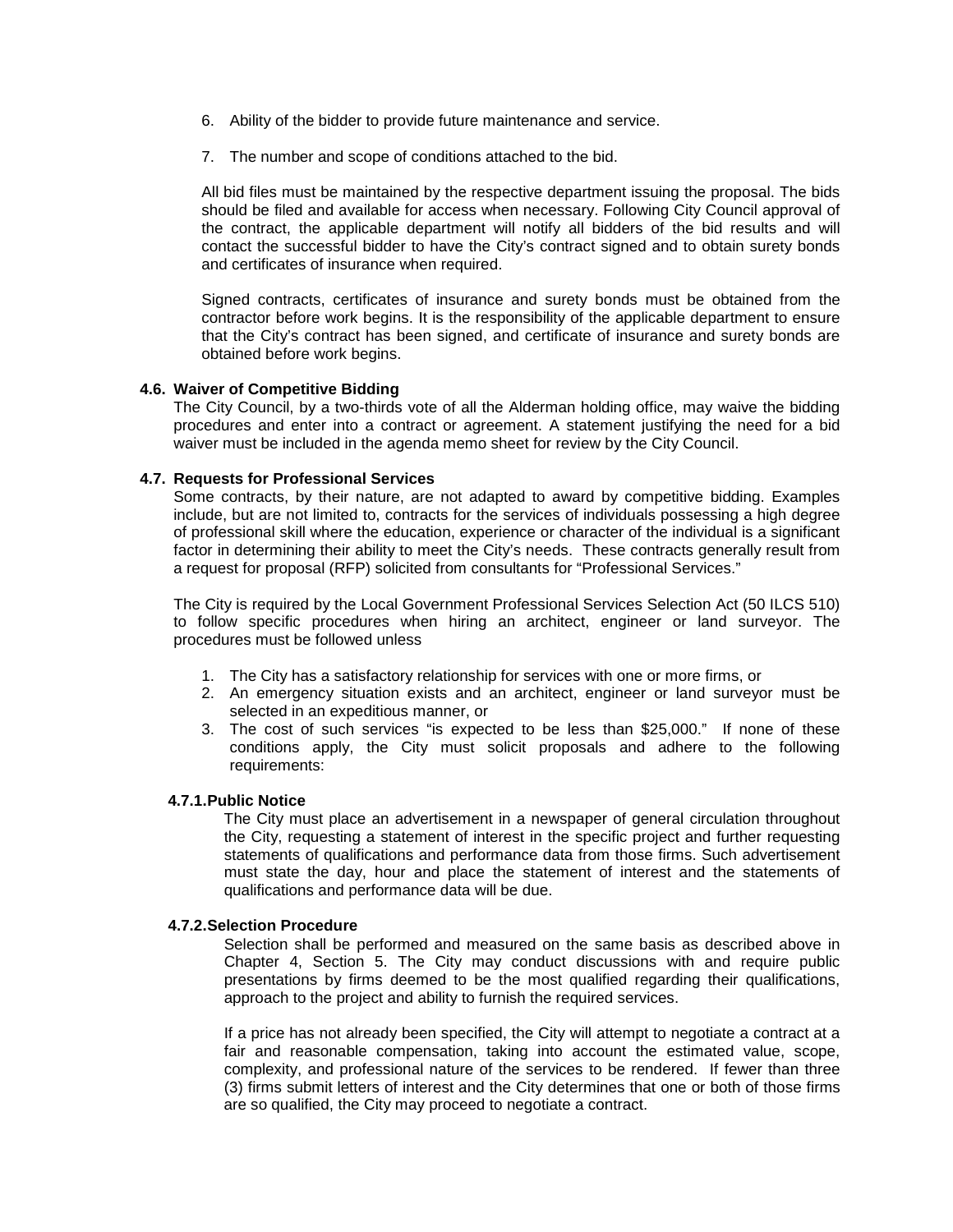# **4.7.3.Contract Negotiation**

The City will prepare a written description of the scope of the proposed services to be used as a basis for negotiations and will negotiate a contract with the highest qualified firm at compensation the City determines in writing to be fair and reasonable.

# **5. Payment Processing**

#### **5.1. Purchase Orders**

## **5.1.1.Regular Purchase Orders**

Purchase orders will be required for all items estimated to cost \$1,000 or more individually or in aggregate. Employees will be responsible for planning for purchases exceeding \$1,000 in advance, and should allow sufficient time to have a purchase order issued. All qualifying purchases will require the issuance of a regular purchase order to the vendor before an order for goods or services is filled. No employee will have the authority to purchase items on the City's behalf without first obtaining the required approvals from supervisory staff or the City Council where applicable.

## **5.1.2.Blanket Purchase Orders**

Blanket Purchase Orders may be issued for regularly recurring purchases of like-kind commodities from a single approved vendor or utility bills.

In instances where a blanket purchase order has been issued to a vendor, it is not necessary to process a regular purchase order in advance of obtaining the goods or services. Utility bills under blanket purchase orders do not undergo the traditional invoice processing and are instead processed directly by the account payable clerk.

After the purchase has been approved within the department, the invoice must be sent to the accounts payable clerk referencing the blanket purchase order for processing.

# **5.1.3.Change Orders to Purchase Orders**

After an existing purchase order is issued to the vendor, it may become necessary to change it to include additional quantities, or other unforeseen circumstances not known when the purchase order was originated. When this occurs, the employee who completed the original requisition will process another requisition for the change order. The new requisition shall note the original purchase order number for which the change is being made and briefly explain the need for the change. After the requisition is received and approved by the Department Head and City Manager it will be added to the original purchase order and a change order will be issued to the vendor.

Any changes above \$1,000 require employees to follow the guidelines established in Chapter 3 of this manual to ensure that the purchase is still competitive. Also any change orders to original contracts of \$10,000 or more require the prior approval of the City Manager and City Council. For more information, please refer to the financial policy on change orders included in this manual.

# **5.2. Prepayments**

The City does not pay for goods and services until the goods are received or the service is rendered except in the following situations:

- 1. Deposits on certain jobs or activities when approved by the Department Head and City Manager.
- 2. Memberships, training, and books or periodicals.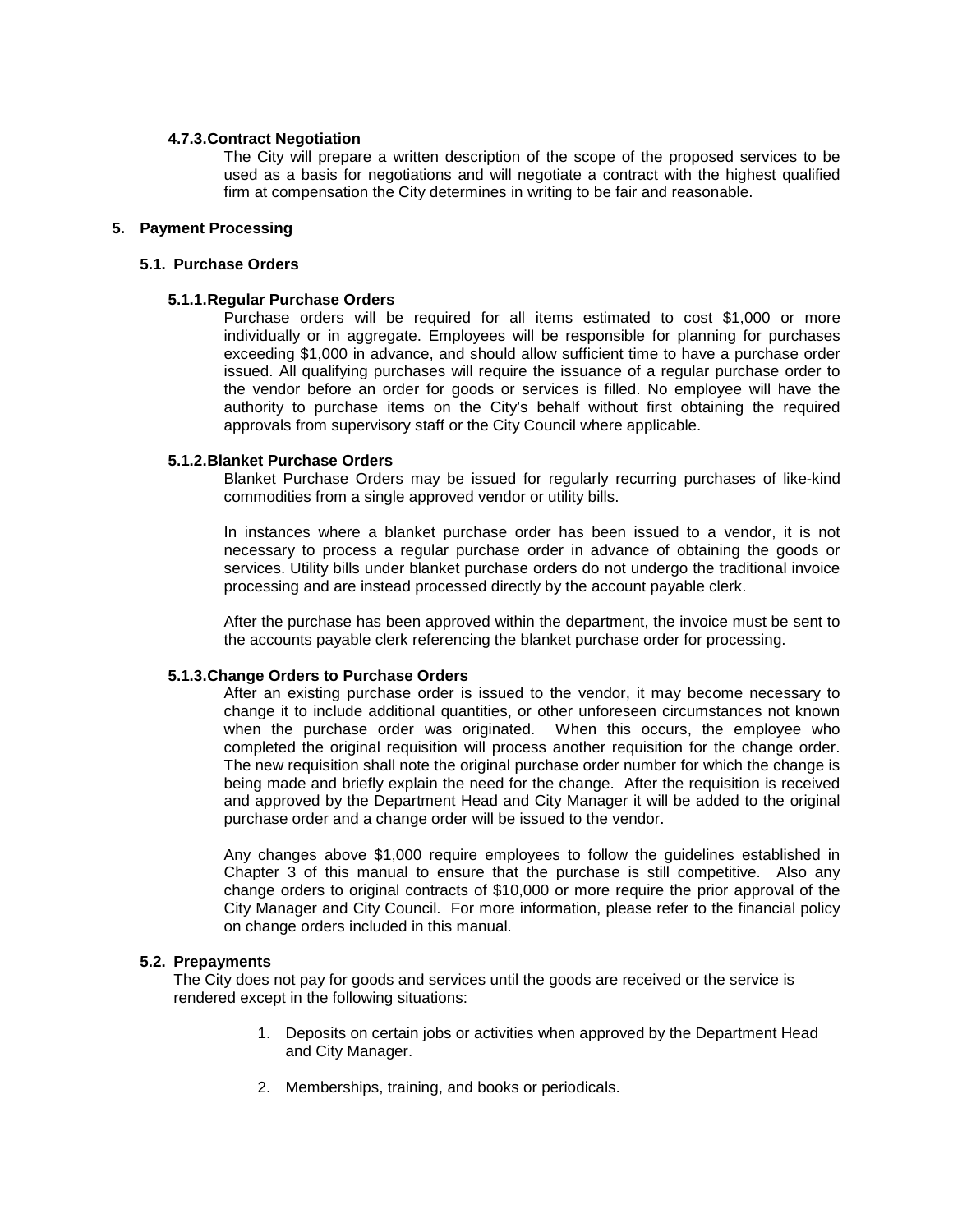- 3. Payments to local, State, and Federal government entities.
- 4. Service and maintenance contracts where necessary.
- 5. Approval by the Finance Director or City Manager.
- 6. Approval by the City Council.

# **5.3. Manual Checks**

Manual checks are interim checks issued to vendors as payments for goods delivered or services performed. The checks are issued between normal accounts payable cycles when an emergency or other extenuating circumstance as determined by the Finance Director makes it impractical or unreasonable to process the payment following normal payment methods. Utility bills under blanket purchase orders may also be issued manual checks to avoid late fees. As the name implies, manual checks are labor intensive and time consuming to issue, therefore, their use as a method of payment must be restricted to unique or special circumstances. Other reasons to issue manual checks includes;

- 1. Checks less than \$10,000 which have been approved by the City Manager and which meets the criteria of being necessary and in the best interest of the City to do so to prevent interruption in business operations which could be counterproductive or have negative consequences to the City.
- 2. Checks greater than \$10,000 whereby the Board has previously approved the vendor and contract amount.
- 3. An emergency which could affect the health and welfare of the City whereby quick action is needed to protect the public interest.

All requests for manual checks must be processed by submitting requests in writing with proper documentation including invoice or contract, purchase order is required, account number against which it is being charged and an explanation for the need of the check. The form must also include the signature of the applicable Department Head and City Manager.

#### **5.4. Petty Cash**

This policy sets forth procedures for the handling of petty cash monies at the City Hall. It further establishes the procedures for reporting petty cash disbursements by department to the Department of Finance as well as reimbursements to each petty cash box.

The following policy and procedural guidelines have been established to promote a more efficient and accountable petty cash operation. All departments within the City are responsible for abiding by this policy. There are no exceptions.

#### **5.4.1.Petty Cash Disbursements to Employees**

No one is allowed to take money from petty cash without a petty cash request form and a receipt which must be signed in advance by the appropriate supervisor. The petty cash request form must also be signed by the employee who will receive the money.

If a petty cash request form is submitted without a receipt (e.g. money is requested before a receipt has been obtained), the person disbursing the money must mark "HOLD" on the receipt form and the employee must bring back a receipt no later than the next business day after the money is spent, along with the change (if applicable). At this time, the "HOLD" is crossed off the receipt form, it is marked paid, the proper dollar amount is written down and the receipt is put in the petty cash box.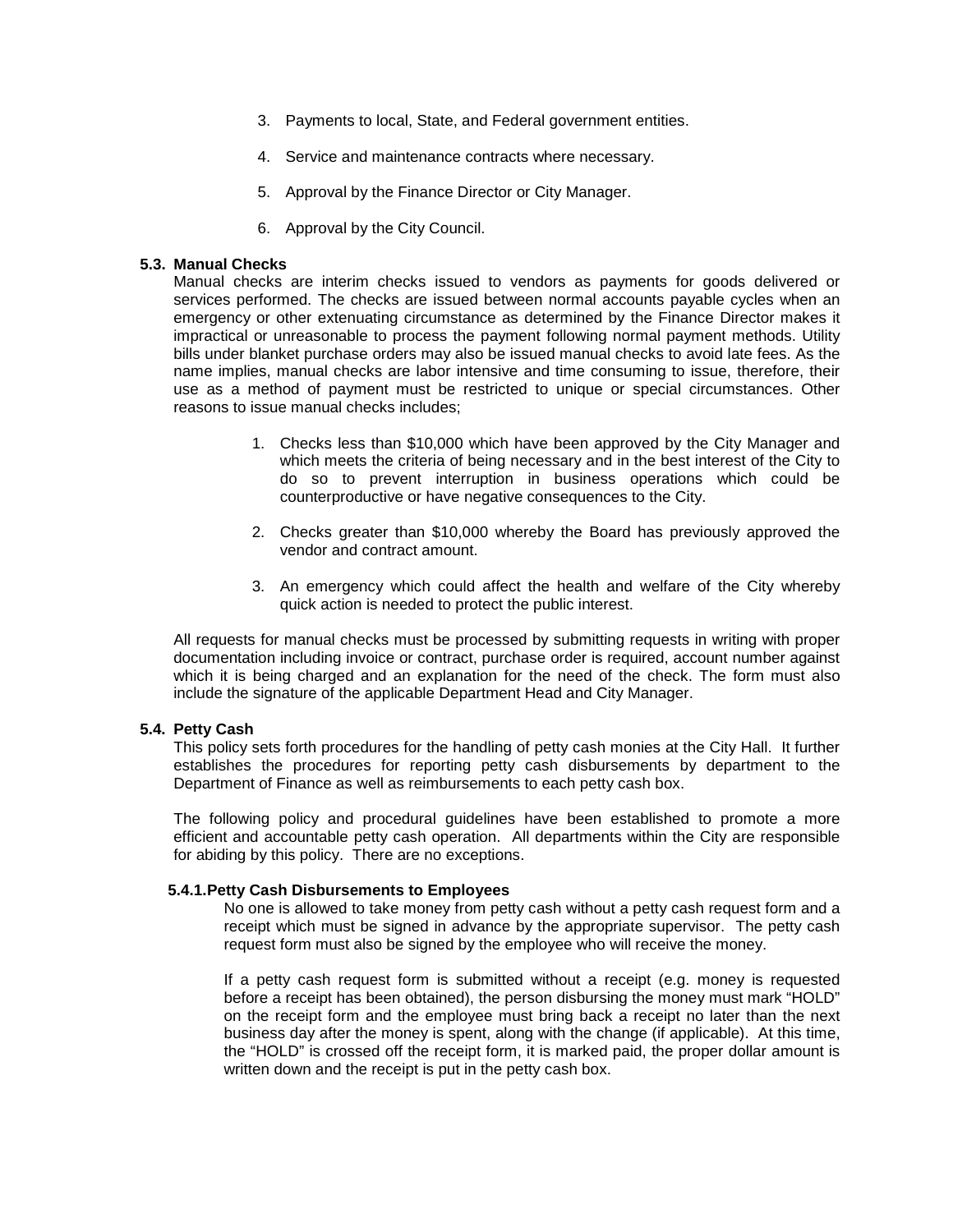If a receipt is submitted with the petty cash request form, the employee is reimbursed and no further action by the employee is needed. At this time, the petty cash request form is marked "PAID" with the date on it and put in the petty cash box.

All receipts must be original. If desired, copies may be made and kept by each individual employee, but the original must be given to the respective person responsible for petty cash.

If for some reason the employee did not obtain a receipt for submittal with the petty cash request form, supervisory approval MUST be noted on the petty cash receipt form.

#### **5.4.2.Reimbursing the Petty Cash Box**

The person responsible for the petty cash box not only disburses petty cash to various employees but they also must reconcile the petty cash box and request petty cash reimbursements by the payables deadline. It is recommended that this be done on an as needed basis but not less than bi-annually.

The maximum amount of petty cash allocated shall be established by the City Manager.

To seek Petty Cash Reimbursement a summary listing of all petty cash transactions for the applicable period of time must be attached to the individual receipts and signed by the respective department head and given to the accounts payable clerk for processing.

Upon receipt of the above information, the accountant will forward the form to the Finance City Manager and then Accounts Payable Clerk for payment.

The envelope with the petty cash request forms and receipts is then attached to the file copy of the check that was cut for reimbursement and is stored with the accounts payable files.

Any questions regarding these procedures may be directed to the Finance Director.

#### **5.5. House Accounts**

The City has established House Accounts at certain local vendors for making purchases. An authorized list of employees will be provided to each vendor. Individual and monthly purchase limits will be established with the vendors and amended as necessary. Authorized employees making purchases on house accounts will be required to sign as an authorized purchaser.

As with all purchases made on the City's behalf, goods purchased on house accounts are exempt from sales tax. This should be pointed out to the sales clerk to prevent sales tax from being charged on all purchases made with the card. If necessary, employees may still obtain copies of the City's tax exempt number to provide to any requesting vendors.

Detailed receipts for goods or services purchased with a commercial card must be submitted to accounts payable immediately following the date of purchase along with the account for which the items should be charged.

Credit memos for returned items must be submitted to accounts payable immediately following the date of return along with the account for which the items should be credited to.

#### **5.6. Accounts Payable Vouchers**

All requests for payment must be submitted in writing to the accounts payable, preferably through a formal invoice from the vendor. Invoices must be coded with the account from which they will be paid and signed off on by the department head or their designee prior to being processed for payment.